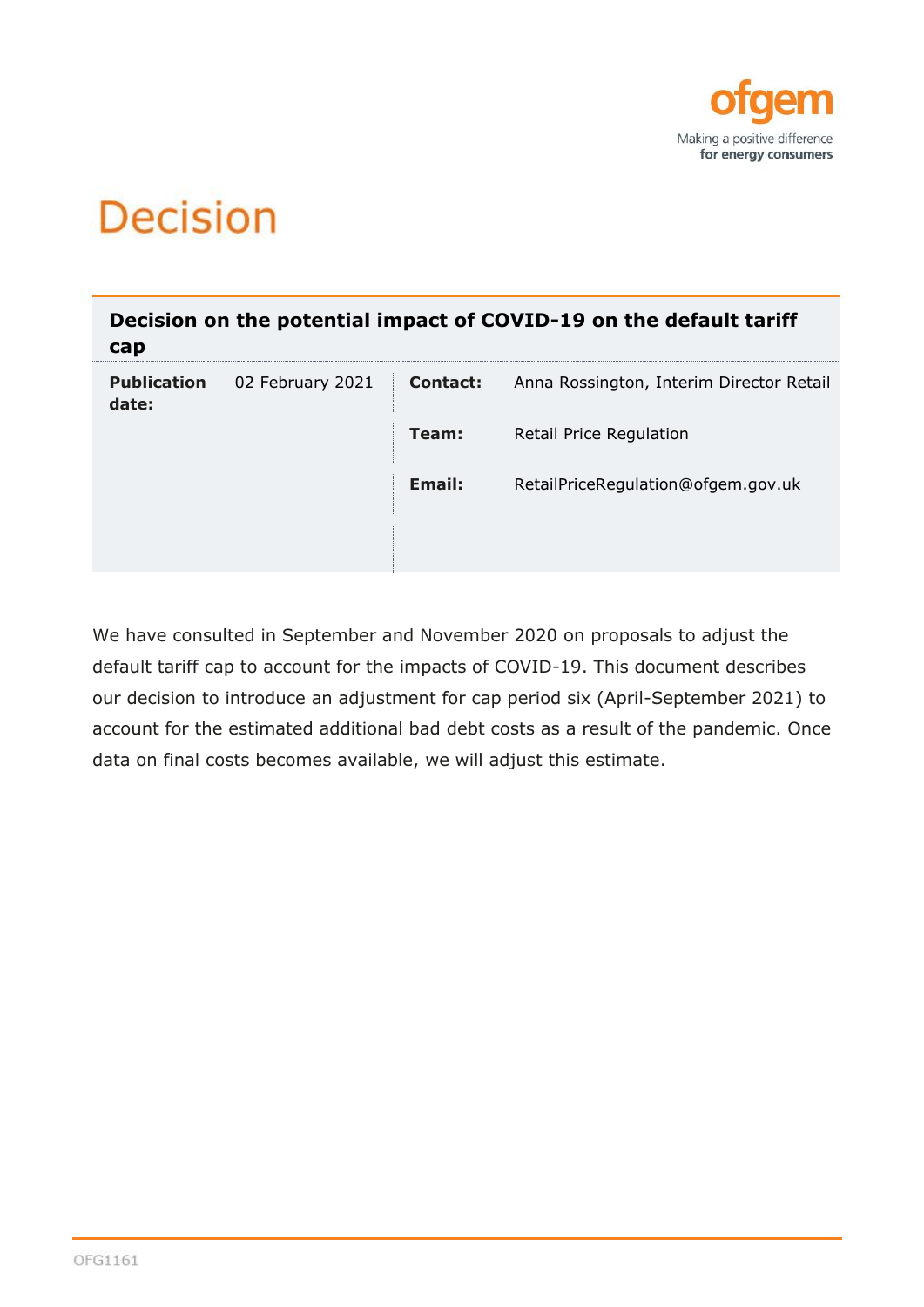© Crown copyright 2021

The text of this document may be reproduced (excluding logos) under and in accordance with the terms of the **[Open Government Licence](http://www.nationalarchives.gov.uk/doc/open-government-licence/version/3/)**.

Without prejudice to the generality of the terms of the Open Government Licence the material that is reproduced must be acknowledged as Crown copyright and the document title of this document must be specified in that acknowledgement.

Any enquiries related to the text of this publication should be sent to Ofgem at: 10 South Colonnade, Canary Wharf, London, E14 4PU. Alternatively, please call Ofgem on 0207 901 7000.

This publication is available at **[www.ofgem.gov.uk](http://www.ofgem.gov.uk/)**. Any enquiries regarding the use and re-use of this information resource should be sent to: [psi@nationalarchives.gsi.gov.uk](mailto:psi@nationalarchives.gsi.gov.uk)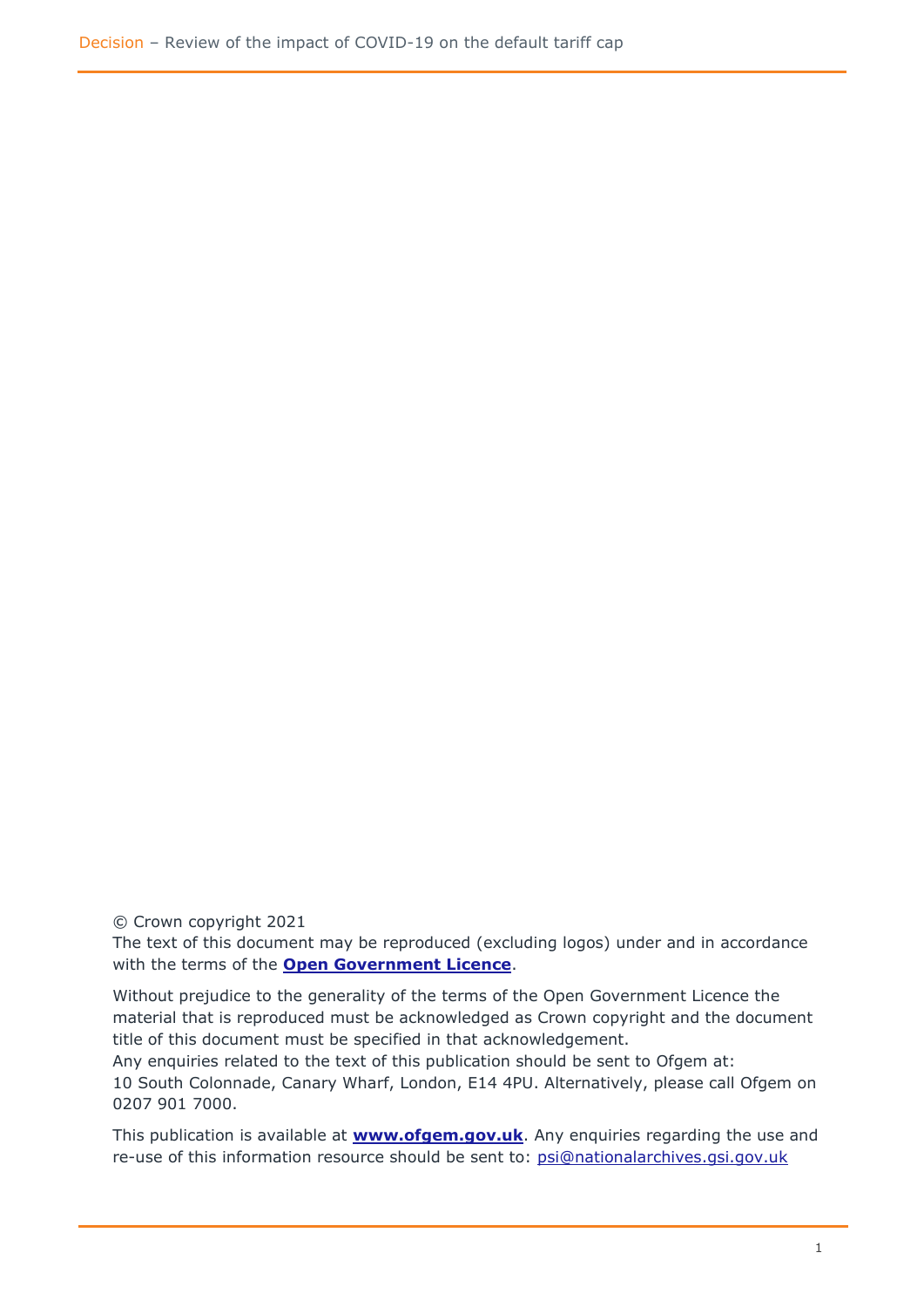# **Contents**

| Accounting for changes in the number of default tariff customers  29 |  |
|----------------------------------------------------------------------|--|
|                                                                      |  |
|                                                                      |  |
|                                                                      |  |
|                                                                      |  |
|                                                                      |  |
|                                                                      |  |
|                                                                      |  |
|                                                                      |  |
|                                                                      |  |
| 6. Impact of COVID-19 on other cost allowances in the cap  65        |  |
|                                                                      |  |
|                                                                      |  |
|                                                                      |  |
|                                                                      |  |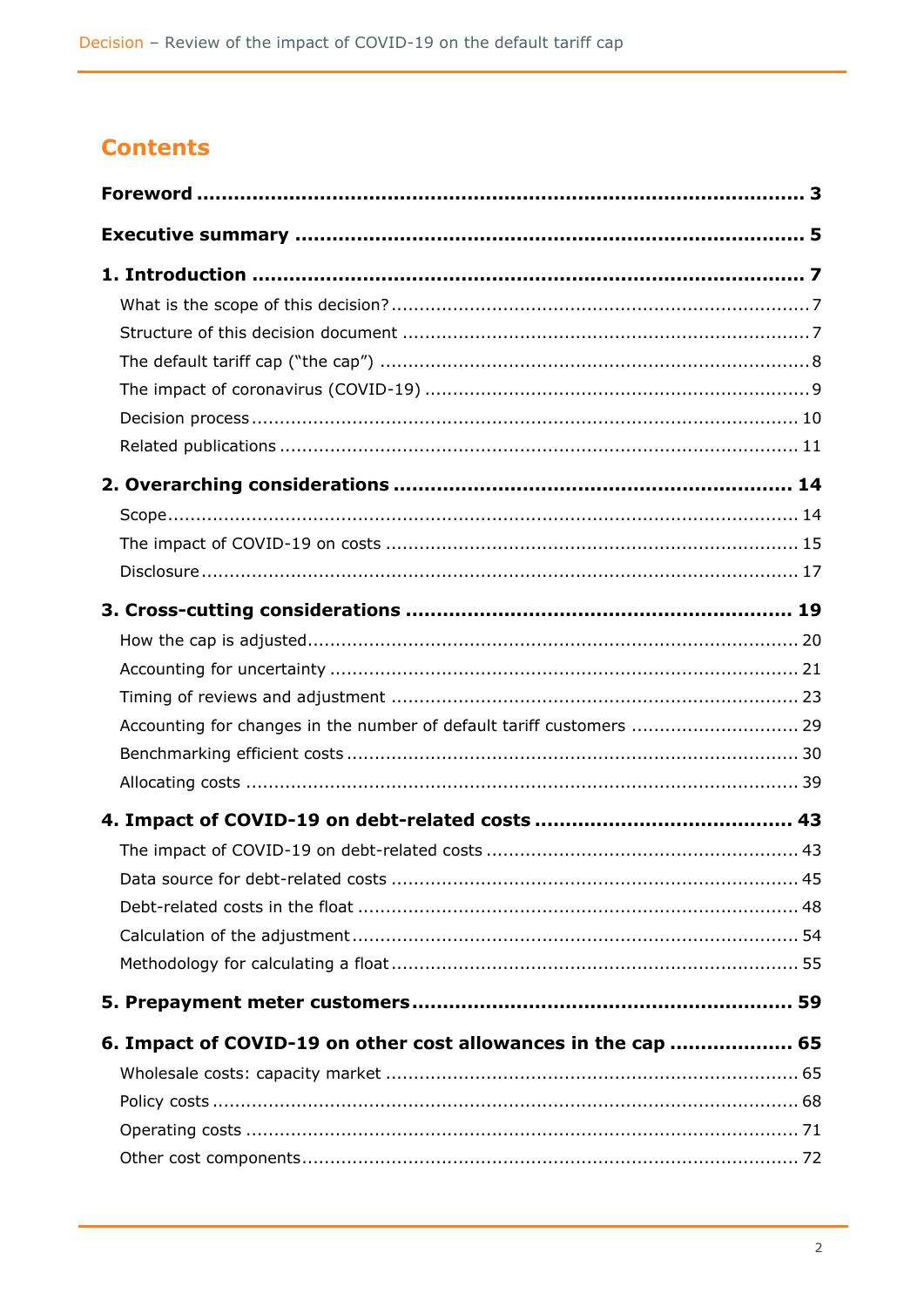### <span id="page-3-0"></span>**Foreword**

The energy price cap has never played a more important role than during the COVID-19 crisis which has left many households and businesses facing financial hardship. It ensures that the 15 million households it protects pay a fair price for their electricity and gas.

Ofgem adjusts the level of the cap up or down twice a year to allow suppliers to recover no more than reasonable costs of supplying their customers, on the assumption they are run efficiently. This means that when costs fall, consumers benefit from lower energy bills. On October 1 Ofgem reduced the level of the default tariff cap by £84 per year per household for this winter to its lowest ever level after global wholesale energy costs plummeted in the wake of COVID-19.

Equally, when costs go up, suppliers who are run efficiently need to be able to recover them from consumers within the price cap mechanism. This helps ensure that suppliers have the finances to continue to supply energy to their customers and fulfil other licence obligations, including protecting their customers, especially those in vulnerable circumstances.

Ofgem requires suppliers to treat all customers fairly and to provide extra support for those in financial distress or vulnerable circumstances. This has never been more important than during the ongoing pandemic. For example, suppliers are required to provide emergency credit to customers struggling to top up their pre-payment meters, put those who are behind on their bills on affordable repayment plans and should not disconnect their customers. Many have gone further in providing support over the last year – for example helping those who are shielding and on pre-payment meters to access energy top ups.

Due to the impact of COVID-19 and higher levels of unemployment, more households are struggling to pay their energy bills. The existing price cap methodology includes an allowance for suppliers to recover the cost of writing off debt from unpaid bills. However, the pandemic has resulted in anticipated bad debts rising to levels that aren't covered by the existing cap.

Last spring, some suppliers asked Ofgem to include an additional allowance to reflect these higher bad debt costs when we set the current winter's cap level in August. We told suppliers in an open letter that we did not have sufficient evidence to justify amending the price cap then.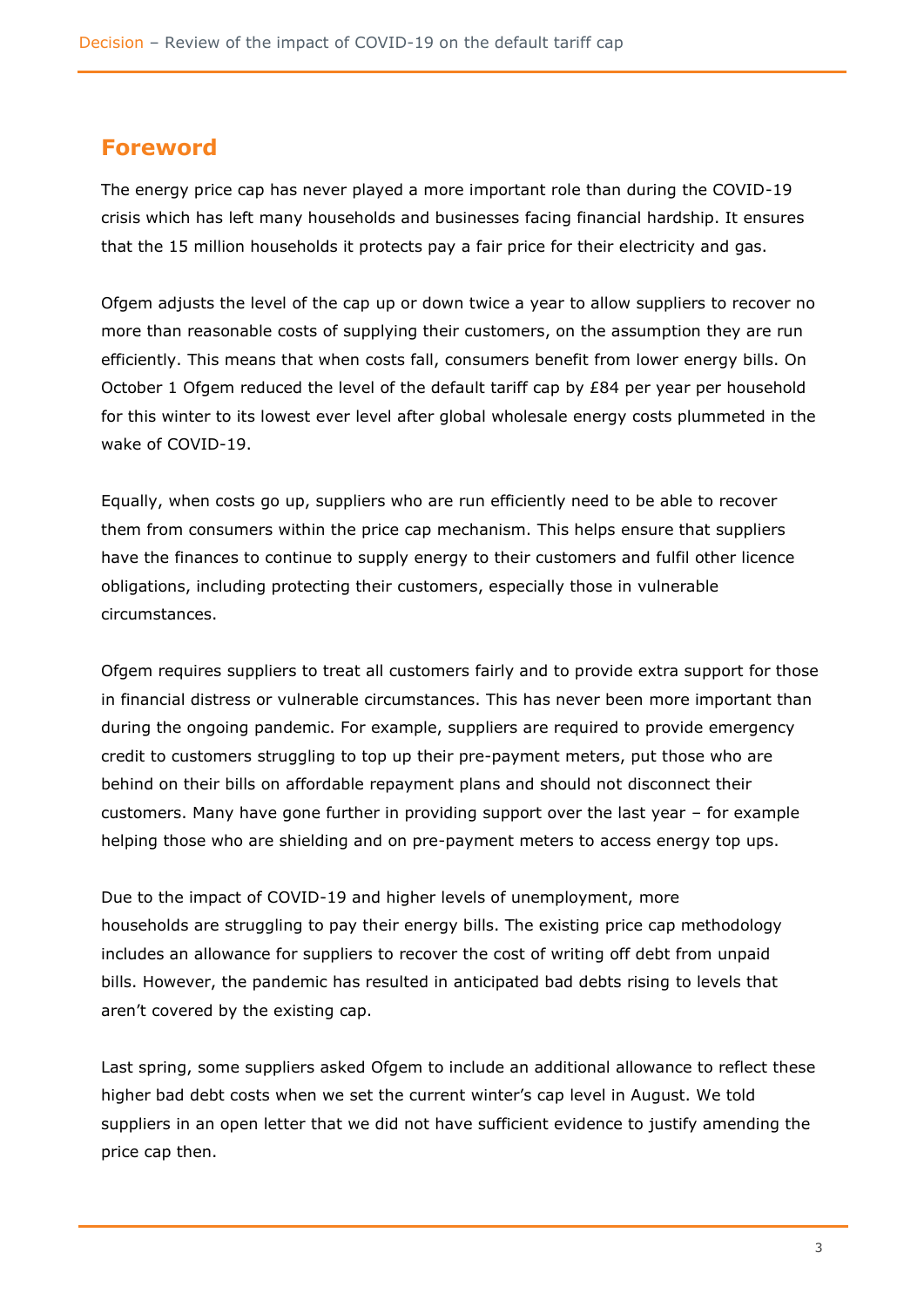Since then, Ofgem has continued to closely monitor the market and supplier bad debt levels. This document, which follows our consultation in November, sets out why we see sufficient evidence of a material increase in bad debt levels due to COVID-19 beyond the level already covered by the existing cap allowance.

We believe it's in customers' interests to allow suppliers to start to recover some of these additional costs from the next price cap period starting on April 1. This is necessary to ensure that consumers continue to benefit from a properly functioning energy market – which is in all of our interests. Given the evidence we have, we have set this additional allowance in the price cap for default tariff customers at the minimum reasonable level. At the same time, in order to minimise the impact on consumers of higher bills, suppliers will have to recover some of the costs in a phased approach between April 2021 and March 2022.

We do not believe it is customers' interest to delay allowing suppliers to start to recover these additional costs. This would mean customers facing a much higher adjustment for the next cap period next winter – the time when energy use and bills are at their highest.

Ofgem will update the next price cap level on February 5, which will include this new allowance. However, the biggest factor pushing up the price cap is the recovery in global wholesale energy prices. Energy bill increases are never welcome, especially as many households are struggling with the impact of the pandemic. Everyone has a part to play during this exceptional time and I expect suppliers to set their prices competitively, treat all customers fairly and ensure that any household in financial distress is given access to the support they need. Ofgem will continue to work closely with government, energy industry, suppliers and consumer groups to ensure that customers remain protected throughout this crisis.

#### **Jonathan Brearley, CEO**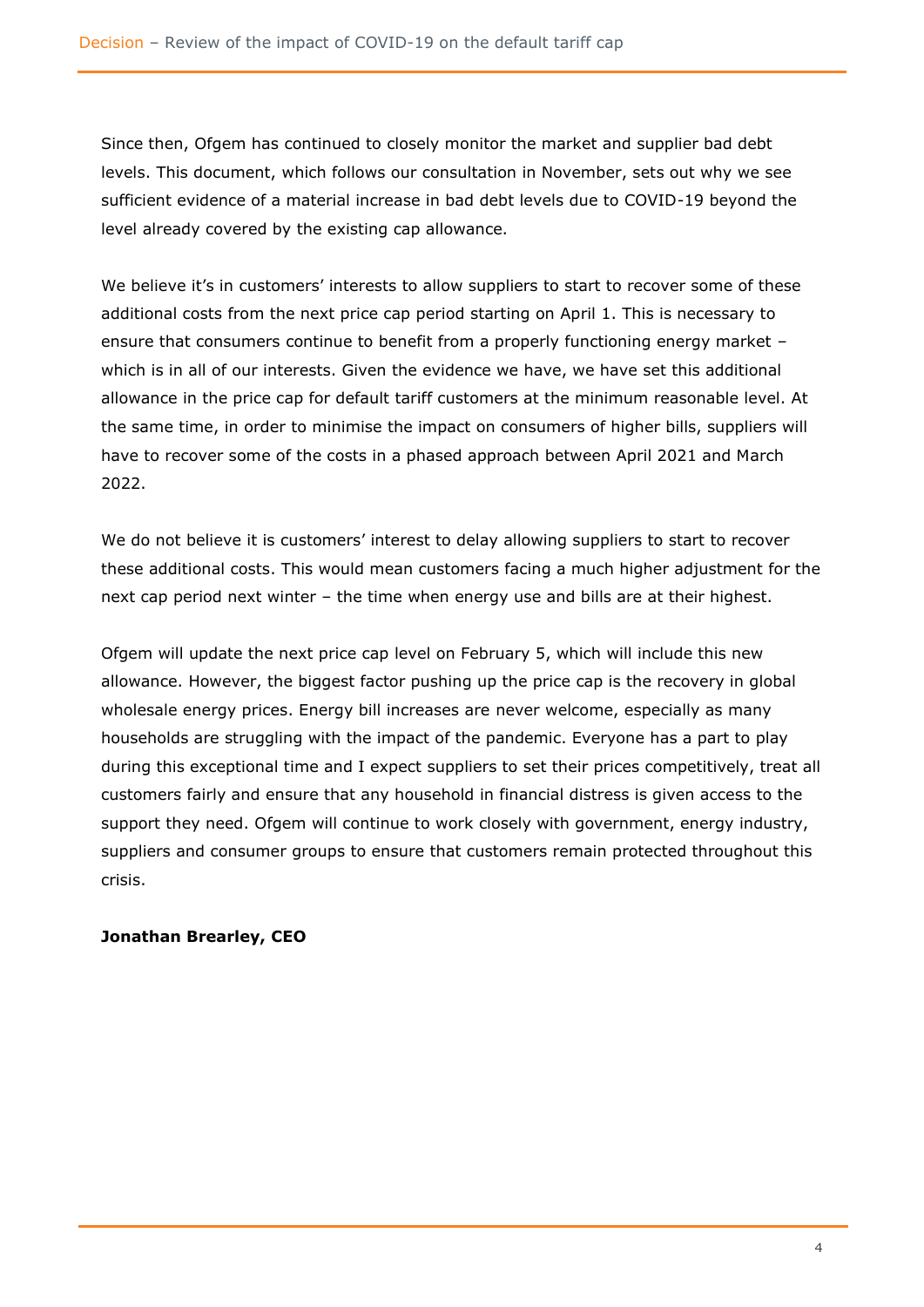### <span id="page-5-0"></span>**Executive summary**

The default tariff cap ("the cap") protects default tariff customers by limiting the amount they can be charged for their gas and electricity. We set the level of the cap to reflect the cost to suppliers of supplying this energy. However, we consider that the COVID-19 pandemic has changed these costs in a way that is not accounted for in the existing cap methodology.

We have concluded that it's in customers' interests to allow suppliers to start to recover some additional costs related to COVID-19 from April 2021. This will help to ensure that suppliers have the finances to continue to supply energy to their customers and fulfil their licence obligations. We do not believe it is customers' interest to delay allowing suppliers to start to recover these additional costs as it would mean customers facing a much higher adjustment for the next cap period next winter.

# **The impact of coronavirus (COVID-19)**

The COVID-19 pandemic, and the measures put in place to limit its impact, have significantly affected energy customers. Workers have been laid off, furloughed, or are working from home, increasing domestic energy use. Some customers are struggling to pay their bills, and impacts on customer finances may persist as restrictions continue across the UK.

# **Accounting for COVID-19 in the cap**

We have considered each component of the cap to identify potential changes in costs resulting from the impact of COVID-19 compared to what the cap already allows for. The cap already allows for a degree of uncertainty and accommodates certain types of cost change. However, COVID-19 is an unforeseen and unprecedented event.

We consider that there are additional costs - specifically debt-related costs - that are material and not allowed for through the existing methodology. Therefore, we have decided to make an adjustment for cap period six of £23.69 per customer<sup>1</sup> using the existing adjustment allowance. This adjustment has increased slightly from our November 2020

 $1$  Dual fuel, at the typical consumption values used to set the cap (3,100kWh for single-rate electricity and 12,000kWh for gas).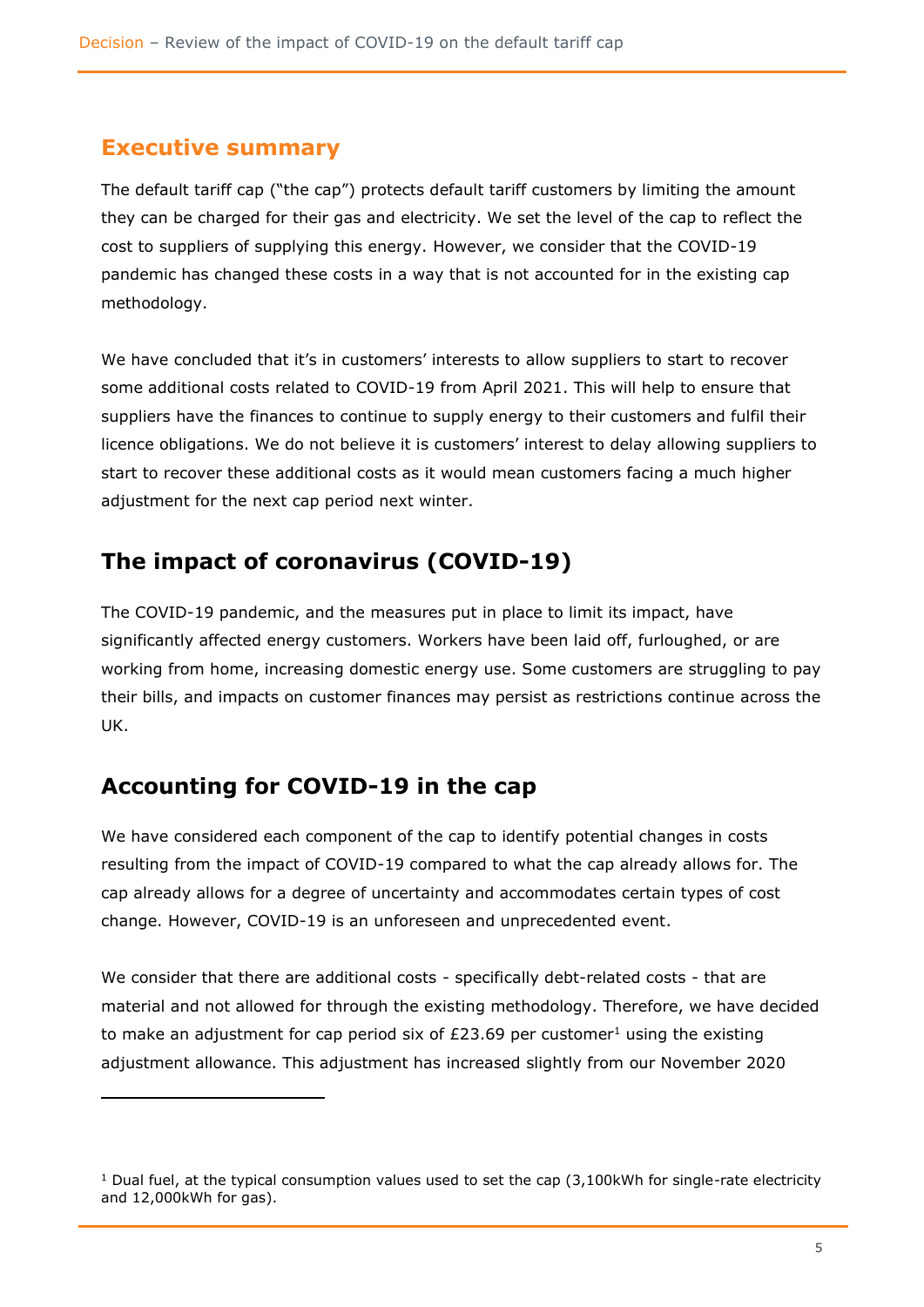consultation proposal as we have used more recent data on the number of customer accounts.

It is very uncertain what the total debt-related costs of COVID-19 will ultimately be. The objective of the Domestic Gas and Electricity (Tariff Cap) Act 2018 is that we protect default tariff customers. Therefore, we have decided to err on the side of caution when setting the allowance to avoid customers unduly bearing the risk of the cost uncertainty. We have therefore decided to set the adjustment using an initial estimate of these costs (a float) which is deliberately conservative in favour of customers. This will subsequently be adjusted to reflect the final costs once they are fully known (the true-up).

We have decided to recover the adjustment for debt-related costs from all default tariff credit customers

### **COVID-19 impacts on serving prepayment customers**

While prepayment meter (PPM) customers have been protected by the Competition and Markets Authority's PPM cap during COVID-19, the PPM cap ended on 31 December 2020. Since 1 January 2021 default tariff PPM customers are protected by a specific PPM cap level in the default tariff cap.

At this time, we do not have adequate evidence of material increases in PPM costs as a result of COVID-19 that would warrant an adjustment to the PPM cap level. We will revisit any need for an adjustment at our next review, based on additional or updated evidence.

### **Going forwards**

It is likely that the impacts of COVID-19 will continue to evolve and that future reviews will be necessary to consider floats for later cap periods, and to true-up previous floats. We intend to conduct a review over the first half of 2021 to assess whether a float is required for cap period seven, so that we can include a float from 1 October 2021 if needed. We expect that the first true-up for cap period four would not take effect until 1 April 2022 (cap period eight). This would be subject to bad debt data availability and further stakeholder consultation. The decision for the float for the next (and subsequent cap) periods does not prejudge the approach we may take to determining the true-up for any cap period.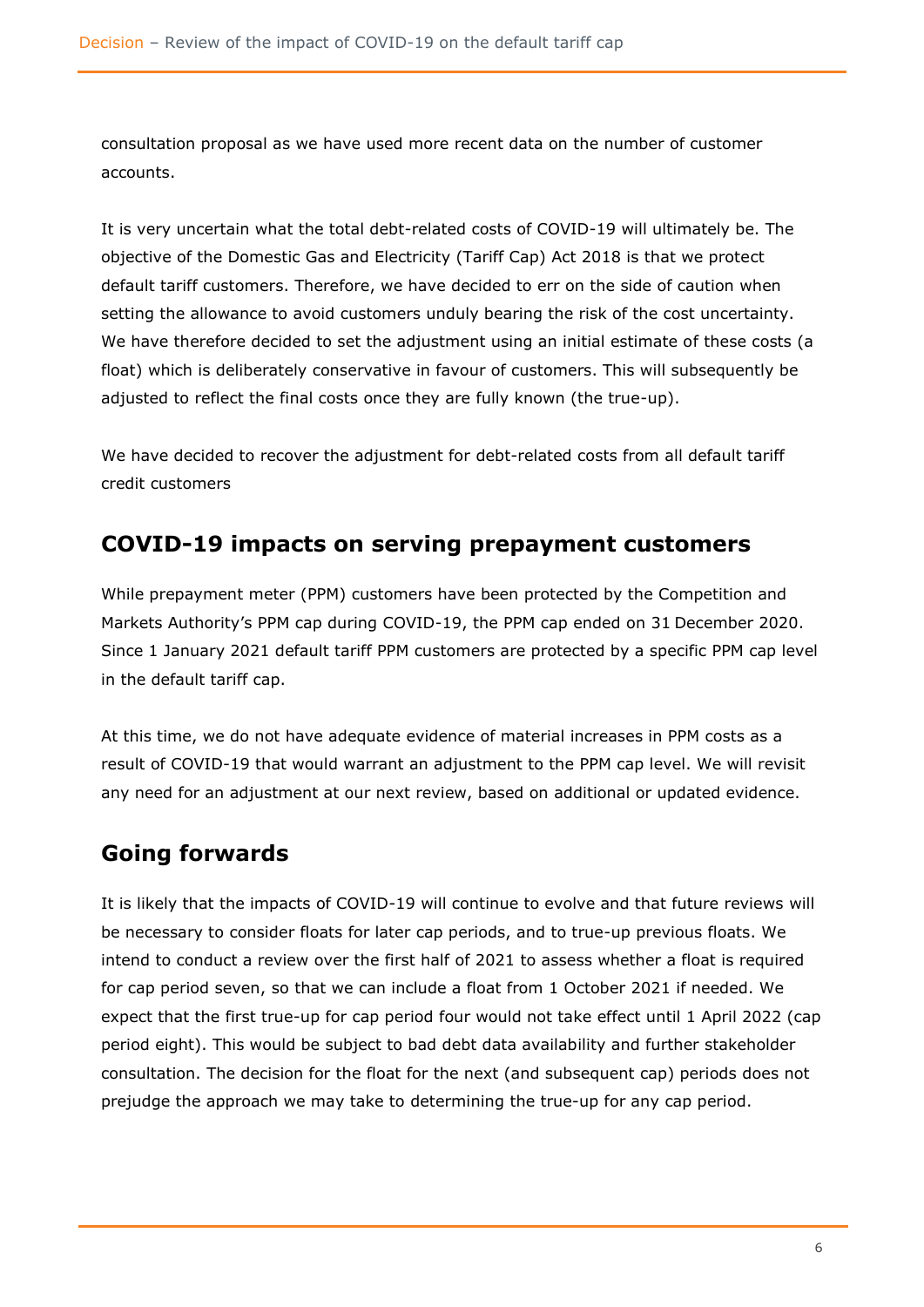# <span id="page-7-0"></span>**1. Introduction**

### <span id="page-7-1"></span>**What is the scope of this decision?**

- 1.1. This document sets out our decision to adjust the default tariff cap ("the cap") for cap period six (April - September 2021) to account for the additional bad-debt costs incurred by suppliers as a result of the COVID-19 crisis.
- 1.2. We have decided to make the adjustment using 'Annex 8 methodology for adjustment allowance' of standard licence condition (SLC) 28AD of the electricity and gas supply licences. We have published the changes we are making to the annex alongside this decision document.<sup>2</sup>

### <span id="page-7-2"></span>**Structure of this decision document**

- 1.3. This decision document has the following structure:
	- Chapter 1 sets out the scope of our decision document and its background.
	- Chapter 2 explains our decisions on the key overarching considerations. We have decided to retain the approaches proposed in our November 2020 consultation for this area.
	- Chapter 3 covers our cross-cutting methodological decisions. We have decided to retain the approaches proposed in our November 2020 consultation for this area.
	- Chapter 4 sets out our decision to introduce an adjustment for the additional debt-related costs for credit meter customers. We have decided to retain the approaches proposed in our November 2020 consultation for this area.
	- Chapter 5 covers issues specific to prepayment meter (PPM) customers. We have decided to not adjust for PPM specific COVID-19 costs, because we

<sup>&</sup>lt;sup>2</sup> Please see the page for this decision on our website for the updates to Annex 8.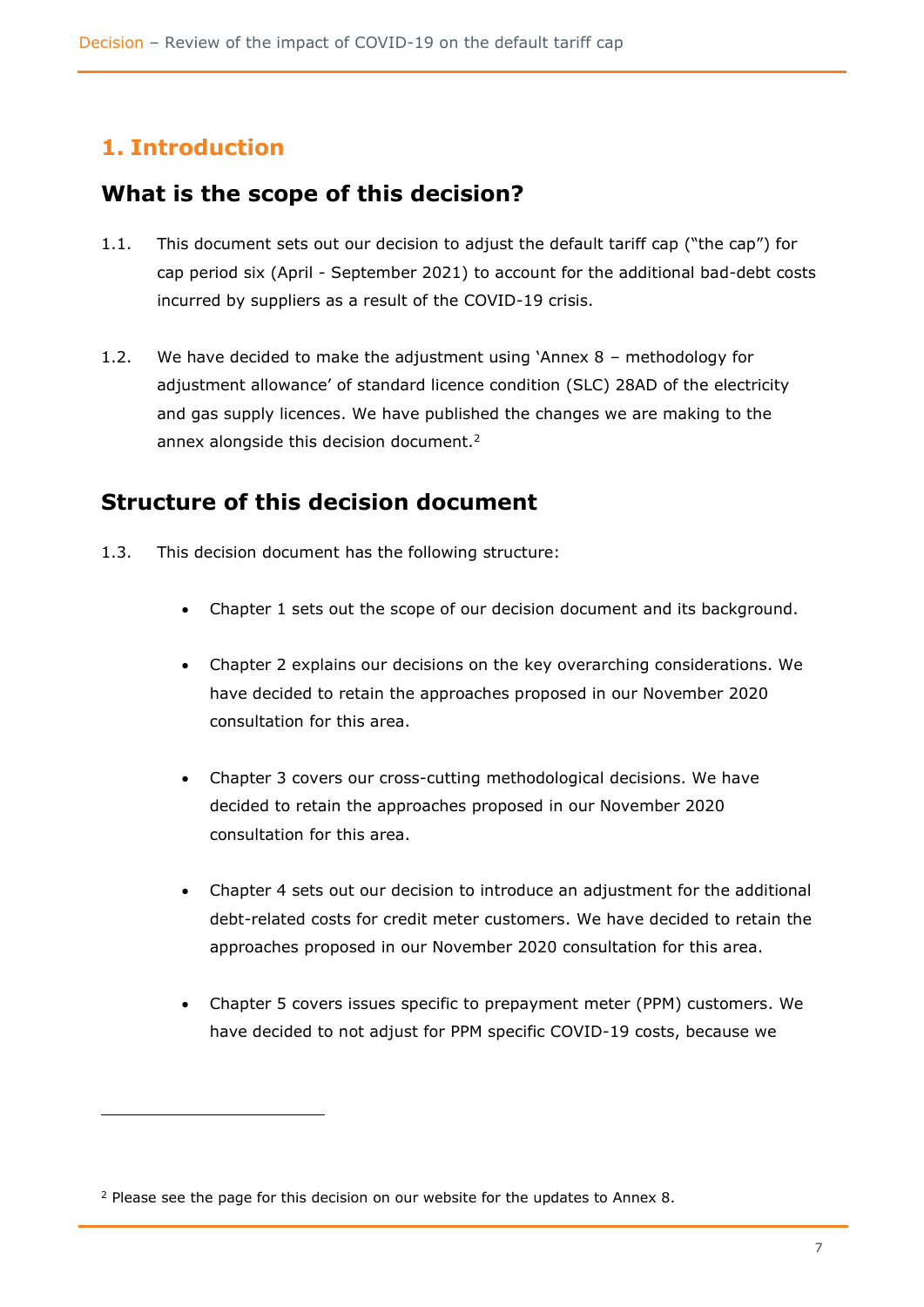consider that the effects of COVID-19 on supplying PPM customers are limited.

• Chapter 6 sets out our decision on other costs. We have decided to not provide adjustments for any of these costs, because the existing methodology is sufficient to take into account the impact of COVID-19 for individual allowances or we are considering the impacts of COVID-19 on a separate document.

# <span id="page-8-0"></span>**The default tariff cap ("the cap")**

- 1.4. We introduced the cap on 1 January 2019, protecting over 11 million customers on standard variable and default tariffs (which we refer to collectively as "default tariffs"). The cap ensures default tariff customers pay a fair price for the energy they consume, reflecting its underlying costs.
- 1.5. In August 2020, we decided to introduce a PPM level in the cap to protect default tariff PPM consumers beyond the expiry of the Competition and Markets Authority's (CMA) PPM cap. $3$  As a consequence, since 1 January 2021, the default tariff cap also protects around 4 million households with PPMs on default tariffs.
- 1.6. We set the cap with reference to the Domestic Gas and Electricity (Tariff Cap) Act 2018 ("the Act"). The objective of the Act is to protect current and future default tariff customers. We consider protecting customers to mean that prices reflect underlying efficient costs of supplying default tariff customers. In doing so, we must have regard to four matters:<sup>4</sup>
	- the need to create incentives for holders of supply licences to improve their efficiency;

 $3$  Ofgem (2020), Decision on protecting energy consumers with prepayment meters. [https://www.ofgem.gov.uk/publications-and-updates/decision-protecting-energy-consumers](https://www.ofgem.gov.uk/publications-and-updates/decision-protecting-energy-consumers-prepayment-meters)[prepayment-meters](https://www.ofgem.gov.uk/publications-and-updates/decision-protecting-energy-consumers-prepayment-meters)

 $4$  Domestic Gas and Electricity (Tariff Cap) Act 2018, Section 1(6). <http://www.legislation.gov.uk/ukpga/2018/21/section/1/enacted>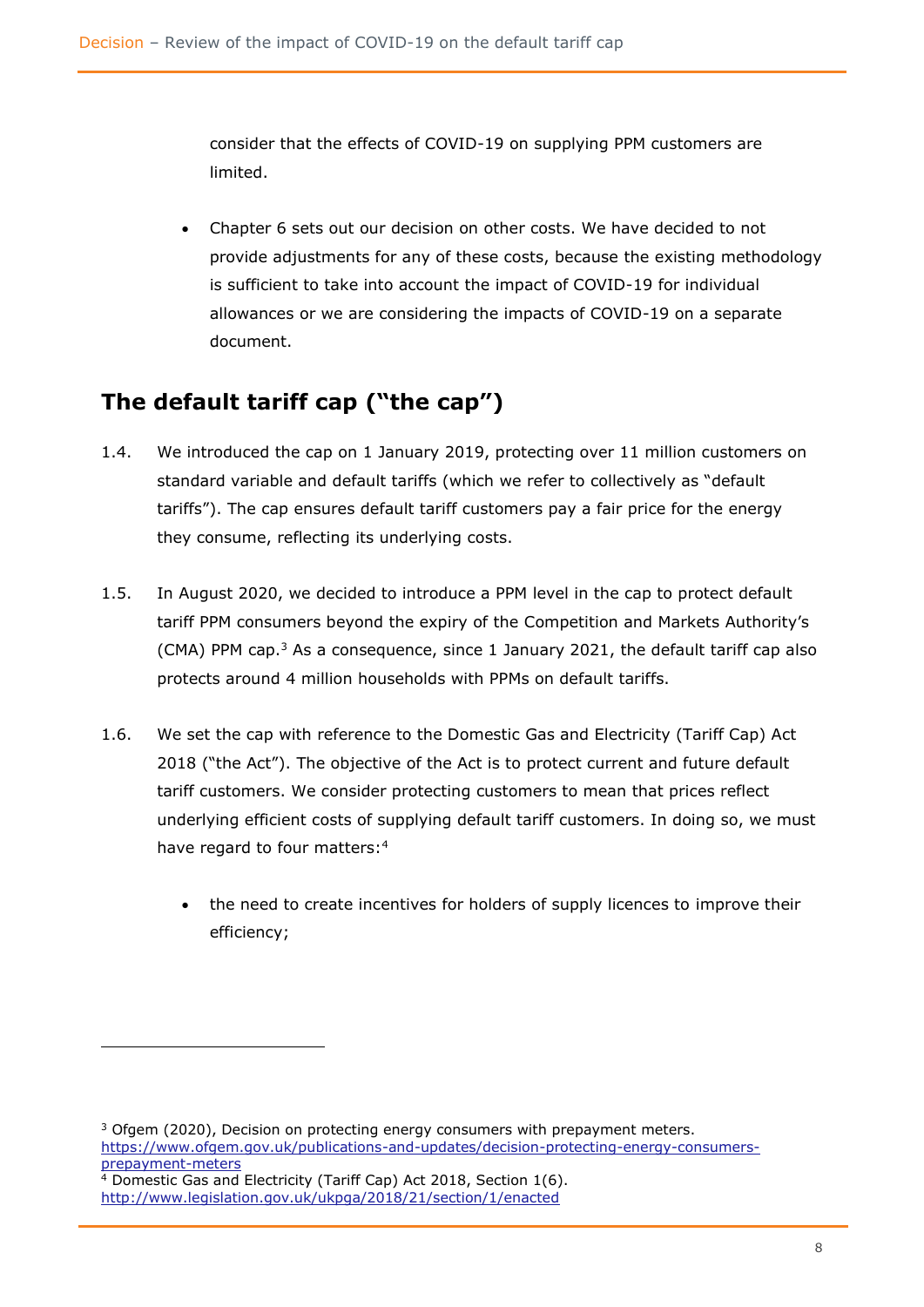- the need to set the cap at a level that enables holders of supply licences to compete effectively for domestic supply contracts;
- the need to maintain incentives for domestic customers to switch to different domestic supply contracts; and
- the need to ensure that holders of supply licences who operate efficiently are able to finance activities authorised by the licence.
- 1.7. The Act requires that we set one cap level for all suppliers.<sup>5</sup>
- 1.8. The cap comprises multiple allowances, each relating to a different cost category. We update the cap level every six months, to reflect changes in the underlying costs.

# <span id="page-9-0"></span>**The impact of coronavirus (COVID-19)**

1.9. The COVID-19 pandemic, and the measures put in place to limit its impact, have significantly affected the energy industry. Since the start of the pandemic, businesses closed, some permanently, reducing non-domestic demand. 6,7 Workers have been made redundant, placed on furlough, or are working from home, increasing domestic energy use. $8$  Some customers are struggling to pay their bills. $9$ 

<sup>5</sup> Domestic Gas and Electricity (Tariff Cap) Act 2018, Section 2(2)(b).

<https://www.legislation.gov.uk/ukpga/2018/21/section/2/enacted>

<sup>6</sup> Initial outturn demand was down 19% in April and May 2020 compared to April and May 2019, based on Electricity System Operator demand data. Demand fluctuated but overall remained lower than expected pre-COVID-19

[https://demandforecast.nationalgrid.com/efs\\_demand\\_forecast/faces/DataExplorer](https://demandforecast.nationalgrid.com/efs_demand_forecast/faces/DataExplorer) 

[https://www.elexon.co.uk/article/elexon-insight-update-on-demand-reduction-during-covid-19](https://www.elexon.co.uk/article/elexon-insight-update-on-demand-reduction-during-covid-19-lockdown/) [lockdown/](https://www.elexon.co.uk/article/elexon-insight-update-on-demand-reduction-during-covid-19-lockdown/) [https://data.nationalgrideso.com/plans-reports-analysis/covid-19-preparedness](https://data.nationalgrideso.com/plans-reports-analysis/covid-19-preparedness-materials/r/operational_transparency_forum_slides_27.01.21)[materials/r/operational\\_transparency\\_forum\\_slides\\_27.01.21](https://data.nationalgrideso.com/plans-reports-analysis/covid-19-preparedness-materials/r/operational_transparency_forum_slides_27.01.21)

<sup>&</sup>lt;sup>7</sup> Similarly, Elexon data shows electricity supplied to smaller non-domestic premises (non-half hourly profile classes 3 and 4) was down 23% in Q2 2020 compared to Q2 2019.

[https://www.elexon.co.uk/documents/industry-insights/gross-supplier-market-share-data](https://www.elexon.co.uk/documents/industry-insights/gross-supplier-market-share-data-reports/2020-gross-supplier-market-share-data-reports/supplier-market-share-data-q1-2020/)[reports/2020-gross-supplier-market-share-data-reports/supplier-market-share-data-q1-2020/](https://www.elexon.co.uk/documents/industry-insights/gross-supplier-market-share-data-reports/2020-gross-supplier-market-share-data-reports/supplier-market-share-data-q1-2020/) [https://www.elexon.co.uk/documents/industry-insights/gross-supplier-market-share-data](https://www.elexon.co.uk/documents/industry-insights/gross-supplier-market-share-data-reports/2019-gross-supplier-market-share-data-reports/auto-draft-16/)[reports/2019-gross-supplier-market-share-data-reports/auto-draft-16/](https://www.elexon.co.uk/documents/industry-insights/gross-supplier-market-share-data-reports/2019-gross-supplier-market-share-data-reports/auto-draft-16/)

<sup>&</sup>lt;sup>8</sup> Some suppliers have told us that domestic demand has increased. Elexon data also suggests there has been a slight increase in domestic demand in Q2 2020 compared to Q2 2019, around 2%. <sup>9</sup> Citizens Advice estimates that 600,000 more households were behind on their energy bills in December 2020 compared to February 2020.

Citizens Advice (2020), Recovery, or Ruin?: The role of accessible support in helping energy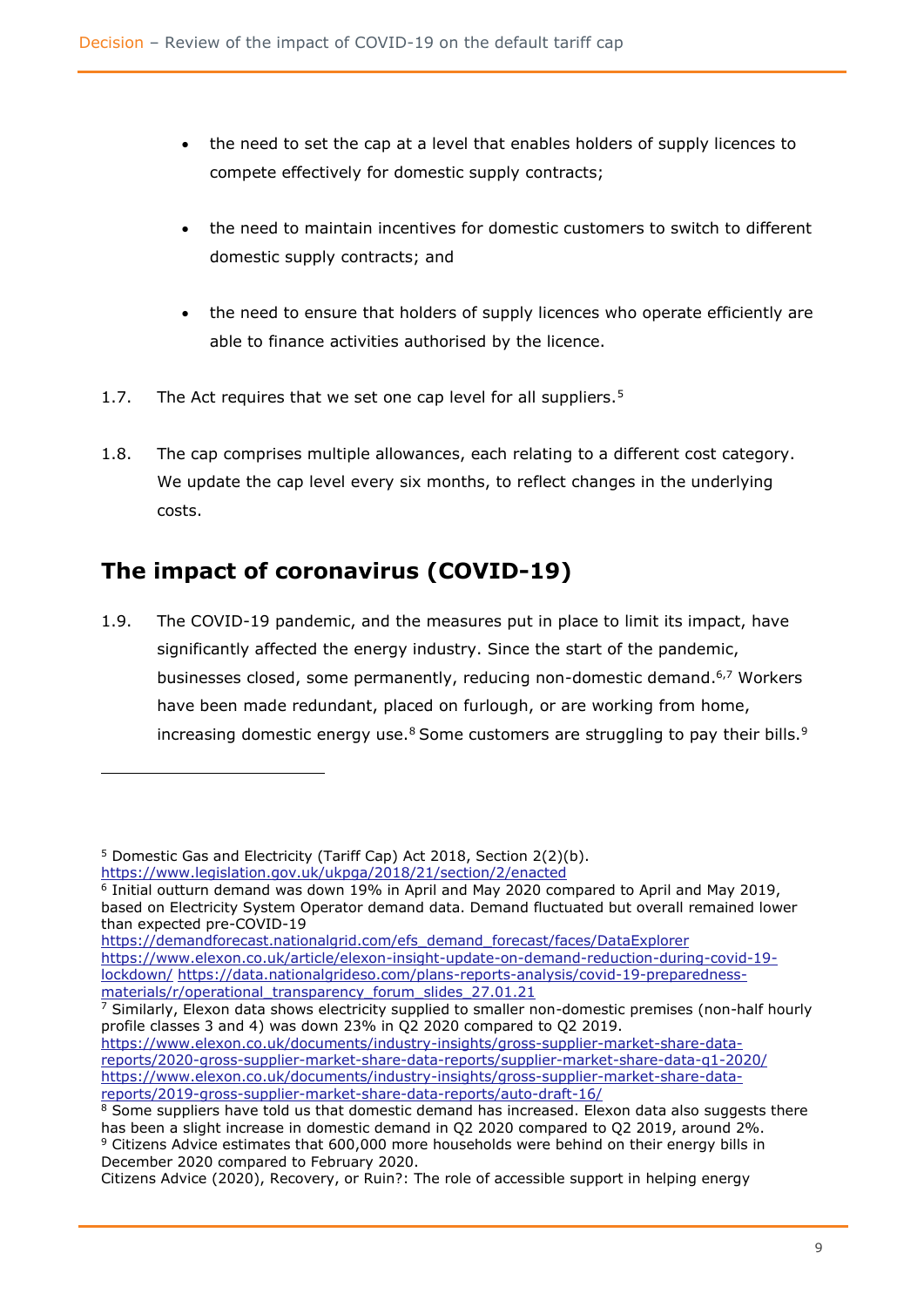Periods of lockdown and social distancing have reduced some field activities including visits to customers' homes.

- 1.10. Ofgem has been working with Government throughout the crisis to help industry and consumers manage the impacts. We have recently implemented rules that provide additional protection to customers.<sup>10</sup> These formally require suppliers to both put consumers in debt on realistic and sustainable repayment plans based on their ability to pay, and offer emergency credit to customers struggling to top up their PPM. This is in addition to actions we took last year to help suppliers manage the impacts of COVID-19,<sup>11</sup> which sat alongside action by Government – for example, the loan provided to help suppliers manage changes to the costs of the Contracts for Difference scheme.<sup>12</sup>
- 1.11. The cap has a headroom allowance and other allowances that incorporate a degree of uncertainty, and adjustment mechanisms to manage certain types of cost change. However, we could not reasonably expect suppliers to have anticipated and prepared for an event of this scale. Many suppliers have indicated that COVID-19 has had (and continues to have) a material financial impact on their businesses.

### <span id="page-10-0"></span>**Decision process**

#### **September 2020 consultation**

1.12. We published a policy consultation in September 2020 that set out our initial thinking on reviewing the potential impact of COVID-19 on the cap. Stakeholders provided responses in October 2020.

consumers through the crisis.

[https://www.citizensadvice.org.uk/about-us/policy/policy-research-topics/energy-policy-research](https://www.citizensadvice.org.uk/about-us/policy/policy-research-topics/energy-policy-research-and-consultation-responses/energy-policy-research/recovery-or-ruin-the-role-of-accessible-support-in-helping-energy-consumers-through-the-crisis/)[and-consultation-responses/energy-policy-research/recovery-or-ruin-the-role-of-accessible-support](https://www.citizensadvice.org.uk/about-us/policy/policy-research-topics/energy-policy-research-and-consultation-responses/energy-policy-research/recovery-or-ruin-the-role-of-accessible-support-in-helping-energy-consumers-through-the-crisis/)[in-helping-energy-consumers-through-the-crisis/](https://www.citizensadvice.org.uk/about-us/policy/policy-research-topics/energy-policy-research-and-consultation-responses/energy-policy-research/recovery-or-ruin-the-role-of-accessible-support-in-helping-energy-consumers-through-the-crisis/)

<sup>10</sup> Ofgem (2020), Self-disconnection and self-rationing: decision.

<https://www.ofgem.gov.uk/publications-and-updates/self-disconnection-and-self-rationing-decision> <sup>11</sup> Ofgem (2020), Network Charge Deferral update.

https://www.ofgem.gov.uk/publications-and-updates/network-charge-deferral-update-0 <sup>12</sup> We discuss this further in Chapter 6.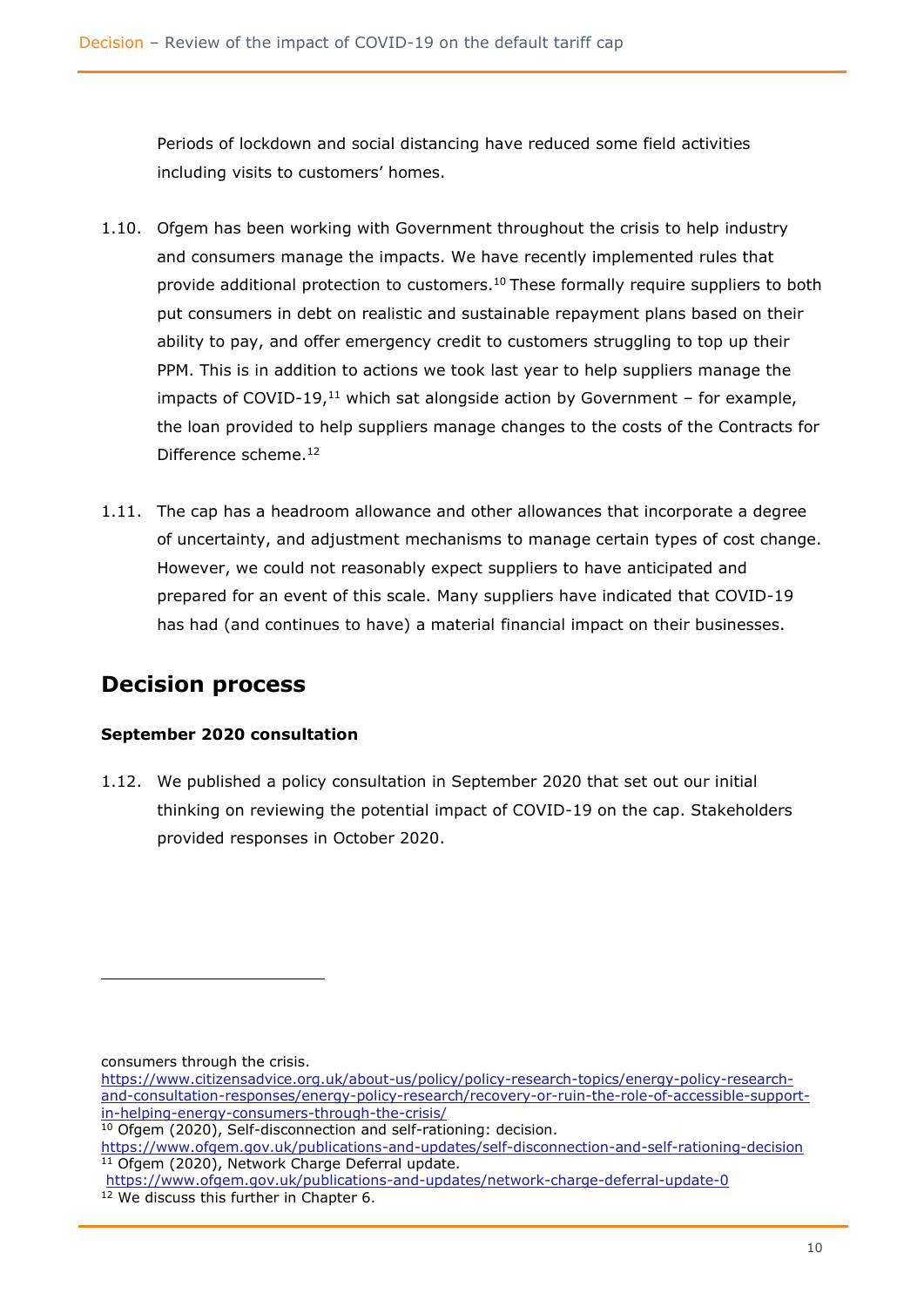#### **November 2020 consultation**

1.13. We published a second consultation in November 2020 that assessed the need for an adjustment to the cap, considering stakeholders' comments to the September 2020 consultation and data collected via a voluntary Request for Information (RFI) to suppliers. We presented our proposal for an adjustment to cap for the impacts of COVID-19.

#### **Future process**

- 1.14. This decision is for the sixth cap period, starting 1 April 2021. We have set a float, which we will true-up in subsequent processes. We expect that the first true-up for cap period four would not take effect until 1 April 2022 (cap period eight). This would be dependent on when final bad-debt data becomes available and further stakeholder consultation.
- 1.15. In response to our consultation several stakeholders raised issues that we should consider for the true-up. We will consult stakeholders on the true-up at a later stage. At that time, we will consider and respond to the views shared with us as part of this consultation process.
- 1.16. It is likely that the impacts of COVID-19 will continue to evolve and that future reviews will be necessary to consider floats for later cap periods. We intend to conduct a review over the first half of 2021 to assess whether a float is required for cap period seven, such that we can include a float from 1 October if needed. We will seek further information from suppliers through an RFI.

# <span id="page-11-0"></span>**Related publications**

- 1.17. The main documents relating to the cap are:
	- Domestic Gas and Electricity (Tariff Cap) Act 2018: [http://www.legislation.gov.uk/ukpga/2018/21/contents/enacted;](http://www.legislation.gov.uk/ukpga/2018/21/contents/enacted)
	- Default Tariff Cap Decision: [https://www.ofgem.gov.uk/publications-and](https://www.ofgem.gov.uk/publications-and-updates/default-tariff-cap-decision-overview)[updates/default-tariff-cap-decision-overview.](https://www.ofgem.gov.uk/publications-and-updates/default-tariff-cap-decision-overview)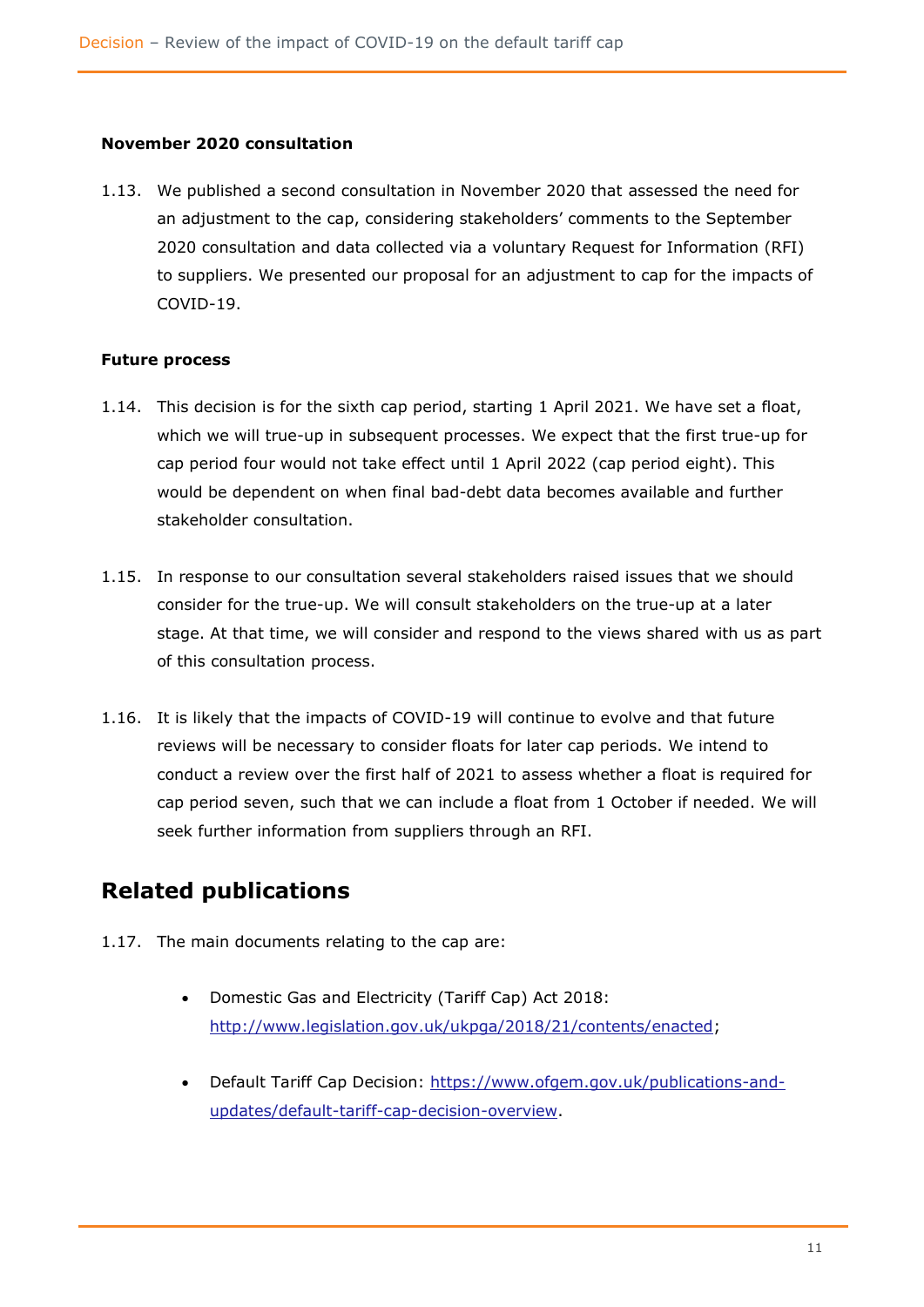- 1.18. The main documents relating to Ofgem's response on COVID-19 to date are:
	- Reviewing the potential impact of COVID-19 on the default tariff cap: November 2020 consultation: [https://www.ofgem.gov.uk/publications-and](https://www.ofgem.gov.uk/publications-and-updates/reviewing-potential-impact-covid-19-default-tariff-cap-november-2020-consultation)[updates/reviewing-potential-impact-covid-19-default-tariff-cap-november-](https://www.ofgem.gov.uk/publications-and-updates/reviewing-potential-impact-covid-19-default-tariff-cap-november-2020-consultation)[2020-consultation;](https://www.ofgem.gov.uk/publications-and-updates/reviewing-potential-impact-covid-19-default-tariff-cap-november-2020-consultation)
	- Reviewing the potential impact of COVID-19 on the default tariff cap: September 2020 policy consultation: [https://www.ofgem.gov.uk/publications](https://www.ofgem.gov.uk/publications-and-updates/reviewing-potential-impact-covid-19-default-tariff-cap-september-2020-policy-consultation)[and-updates/reviewing-potential-impact-covid-19-default-tariff-cap](https://www.ofgem.gov.uk/publications-and-updates/reviewing-potential-impact-covid-19-default-tariff-cap-september-2020-policy-consultation)[september-2020-policy-consultation;](https://www.ofgem.gov.uk/publications-and-updates/reviewing-potential-impact-covid-19-default-tariff-cap-september-2020-policy-consultation)
	- Impact of COVID-19 on retail energy supply companies regulatory expectations from 1 July 2020: [https://www.ofgem.gov.uk/publications-and](https://www.ofgem.gov.uk/publications-and-updates/impact-covid-19-retail-energy-supply-companies-regulatory-expectations-1-july-2020)[updates/impact-covid-19-retail-energy-supply-companies-regulatory](https://www.ofgem.gov.uk/publications-and-updates/impact-covid-19-retail-energy-supply-companies-regulatory-expectations-1-july-2020)[expectations-1-july-2020;](https://www.ofgem.gov.uk/publications-and-updates/impact-covid-19-retail-energy-supply-companies-regulatory-expectations-1-july-2020)
	- Updates on the total level of firm uptake of associated deferral schemes by their closing date, September 2020: [https://www.ofgem.gov.uk/publications](https://www.ofgem.gov.uk/publications-and-updates/network-charge-deferral-update-0)[and-updates/network-charge-deferral-update-0;](https://www.ofgem.gov.uk/publications-and-updates/network-charge-deferral-update-0)
	- Decision to modify the Special Conditions (also known as the Charge Restriction Conditions 'CRC') of the electricity distribution licence to recover bad debt resulting from the Network Charge Deferral (NCD) scheme: [https://www.ofgem.gov.uk/publications-and-updates/decision-modify](https://www.ofgem.gov.uk/publications-and-updates/decision-modify-special-conditions-also-known-charge-restriction-conditions-crc-electricity-distribution-licence-recover-bad-debt-resultant-network-charge-deferral-ncd-scheme)[special-conditions-also-known-charge-restriction-conditions-crc-electricity](https://www.ofgem.gov.uk/publications-and-updates/decision-modify-special-conditions-also-known-charge-restriction-conditions-crc-electricity-distribution-licence-recover-bad-debt-resultant-network-charge-deferral-ncd-scheme)[distribution-licence-recover-bad-debt-resultant-network-charge-deferral-ncd](https://www.ofgem.gov.uk/publications-and-updates/decision-modify-special-conditions-also-known-charge-restriction-conditions-crc-electricity-distribution-licence-recover-bad-debt-resultant-network-charge-deferral-ncd-scheme)[scheme;](https://www.ofgem.gov.uk/publications-and-updates/decision-modify-special-conditions-also-known-charge-restriction-conditions-crc-electricity-distribution-licence-recover-bad-debt-resultant-network-charge-deferral-ncd-scheme)
	- Connection and Use of System Code (CUSC) CMP350: Changes to the Balancing Services Use of System (BSUoS) Covid Support Scheme: [https://www.ofgem.gov.uk/ofgem-publications/165770;](https://www.ofgem.gov.uk/ofgem-publications/165770)
	- Managing the impact of COVID-19 on the energy market relaxing network charge payment terms: [https://www.ofgem.gov.uk/publications-and](https://www.ofgem.gov.uk/publications-and-updates/managing-impact-covid-19-energy-market-relaxing-network-charge-payment-terms)[updates/managing-impact-covid-19-energy-market-relaxing-network-charge](https://www.ofgem.gov.uk/publications-and-updates/managing-impact-covid-19-energy-market-relaxing-network-charge-payment-terms)[payment-terms.](https://www.ofgem.gov.uk/publications-and-updates/managing-impact-covid-19-energy-market-relaxing-network-charge-payment-terms)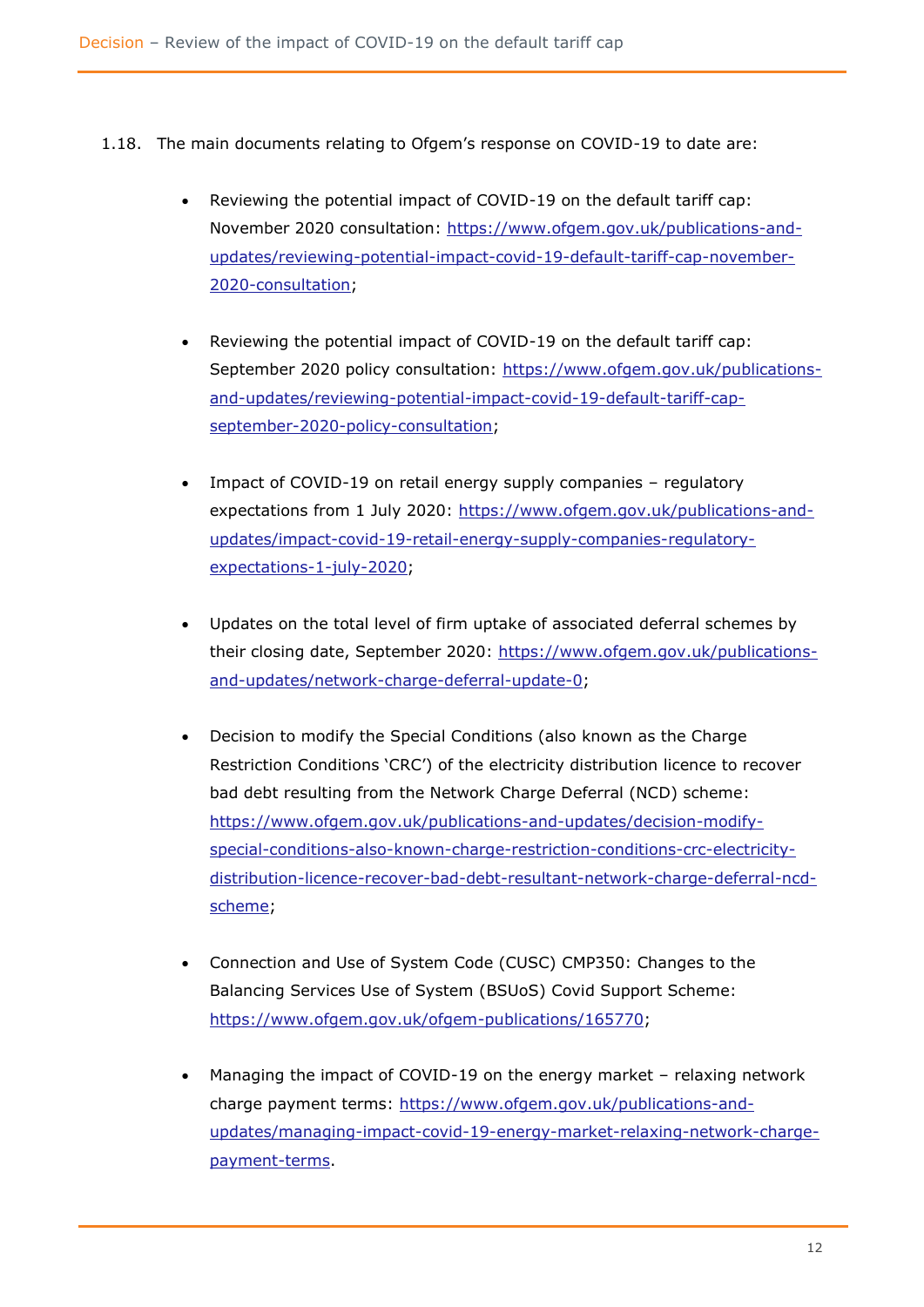- 1.19. The Department for Business, Energy, and Industrial Strategy's (BEIS) decision on changes to contracts for difference payments due to COVID-19 is also relevant:
	- Government response to consultation on proposed changes to the ESO Regulations in response to COVID-19: [https://assets.publishing.service.gov.uk/government/uploads/system/uploads](https://assets.publishing.service.gov.uk/government/uploads/system/uploads/attachment_data/file/890134/cfd-proposed-changes-electricity-supplier-obligation-regs-government-response.pdf) [/attachment\\_data/file/890134/cfd-proposed-changes-electricity-supplier](https://assets.publishing.service.gov.uk/government/uploads/system/uploads/attachment_data/file/890134/cfd-proposed-changes-electricity-supplier-obligation-regs-government-response.pdf)[obligation-regs-government-response.pdf.](https://assets.publishing.service.gov.uk/government/uploads/system/uploads/attachment_data/file/890134/cfd-proposed-changes-electricity-supplier-obligation-regs-government-response.pdf)

# **Your feedback**

#### **General feedback**

- 1.20. We are keen to receive your comments on the clarity of this report. We'd also like to get your answers to these questions:
	- 1. Do you have any comments about the overall quality of this document?
	- 2. Do you have any comments about its tone and content?
	- 3. Was it easy to read and understand? Or could it have been better written?
	- 4. Are its conclusions balanced?
	- 5. Did it make reasoned recommendations?
	- 6. Any further comments?

Please send any general feedback comments to [retailpriceregulation@ofgem.gov.uk](mailto:retailpriceregulation@ofgem.gov.uk)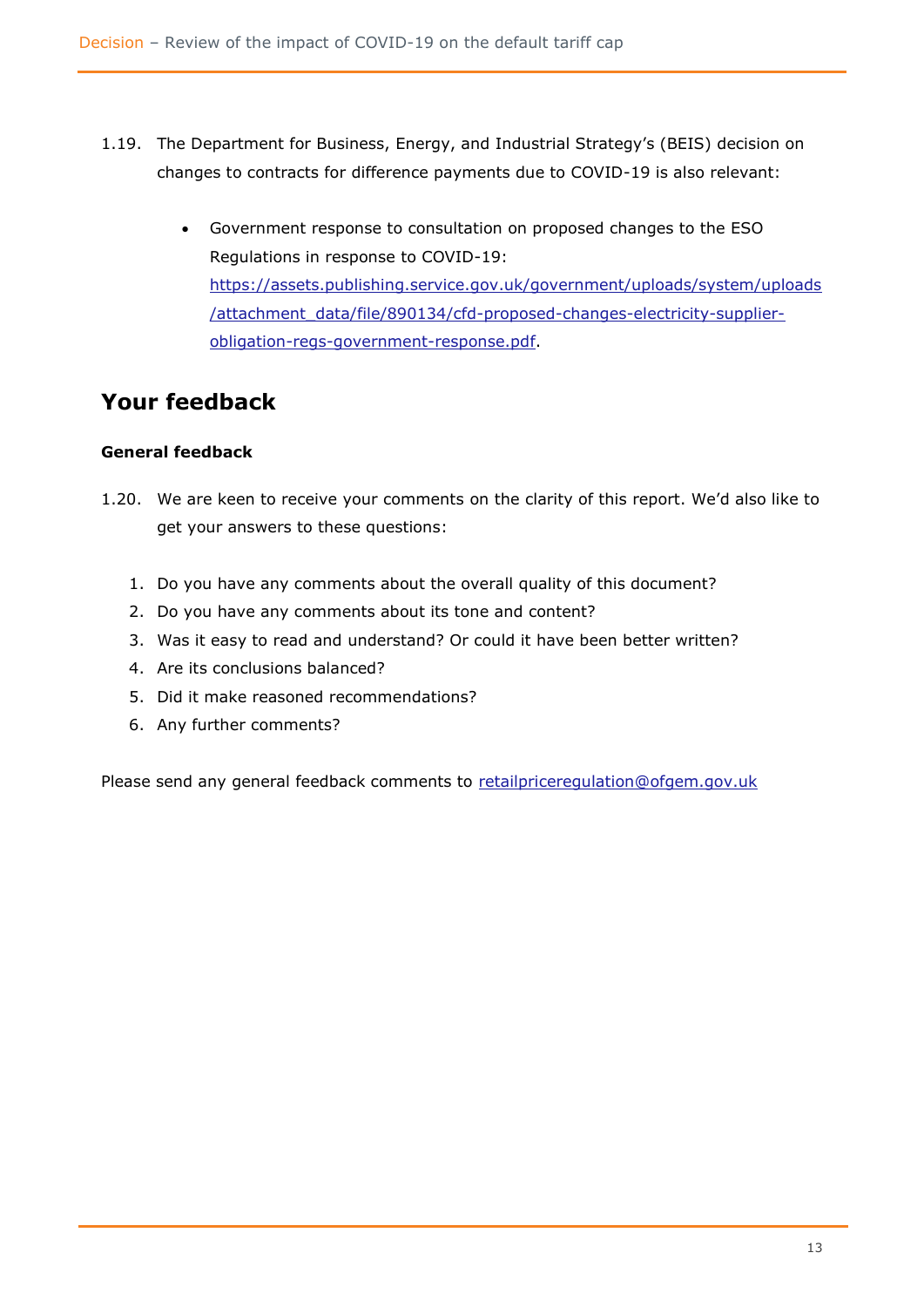# <span id="page-14-0"></span>**2. Overarching considerations**

In this chapter we set out our decisions on overarching considerations. We have decided to only consider costs incurred from serving domestic default tariff customers. Furthermore, we have decided to only adjust for the debt-related costs resulting from COVID-19 to credit default tariff customers. We will keep any additional costs to PPM customers under review.

### <span id="page-14-1"></span>**Scope**

#### **Decision**

- 2.1. We have decided to consider only the costs incurred from serving domestic default tariff customers. This decision means we do not consider the costs arising from nondomestic customers and domestic customers on fixed tariffs in our review.<sup>13</sup>
- 2.2. The cap is designed to protect customers on default tariffs, by reflecting the efficient cost to supply those customers. This means we should only consider how COVID-19 impacts these costs. 14

#### **November 2020 proposals**

2.3. This approach is unchanged from our November 2020 consultation.

#### **Stakeholder responses**

- 2.4. In response to our November 2020 consultation, stakeholders did not comment on the scope of this review.
- 2.5. In response to our September 2020 consultation, some suppliers took the opportunity to suggest alternative approaches for Ofgem and Government intervention to allow the

<sup>&</sup>lt;sup>13</sup> Where changes in other customers' activity impacts default tariff customer costs, it is relevant and we consider it here. This principally impacts policy costs, discussed in Chapter 6.

<sup>&</sup>lt;sup>14</sup> We discuss through separate consultation processes the impact of COVID-19 on non-pass through smart metering costs and FIT policy costs. Therefore, these allowances are out of scope of this consultation.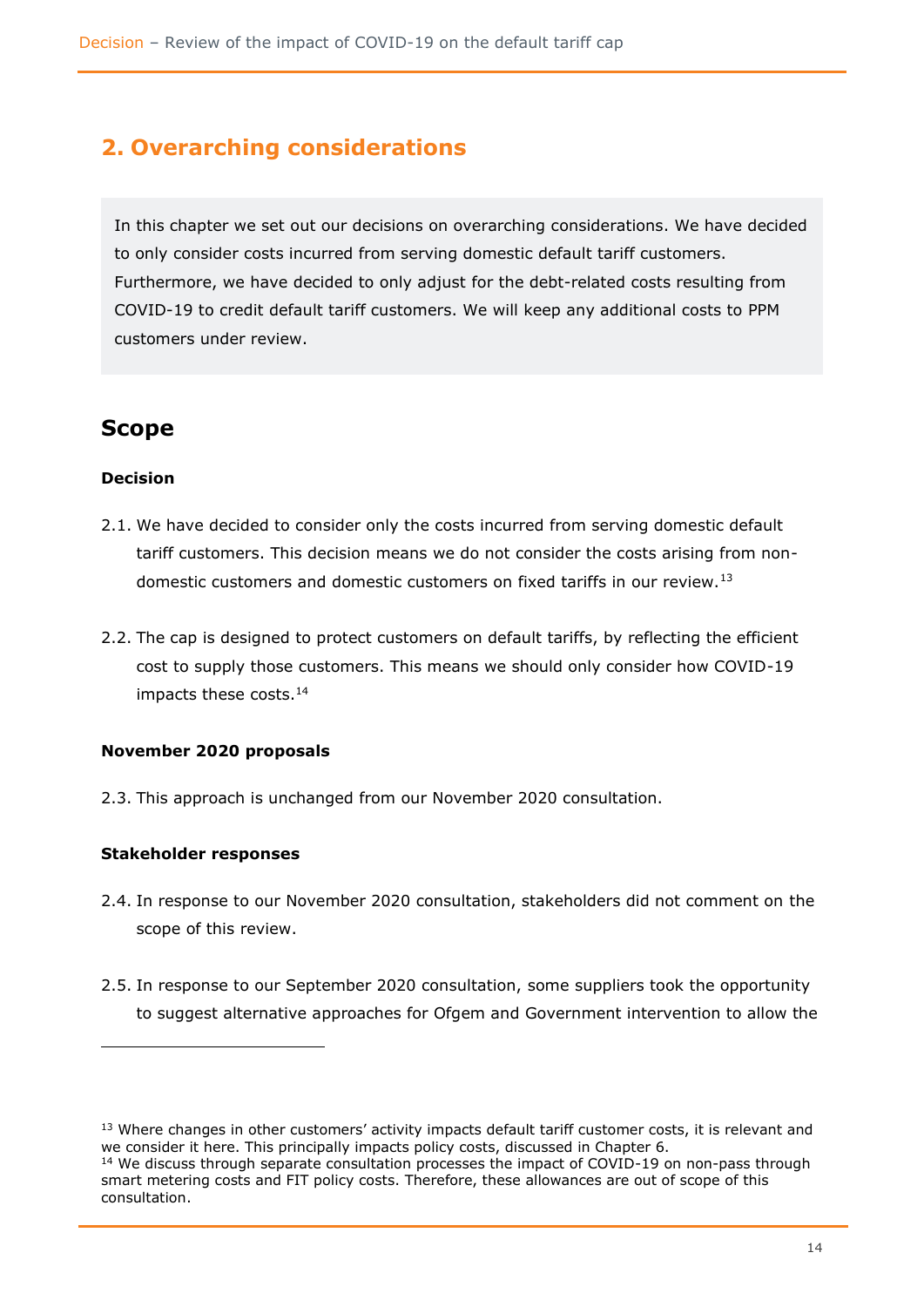industry to recover other COVID-19 related costs. One supplier also considered that other costs, not related to COVID-19, have increased since we set the cap.

#### **Considerations**

2.6. Where stakeholders proposed additional mechanisms outside the scope of the cap, we passed these to the relevant teams within Ofgem. We do not consider evidence regarding cost changes unrelated to COVID-19 as part of this decision.

### <span id="page-15-0"></span>**The impact of COVID-19 on costs**

#### **Decision**

2.7. We have decided to only adjust for debt-related costs for credit meter default tariff customers. This is the only area where we have seen clear evidence of a likely increase in efficient costs of serving default tariff customers that is not addressed in the existing cap methodology or by a separate process. We will continue to monitor other costs, which may yet be materially impacted by COVID-19.

#### **November 2020 proposals**

2.8. This approach is unchanged from our November 2020 consultation.

#### **Stakeholder responses**

- 2.9. In response to our November 2020 consultation, most stakeholders supported our proposal to introduce an adjustment for debt-related costs for credit meter customers. One supplier said that we should also consider an adjustment for the Contracts for Difference (CfD) policy scheme costs and for capacity market costs.
- 2.10. One supplier stated that the cap was high enough to allow suppliers to retain market share by acquiring new customers at a loss. This supplier also noted that COVID-19 may drive higher than planned margins for suppliers due to higher levels of consumption.
- 2.11. Two suppliers also said the cap should not be adjusted because of uncertainty around the impacts of COVID-19, and because of the impact of any adjustment on default tariff customers.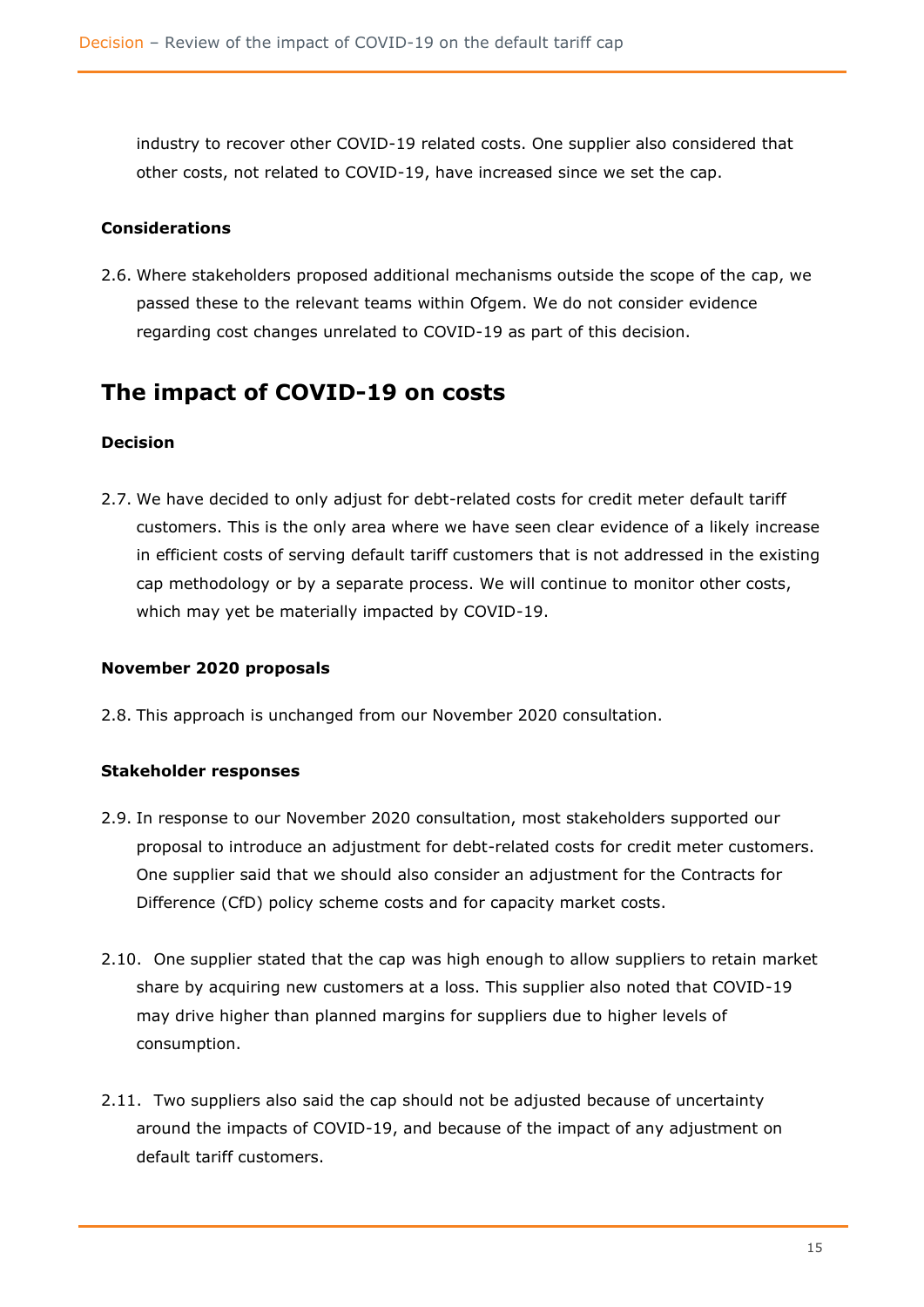2.12. In response to our September 2020 consultation, most stakeholders agreed with our focus on debt-related costs for credit meter default tariff customers but wanted us to monitor other costs carefully.

#### **Considerations**

2.13. While the magnitude of the cost increase is still uncertain, we continue to expect that COVID-19 will increase suppliers' efficiently incurred costs. We discussed in our November 2020 consultation the areas we have identified where COVID-19 has impacted suppliers' costs and indicates whether they are accommodated in the existing methodology.<sup>15</sup> Table 1 summarises areas not covered by the existing methodology that we have decided to apply a separate adjustment and those to include in a separate review. It also signposts where they are discussed in this document.

**Table 1: Summary of impacts of any COVID-19 related costs compared to the cap methodology and allowance**

| - 27<br>Cap<br>component    | <b>Description of potential</b><br>efficient cost changes due<br>to COVID-19                   | <b>Direction</b><br>of cost<br>change | <b>Existing</b><br>methodology<br>sufficient?              | <b>Detailed</b><br>discussion<br><b>location</b>                                      |
|-----------------------------|------------------------------------------------------------------------------------------------|---------------------------------------|------------------------------------------------------------|---------------------------------------------------------------------------------------|
| Policy costs                | Reduced non-domestic demand<br>increases costs of Feed-in<br>Tariffs (FIT)                     | Increase                              | $No - but$<br>addressed<br>through<br>separate<br>decision | Chapter 6,<br>and is<br>discussed<br>further in<br>separate<br>decision <sup>16</sup> |
| Operating<br>costs          | Increased debt-related costs                                                                   | Increase                              | No                                                         | Chapter 4                                                                             |
| Smart costs                 | Sunk costs from planned<br>installations which have been<br>delayed/halted due to COVID-<br>19 | Increase                              | No                                                         | Addressed<br>in separate<br><b>SMNCC</b><br>review $17$                               |
| Payment<br>method<br>uplift | Increased debt-related costs                                                                   | Increase                              | No.                                                        | Chapter 4<br>(PPM in<br>Chapter 5)                                                    |

<sup>&</sup>lt;sup>15</sup> Ofgem (2020), Reviewing the potential impact of COVID-19 on the default tariff cap: November 2020 consultation, Table 2.1, Chapters 4, 5, and 6.

[https://www.ofgem.gov.uk/publications-and-updates/reviewing-potential-impact-covid-19-default](https://www.ofgem.gov.uk/publications-and-updates/reviewing-potential-impact-covid-19-default-tariff-cap-november-2020-consultation)[tariff-cap-november-2020-consultation](https://www.ofgem.gov.uk/publications-and-updates/reviewing-potential-impact-covid-19-default-tariff-cap-november-2020-consultation)

 $16$  Ofgem (2020), Decision: Feed-in Tariffs (FIT) scheme allowance methodology in the default tariff cap.

[https://www.ofgem.gov.uk/publications-and-updates/decision-feed-tariffs-fit-scheme-allowance](https://www.ofgem.gov.uk/publications-and-updates/decision-feed-tariffs-fit-scheme-allowance-methodology-default-tariff-cap)[methodology-default-tariff-cap](https://www.ofgem.gov.uk/publications-and-updates/decision-feed-tariffs-fit-scheme-allowance-methodology-default-tariff-cap)

 $17$  Ofgem (2020), Reviewing smart metering costs in the default tariff cap: August 2020 decision. [https://www.ofgem.gov.uk/publications-and-updates/decision-reviewing-smart-metering-costs](https://www.ofgem.gov.uk/publications-and-updates/decision-reviewing-smart-metering-costs-default-tariff-cap)[default-tariff-cap](https://www.ofgem.gov.uk/publications-and-updates/decision-reviewing-smart-metering-costs-default-tariff-cap)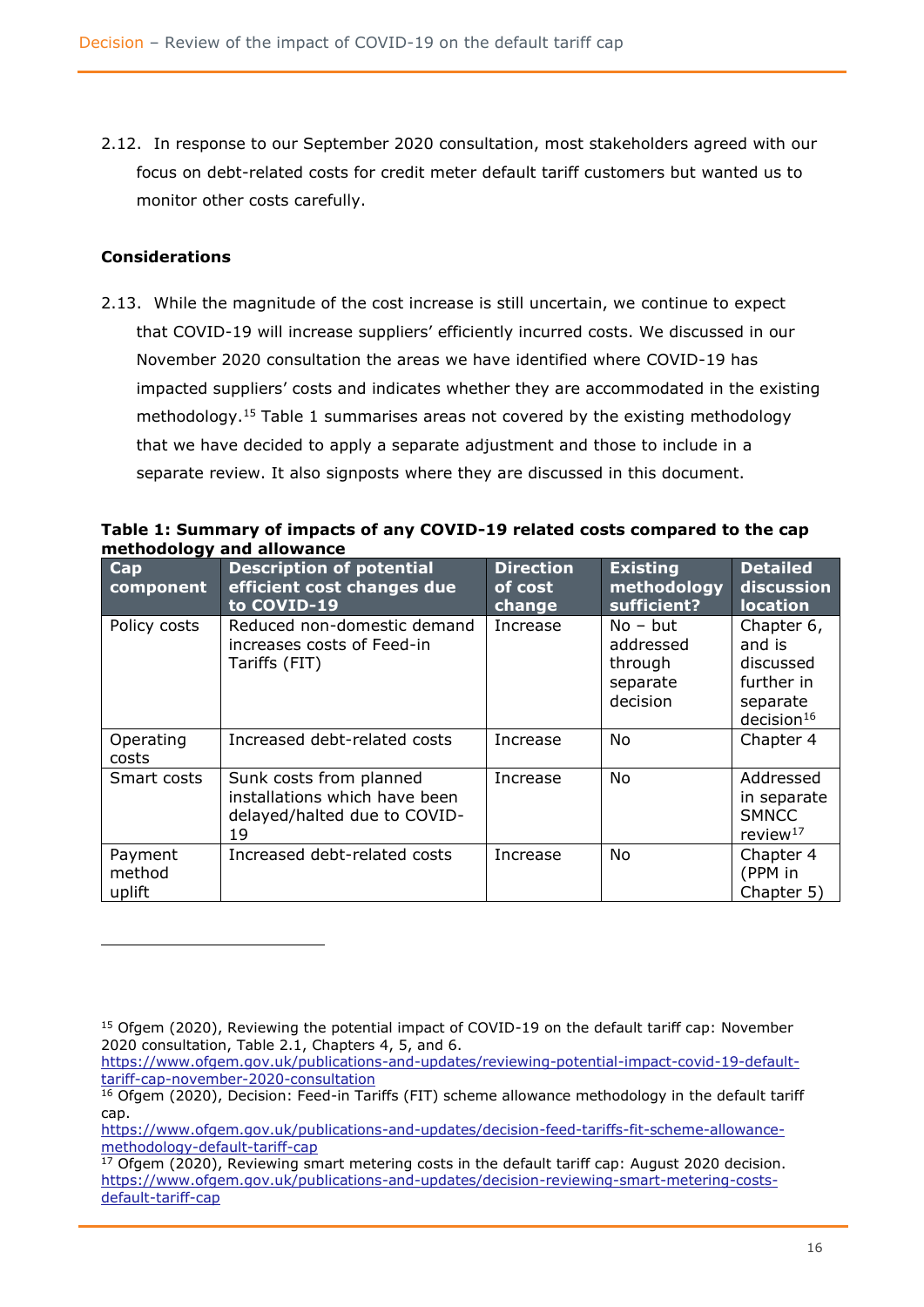| Cap<br>component                                 | <b>Description of potential</b><br>efficient cost changes due<br>to COVID-19 | <b>Direction</b><br>of cost<br>change | <b>Existing</b><br>methodology<br>sufficient? | <b>Detailed</b><br>discussion<br><b>location</b> |
|--------------------------------------------------|------------------------------------------------------------------------------|---------------------------------------|-----------------------------------------------|--------------------------------------------------|
| Earnings<br>Before<br>interest and<br>Tax (EBIT) | Increase in working capital<br>required due to increased late<br>payment     | Increase                              | No                                            | Chapter 4                                        |

*Considerations- overall cap level*

- 2.14. One supplier stated that while the current cap limit was just over  $£1000$ , energy costs for December 2020 were nearer £950. They said that suppliers who were supporting an increase in the tariff cap were also offering acquisition tariffs that were below the wholesale cost. This year, these acquisition tariffs have been consistently offered to new customers, which the supplier saw as suggesting that the energy cap was high enough to allow suppliers to retain market share by acquiring new customers at a loss.
- 2.15. We note that the wholesale inputs to the supplier's model to calculate the £950 are different from the ones used in our model, which reduces comparability. Therefore, we do not consider their submission to be evidence in itself that the cap has been set too high.
- 2.16. We have also confirmed that the supplier did not include all supplier operating costs in its £950 estimate of energy costs. We note that we set a challenging lower quartile less £5 benchmark for the operating costs allowance in the cap, which means that most suppliers pricing at the cap have to become more efficient.
- 2.17. Moreover, we update the cap in line with underlying costs to ensure that default tariff customers' bills represent the underlying costs to serve them. The Act requires us to have regard to the need to ensure suppliers who operate efficiently are able to finance their licenced activities. Suppliers' pricing of acquisition tariffs is a commercial decision for them, and such tariffs are outside the scope of the cap.

### <span id="page-17-0"></span>**Disclosure**

#### **Context**

2.18. In our November 2020 consultation, we did not publish or disclose suppliers' individual data. We noted that the information we have published sufficiently allowed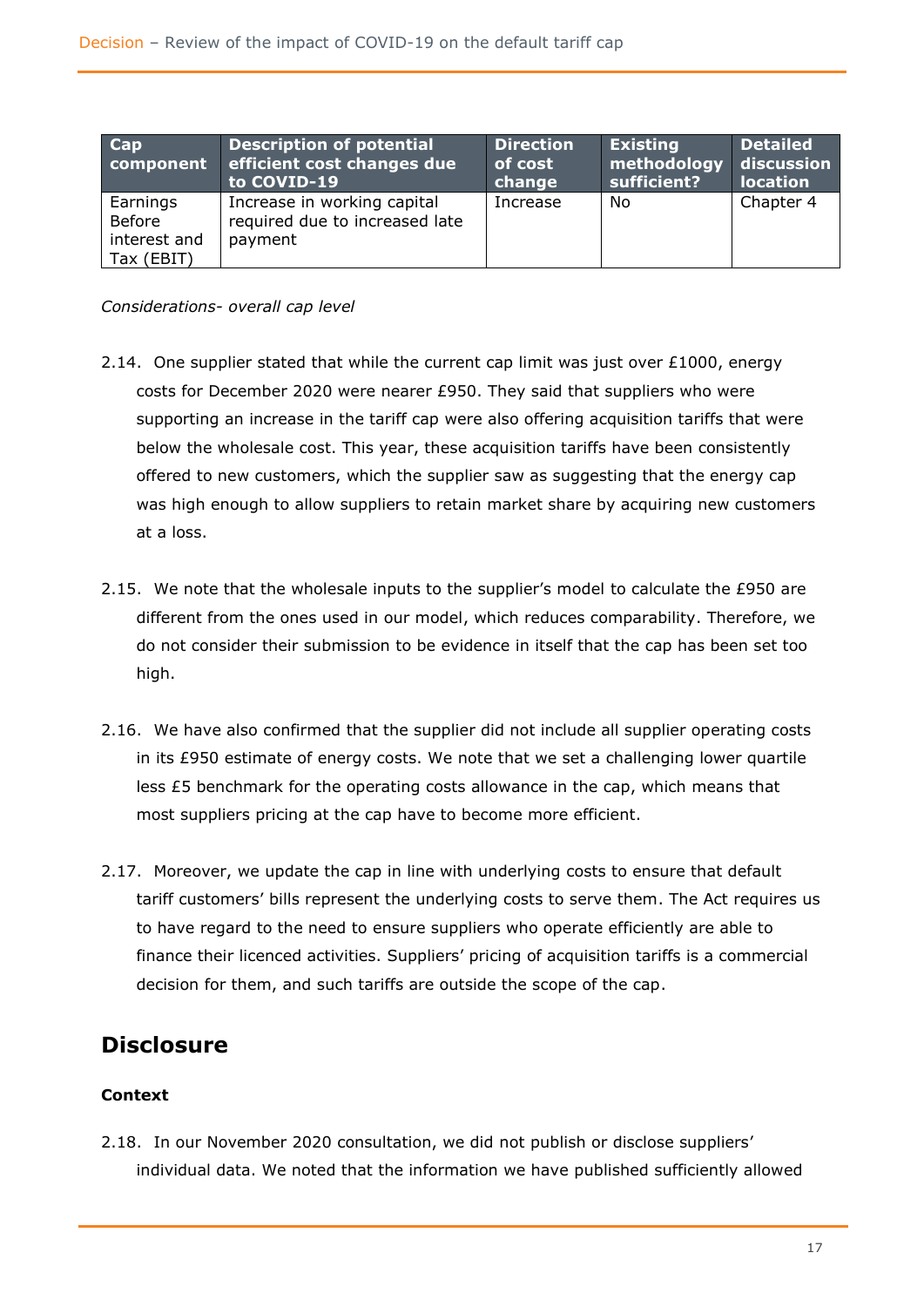stakeholders to make meaningful comments on our approach and methodology for setting a float.

2.19. We also flagged that we would consider whether a disclosure process is required as part of our true-up process.

#### **Stakeholder responses**

- 2.20. Two stakeholders raised concerns on the transparency of the data used to determine the float. They noted that we had not published the RFI results and that they did not know who responded.
- 2.21. Three stakeholders asked us to use a disclosure process in the true-up assessment, in order to provide clarity and transparency on the data used.

#### **Considerations**

2.22. One stakeholder said that we have not provided ranges for any figures. They wanted to understand how clustered or dispersed the data were and the implications of setting benchmark at the lower quartile. We have decided not to publish or disclose suppliers' individual data, for the reason we set out in our November 2020 consultation.<sup>18</sup> This included that the calculations we have carried out on suppliers' individual data are straightforward and the assumptions are noted in the text. We appreciate stakeholders' comments regarding disclosure of data for the true-up process. We will consider these as part of our future true-up consultation.

<sup>&</sup>lt;sup>18</sup> Ofgem (2020), Reviewing the potential impact of COVID-19 on the default tariff cap: November 2020 consultation, Appendix 1, paragraph 4-6. [https://www.ofgem.gov.uk/publications-and-updates/reviewing-potential-impact-covid-19-default](https://www.ofgem.gov.uk/publications-and-updates/reviewing-potential-impact-covid-19-default-tariff-cap-november-2020-consultation)[tariff-cap-november-2020-consultation](https://www.ofgem.gov.uk/publications-and-updates/reviewing-potential-impact-covid-19-default-tariff-cap-november-2020-consultation)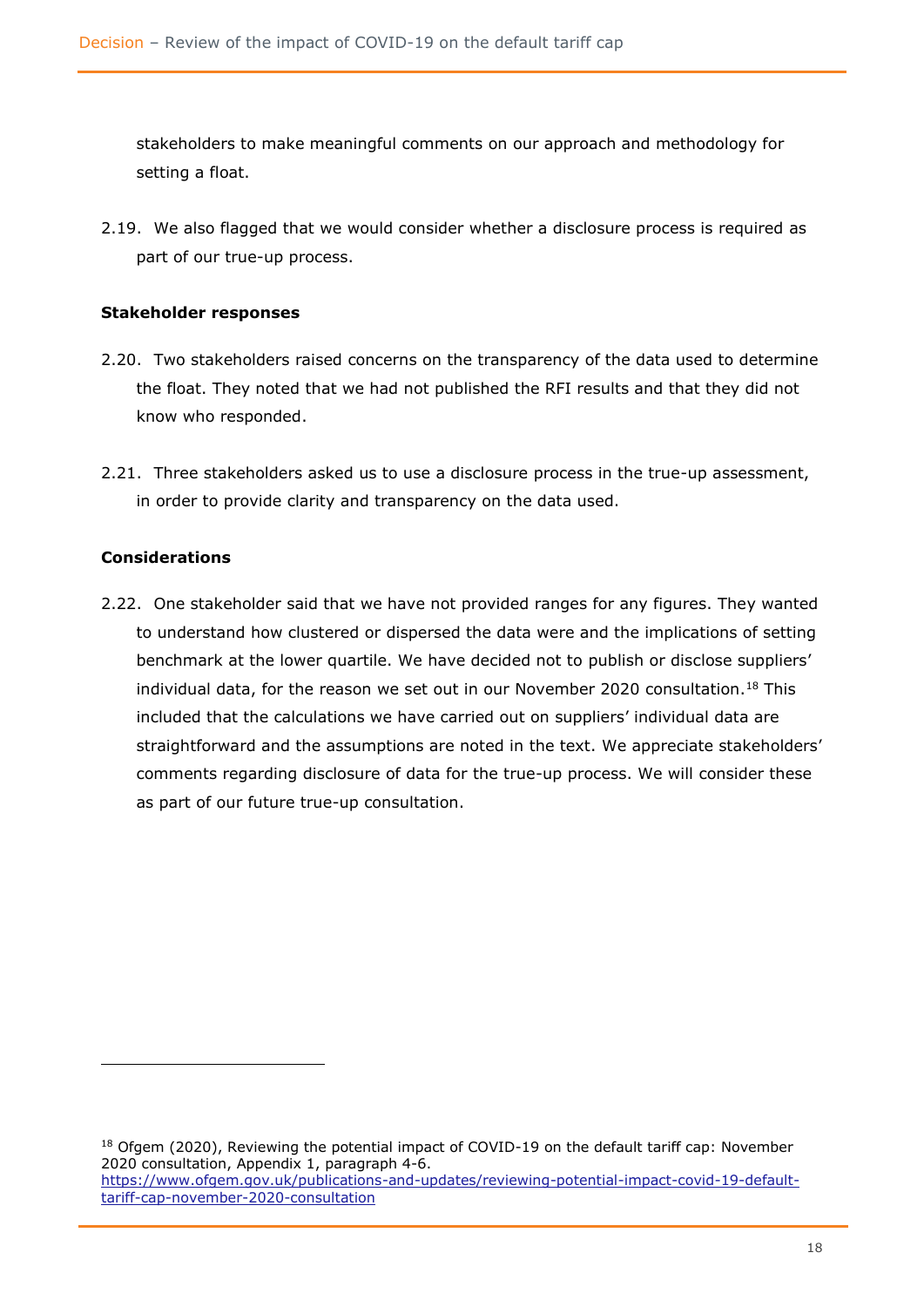# <span id="page-19-0"></span>**3. Cross-cutting considerations**

In this chapter we set out our decision to adjust the cap to allow suppliers to recover the estimated costs resulting from COVID-19, which will then be followed by a true-up in a later period.

We also set out our decisions on: how we account for changes in the number of default tariff customers, the timing of reviews and adjustments, benchmarking costs, and how we allocate costs (between payment methods, fuels, and the unit rate and standing charge).

### **Summary**

- 3.1. We have decided to use the existing cap adjustment allowance to set the COVID-19 adjustment. We have decided to set an initial float based on an estimate of the COVID-19 additional costs, and to true this up later once more information is available. When setting the adjustment, we have decided not to make any adjustment for changes in the number of default tariff customers over time.
- 3.2. We have decided to include the costs of cap periods four, five, and six when setting the float adjustment that will apply in cap period six. We have decided to recover the costs of cap periods four and five over cap periods six and seven, and the costs of cap period six over cap period six.
- 3.3. For the float, we have decided to benchmark costs using a lower quartile, looking at each cap period separately.
- 3.4. For the float, we have decided to allocate costs equally between the direct debit and standard credit payment methods. We have decided to allocate costs equally between fuels. We have also decided to allocate costs between the unit rate and standing charge in line with the historical split between them in the overall cap level.
- 3.5. We intend to conduct a review to assess whether a float is required for cap period seven in the first half of 2021, such that we can include a float from 1 October if needed. We expect that the first true-up for cap period four would not take effect until 1 April 2022 (cap period eight). This would be subject to when appropriate bad debt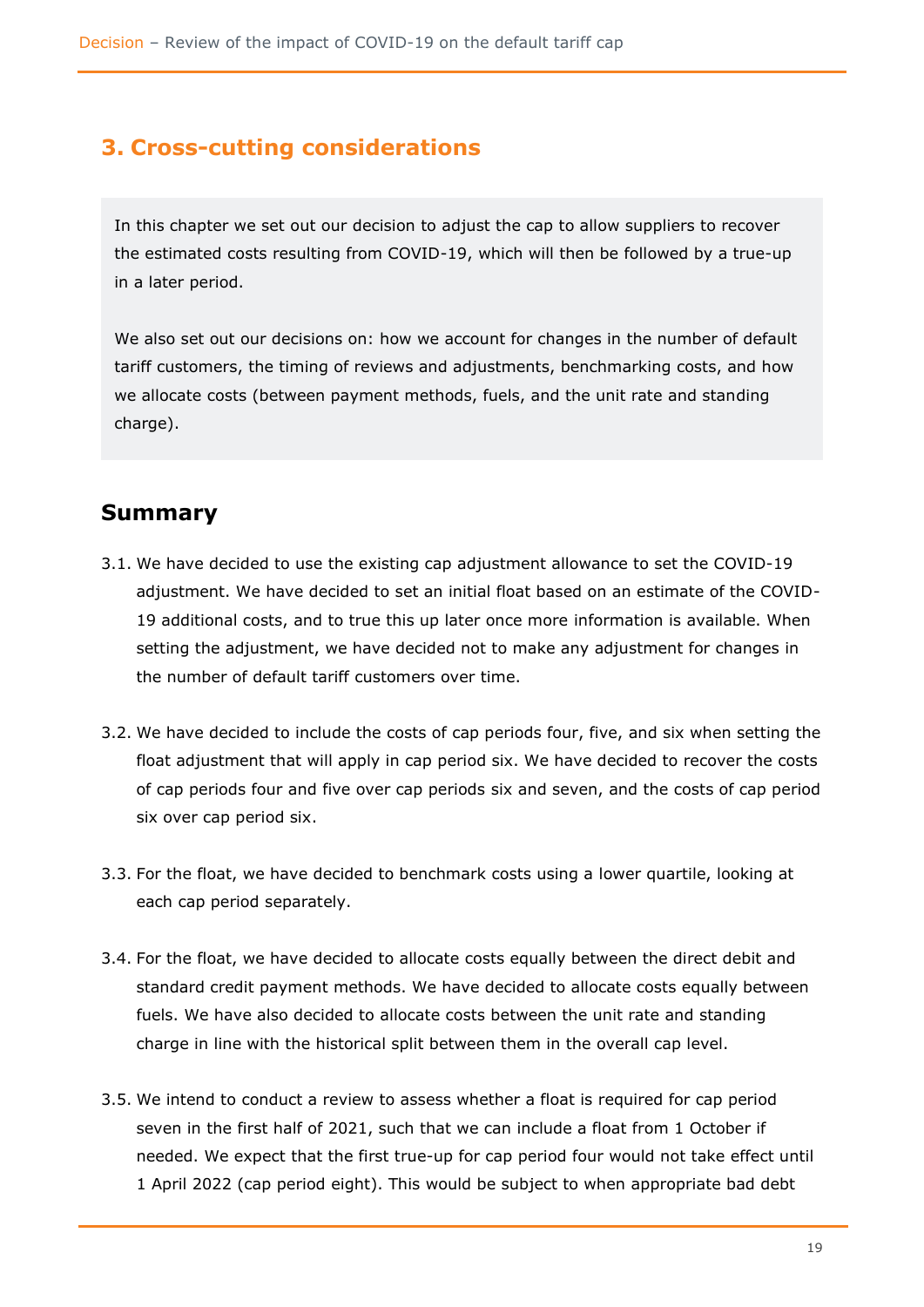data becomes available and further stakeholder consultation. The decision for the float does not prejudge the approach we may take to calculating the true-up.

# <span id="page-20-0"></span>**How the cap is adjusted**

#### **Context**

3.6. To introduce an allowance for the additional costs from COVID-19, we need to adjust the cap. We can do this by either adding a new cost component, which would require changes to the licence conditions. Or we can use an existing allowance in the cap.

#### **Decision**

- 3.7. We have decided to use the adjustment allowance to set the COVID-19 related adjustment for the default tariff cap.
- 3.8. The adjustment allowance is defined in the methodology for adjustment allowance workbook referenced in Annex 8 of standard licence condition 28AD of the electricity and gas supply licences (SLC28AD). We have published a revised workbook alongside this decision.

#### **November 2020 proposals**

3.9. This approach is unchanged from our November 2020 consultation.

#### **Stakeholder responses**

- 3.10. No stakeholders commented on this aspect of our November 2020 consultation.
- 3.11. In response to our September 2020 consultation, stakeholders who commented were supportive of our proposals to use the adjustment allowance, noting its simplicity and flexibility.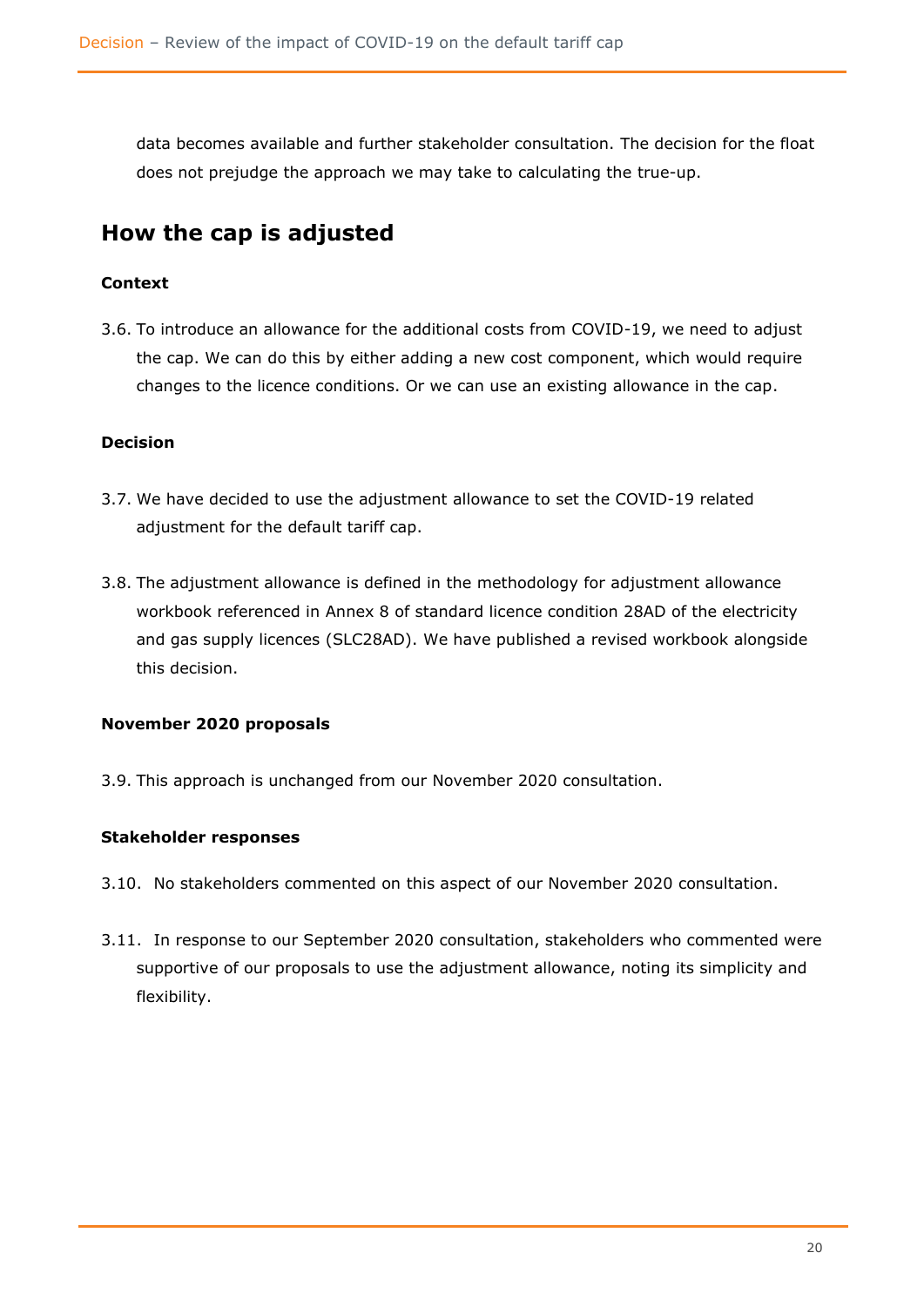#### **Considerations**

- 3.12. We are maintaining our November 2020 consultation proposal, for the reasons we set out in the September 2020 consultation.<sup>19,20</sup>
- 3.13. We are strongly minded to use the same approach for future floats and true-ups.

### <span id="page-21-0"></span>**Accounting for uncertainty**

#### **Context**

- 3.14. We considered how best to adjust the cap given the inherent uncertainty on the impact of COVID-19 on the energy industry.
- 3.15. We considered three options: setting an allowance in advance using forecasts (ex ante); setting the allowance once data on the final costs is available (ex post); or a float and true-up approach, where we initially include an approximate value and then true-up once more information is available.

#### **Decision**

- 3.16. We have decided to use a 'float and true-up' approach to adjusting the cap. We discuss how we calculate the float in Chapter 4.
- 3.17. A float and true-up approach for adjusting the cap means that we initially include an approximate value as a float and then true-up once more information is available. This approach can more closely align the cap level in a specific time period to the costs incurred in that period (if a reasonable approximation can be made), than waiting for an ex post adjustment.

<sup>&</sup>lt;sup>19</sup> Ofgem (2020), Reviewing the potential impact of COVID-19 on the default tariff cap: November 2020 consultation, paragraph 3.9.

[https://www.ofgem.gov.uk/publications-and-updates/reviewing-potential-impact-covid-19-default](https://www.ofgem.gov.uk/publications-and-updates/reviewing-potential-impact-covid-19-default-tariff-cap-november-2020-consultation)[tariff-cap-november-2020-consultation](https://www.ofgem.gov.uk/publications-and-updates/reviewing-potential-impact-covid-19-default-tariff-cap-november-2020-consultation)

 $20$  Ofgem (2020), Reviewing the potential impact of COVID-19 on the default tariff cap: September 2020 policy consultation paragraph 3.38-3.43.

https://www.ofgem.gov.uk/publications-and-updates/reviewing-potential-impact-covid-19-defaulttariff-cap-september-2020-policy-consultation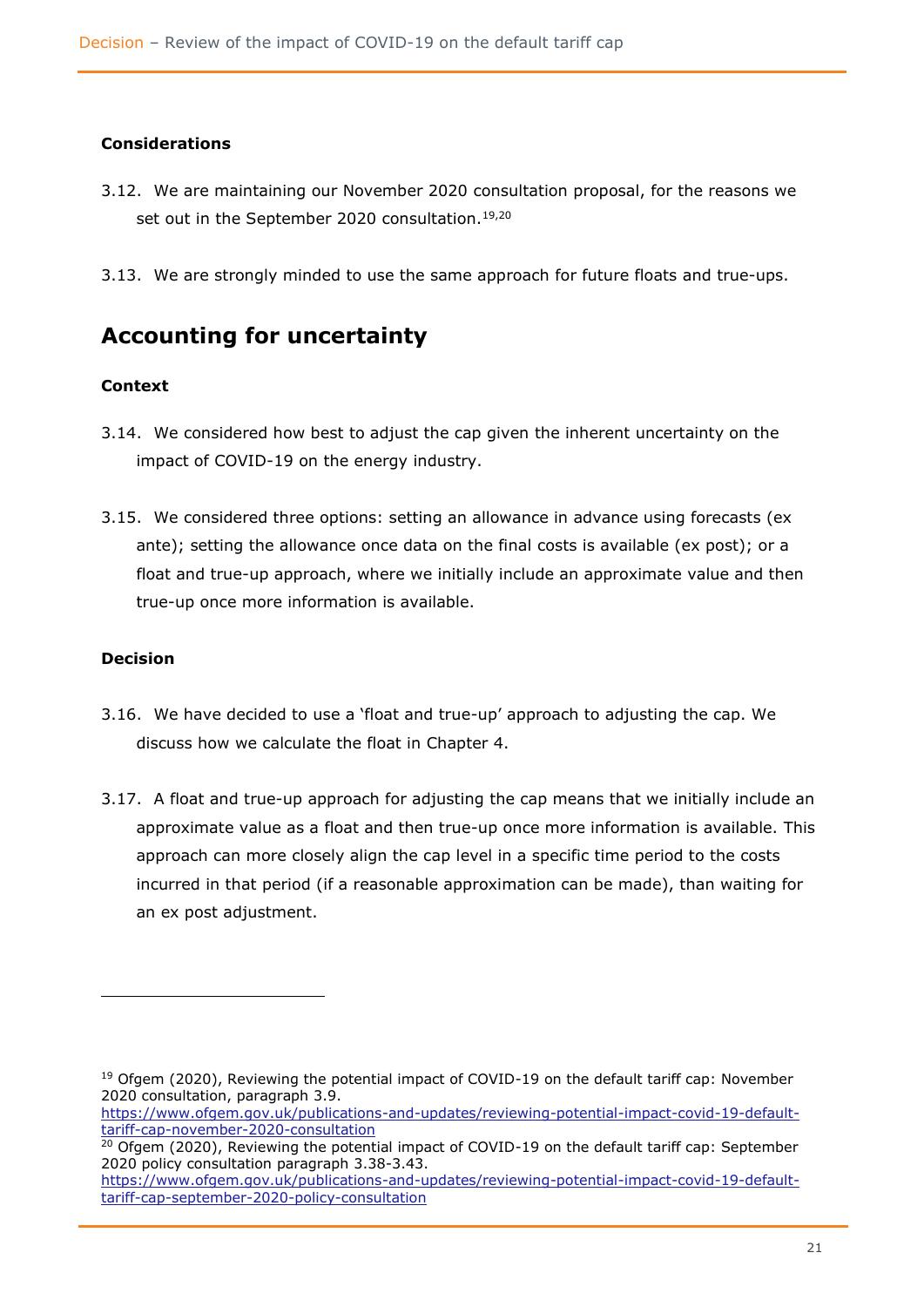3.18. We have decided to take a conservative approach in favour of default tariff customers when setting the float. We noted that suppliers are better placed to manage cash flow risk than default tariff customers are. Companies typically have better access to capital and at lower cost.

#### **November 2020 proposals**

3.19. This approach is unchanged from our November 2020 consultation.

#### **Stakeholder responses**

- 3.20. In response to our November 2020 consultation, most of the stakeholders were supportive of the proposed float and true-up approach. One supplier explicitly supported our view to set the cap adjustment conservatively to reduce the impacts on customers and suppliers. However, another two suppliers stated the proposed adjustment was too conservative.
- 3.21. One supplier did not support our approach. It stated that an ex post adjustment was appropriate to protect customers' interests. One supplier disagreed with an ex post approach given the current degree of uncertainty.

#### **Considerations**

- 3.22. The supplier that suggested an ex post approach did so because it believed it was too soon to reliably identify COVID-19 related costs that cannot be managed through supplier cash flow. We disagree and consider reasonable to expect that the negative economic impacts of COVID-19 will persist for a number of cap periods. Therefore, we still consider the float and true-up approach the most appropriate to adjusting the cap.
- 3.23. We recognise the risk of setting a float based on non-final data. Therefore, we have decided to adopt a conservative approach in favour of default tariff customers to setting the float, in order that suppliers bear more of the cost uncertainty around the impacts of COVID-19. Suppliers are better positioned to manage cash flow than customers, and many customers will be experiencing significant financial pressure at present. Nevertheless, under the float and true-up approach, we recognise that there is a risk that the true-up could adjust the float downwards in the event that the data on final costs are lower than those estimated in the float. We discuss the concerns on the evidence for the need for a float at this time in Chapter 4.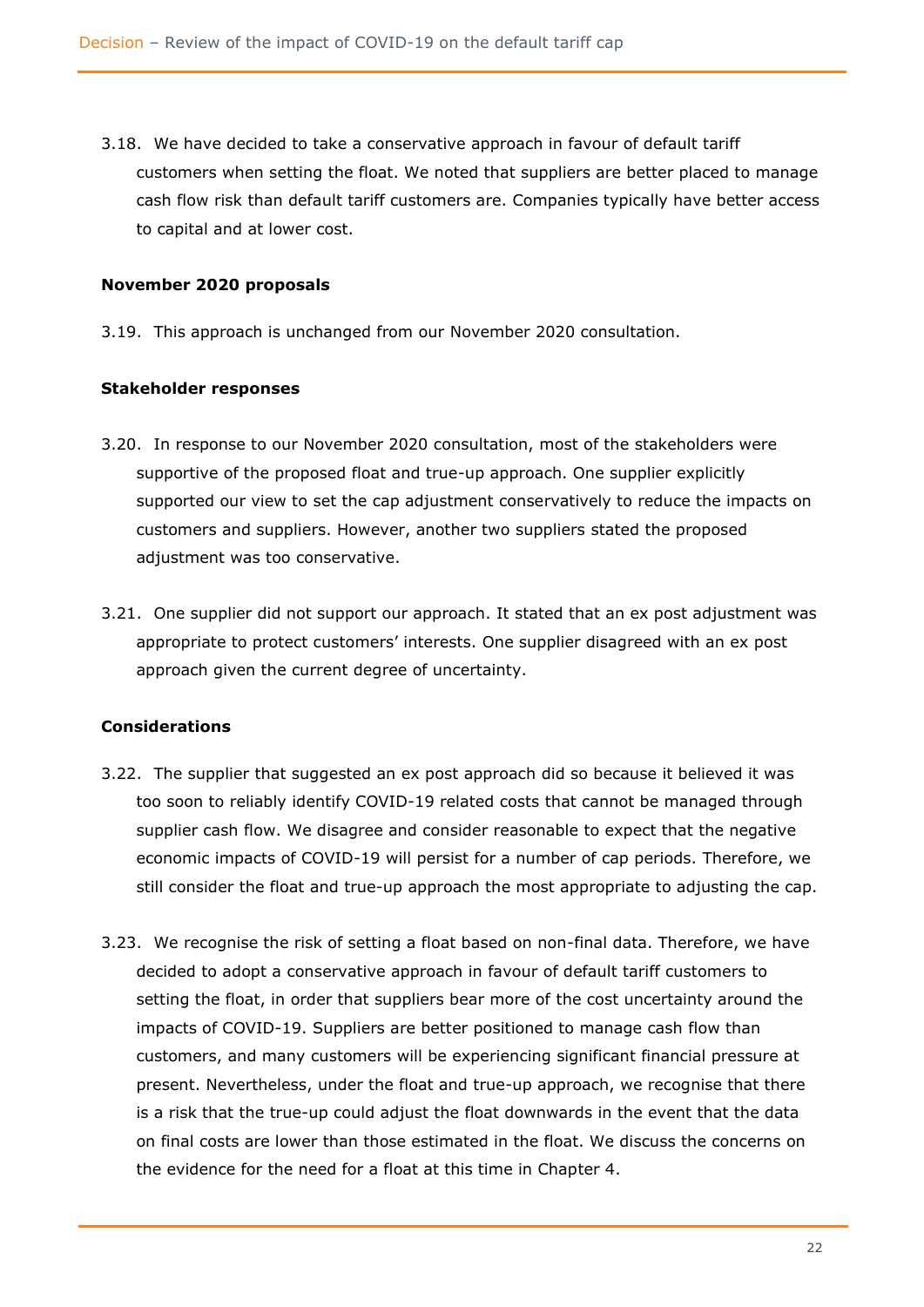- 3.24. We recognise that the length of time before data on final costs becomes available could also affect our ability to carry out a full true-up in later cap periods, particularly if the Secretary of State decides to end the cap before the latest end date in 2023. However, a float and true-up approach is less exposed to this risk than an ex post approach.
- 3.25. One supplier asked Ofgem to engage early with industry and provide full transparency around the true-up process. Another stated that (while it disagreed with the proposed float and true up), if we used a float it would expect the true-up process to be thorough and include the possibility of a reduction in future prices. As noted in our November 2020 consultation, we intend to consult stakeholders on the framework for the true-up.<sup>21</sup>

# <span id="page-23-0"></span>**Timing of reviews and adjustment**

#### **Context**

3.26. We needed to consider the timing of any adjustment and which periods we would recover it in. We also needed to consider how to calculate the adjustment in annual terms to allow for the recovery of the efficient costs from COVID-19.

#### **Decision**

3.27. We have decided to include a cap adjustment (a float) in cap period six (April - September 2021). This float includes an allowance for the forecast of additional COVID-19 costs incurred in cap periods four, five, and six. We consider that it is appropriate to include costs for the historical periods as well as adjust for the expected additional COVID-19 costs for cap period six.

 $21$  Ofgem (2020), Reviewing the potential impact of COVID-19 on the default tariff cap: November 2020 consultation, paragraph 1.5. [https://www.ofgem.gov.uk/publications-and-updates/reviewing-potential-impact-covid-19-default](https://www.ofgem.gov.uk/publications-and-updates/reviewing-potential-impact-covid-19-default-tariff-cap-november-2020-consultation)[tariff-cap-november-2020-consultation](https://www.ofgem.gov.uk/publications-and-updates/reviewing-potential-impact-covid-19-default-tariff-cap-november-2020-consultation)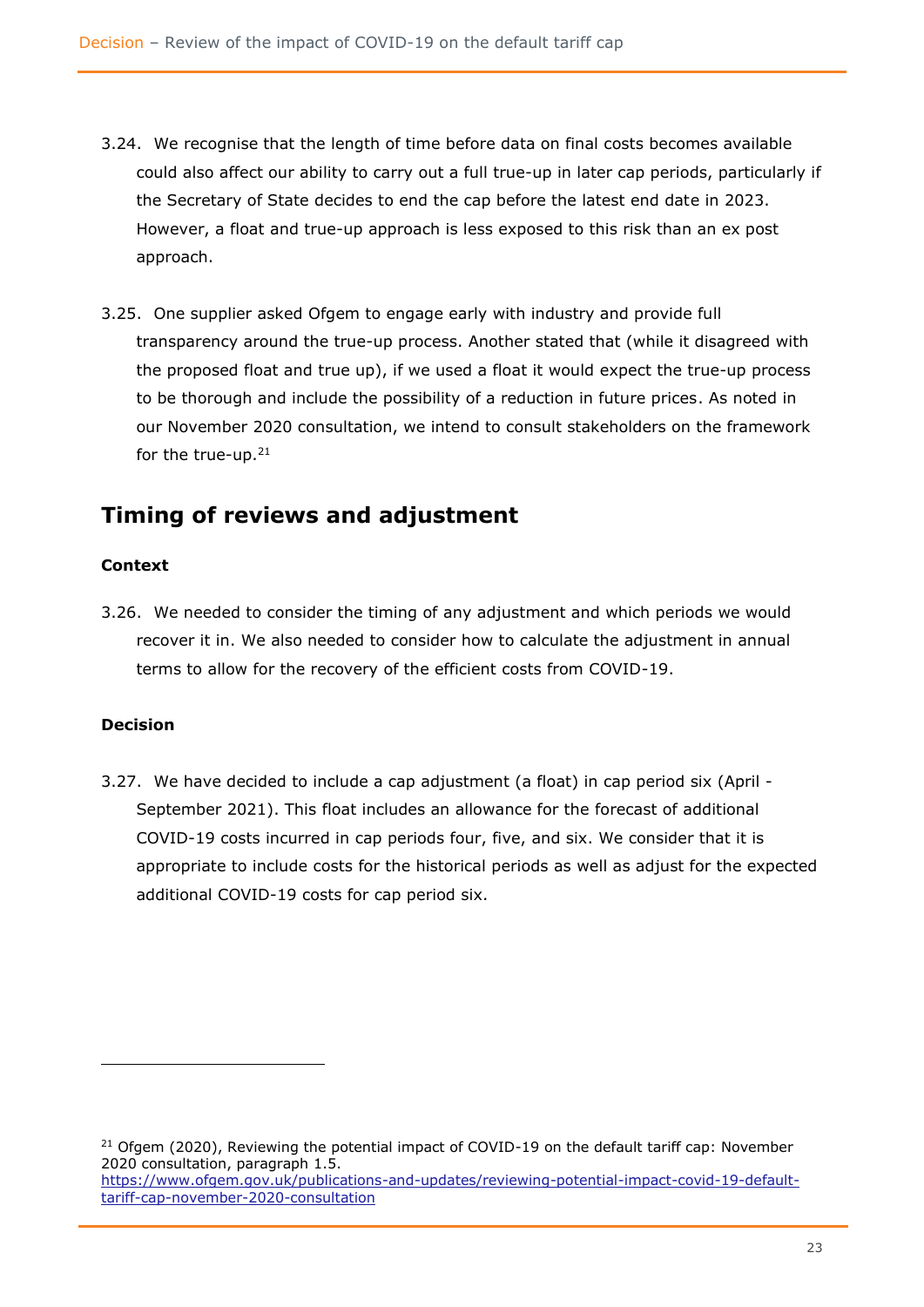- 3.28. We have decided to recover the costs incurred in cap periods four and five over two cap periods (cap periods six and seven). We have decided to recover costs incurred in cap period six over cap period six.
- 3.29. For the amount to be recovered in cap period six, we need to uplift the annualised allowance level so that suppliers can recover the appropriate amount. Therefore, we have decided to uplift the standing charge element on a time-weighted basis and the unit rate element on a demand-weighted basis. This approach uses the same principle that we used when reassessing the wholesale allowance in the first cap period.<sup>22</sup> This does not change the total amount that suppliers can recover from customers.
- 3.30. For the float, we have decided to not include an additional allowance for any costs incurred from timing differences between suppliers incurring costs and receiving an allowance. In principle, we do not consider that the cap allowance needs to match the costs in every cap period. We also do not believe that default tariff customers need to provide an additional allowance due to temporary cash flow differences. Suppliers are better placed than default tariff customers to manage any temporary cash flow differences. We consider, in any event, that the short lags between costs and float allowance (a year for cap period four and six months for cap period five) would not have a material impact.
- 3.31. We intend to conduct a review to assess whether a float is required for cap period seven in the first half of 2021. We expect that the first true-up for cap period four would not take effect until 1 April 2022 (cap period eight). This would be subject to when appropriate bad-debt data becomes available and further stakeholder consultation.

#### **November 2020 proposals**

3.32. This approach is unchanged from our November 2020 consultation.

 $22$  Ofgem (2020), Decision on reassessing the wholesale allowance in the first default tariff cap period. [https://www.ofgem.gov.uk/publications-and-updates/decision-reassessing-wholesale-allowance-first](https://www.ofgem.gov.uk/publications-and-updates/decision-reassessing-wholesale-allowance-first-default-tariff-cap-period)[default-tariff-cap-period](https://www.ofgem.gov.uk/publications-and-updates/decision-reassessing-wholesale-allowance-first-default-tariff-cap-period)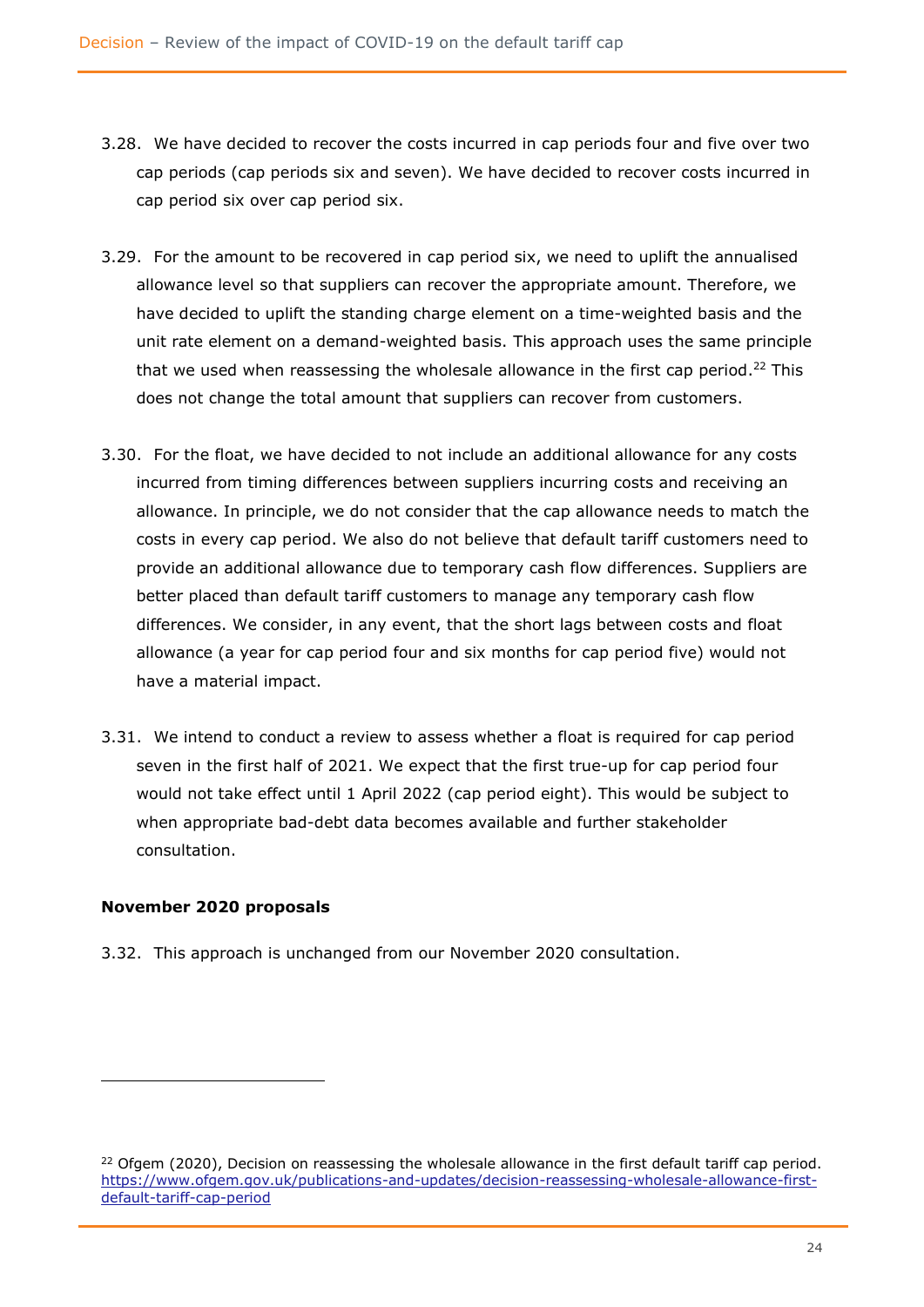#### **Stakeholder responses**

- 3.33. In response to our November 2020 consultation, stakeholders generally agreed that it was appropriate to recover the costs of cap periods four, five, and six when setting the float adjustment. Suppliers also were supportive of spreading costs for cap periods four and five over cap periods six and seven to prevent customers having a bill shock in April 2021.
- 3.34. Suppliers also commented on our proposal to adjust the unit rate on a demand weighted basis and our expectation on the timing of the true-up process.
- 3.35. In response to our September 2020 consultation, one supplier said that we should delay any adjustment until October 2021, to allow us to use more actual data and so make a more informed decision.

#### **Consideration**

#### *Timing of implementation and reviews*

- 3.36. We consider that, where COVID-19 has increased costs compared to the allowances provided in the cap, we should where possible minimise the delay in efficient cost recovery. It would not protect customers to delay cost recovery, particularly if this meant significant costs being recovered in winter 2021-22.<sup>23</sup>
- 3.37. The economic effects of COVID-19 could persist into cap period seven (October 2021- March 2022), especially as at present it appears they will last throughout cap period six. We may therefore need to set a float for this period as well. However, we do not have information to do this now, which is why we intend to conduct the review later. Given the timings required for data gathering, analysis and consultation, we expect that we would need to start this process over the first half of 2021. At this

<sup>&</sup>lt;sup>23</sup> Ofgem (2020), Reviewing the potential impact of COVID-19 on the default tariff cap: November 2020 consultation, paragraph 3.36. [https://www.ofgem.gov.uk/publications-and-updates/reviewing-potential-impact-covid-19-default-](https://www.ofgem.gov.uk/publications-and-updates/reviewing-potential-impact-covid-19-default-tariff-cap-november-2020-consultation)

[tariff-cap-november-2020-consultation](https://www.ofgem.gov.uk/publications-and-updates/reviewing-potential-impact-covid-19-default-tariff-cap-november-2020-consultation)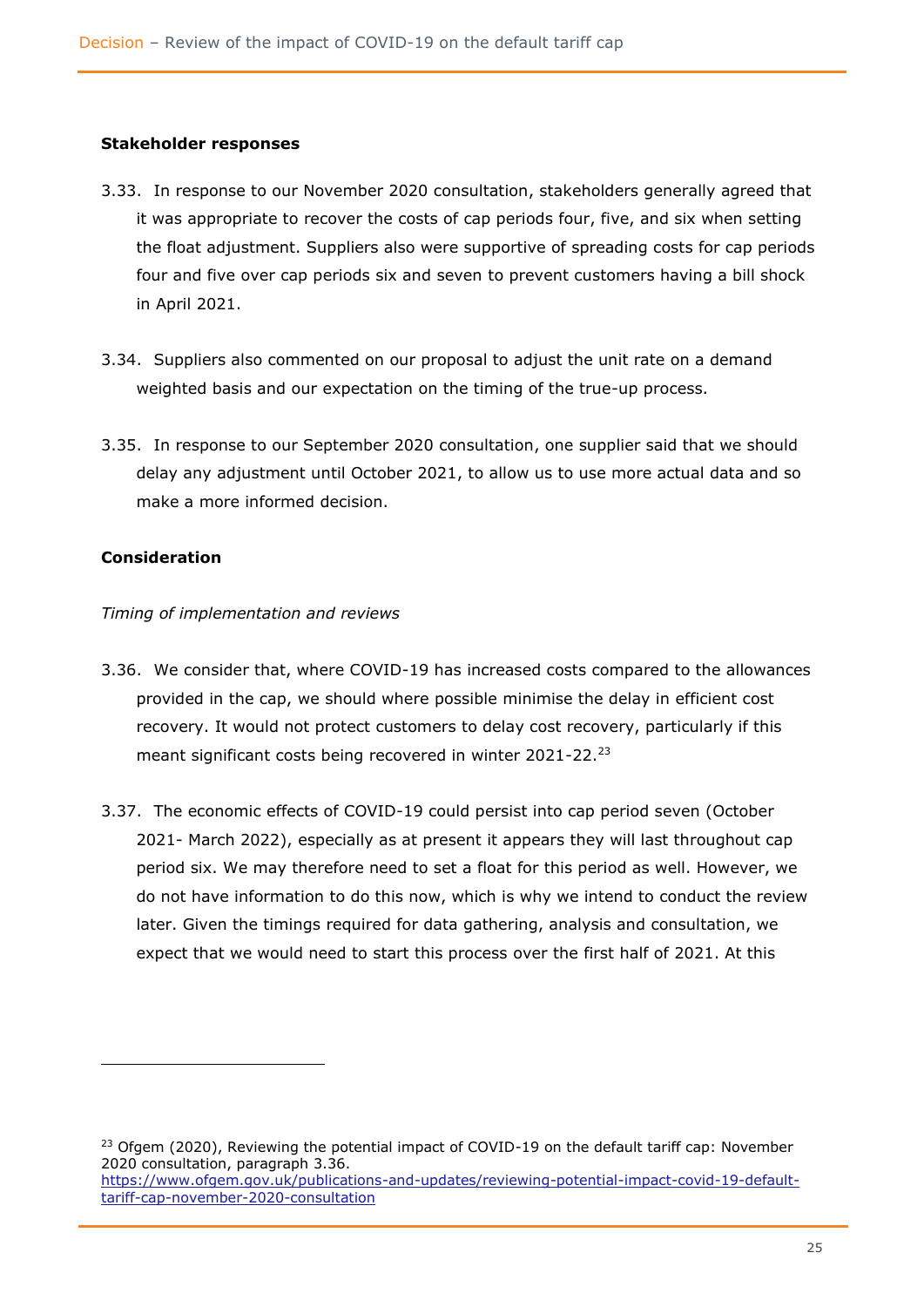stage, we intend to broadly follow the same methodology as we have used to set the initial floats for cap periods four to six.

3.38. One supplier asked us to include cost recovery for PPM costs (i.e. administrative costs) at the next review in time for cap period seven. We discuss our view on PPM costs in Chapter 5.

#### *Periods to include*

- 3.39. For the adjustment in cap period six, we have decided to set a float that will include an allowance for the forecasted debt-related costs incurred in cap periods four, five, and six, for the reasons we set out in the November 2020 consultation.<sup>24</sup>
- 3.40. Since our November 2020 consultation, societal restrictions have increased, with more businesses having to close or remain closed. We consider that this reinforces our expectations that suppliers will incur additional COVID-19 costs into cap period six, and therefore that we should include it in our float.

#### *Which cap periods to recover over*

- 3.41. We are maintaining our November 2020 consultation proposal of allowing recovery of the float for costs incurred in the cap period four and five over cap period six and seven. We are also maintaining our proposal of allowing recovery of the float for costs incurred in cap period six within cap period six, for the reasons we set out in the September 2020 consultation.<sup>25</sup>
- 3.42. One stakeholder said it would expect any increase in costs to be smoothed out even if this involved recovering costs over an extended period. However, a different

 $24$  Ofgem (2020), Reviewing the potential impact of COVID-19 on the default tariff cap: November 2020 consultation, paragraph 3.39-3.41.

[https://www.ofgem.gov.uk/publications-and-updates/reviewing-potential-impact-covid-19-default](https://www.ofgem.gov.uk/publications-and-updates/reviewing-potential-impact-covid-19-default-tariff-cap-november-2020-consultation)[tariff-cap-november-2020-consultation](https://www.ofgem.gov.uk/publications-and-updates/reviewing-potential-impact-covid-19-default-tariff-cap-november-2020-consultation)

<sup>&</sup>lt;sup>25</sup> Ofgem (2020), Reviewing the potential impact of COVID-19 on the default tariff cap: November 2020 consultation, paragraph 3.42-3.47.

[https://www.ofgem.gov.uk/publications-and-updates/reviewing-potential-impact-covid-19-default](https://www.ofgem.gov.uk/publications-and-updates/reviewing-potential-impact-covid-19-default-tariff-cap-november-2020-consultation)[tariff-cap-november-2020-consultation](https://www.ofgem.gov.uk/publications-and-updates/reviewing-potential-impact-covid-19-default-tariff-cap-november-2020-consultation)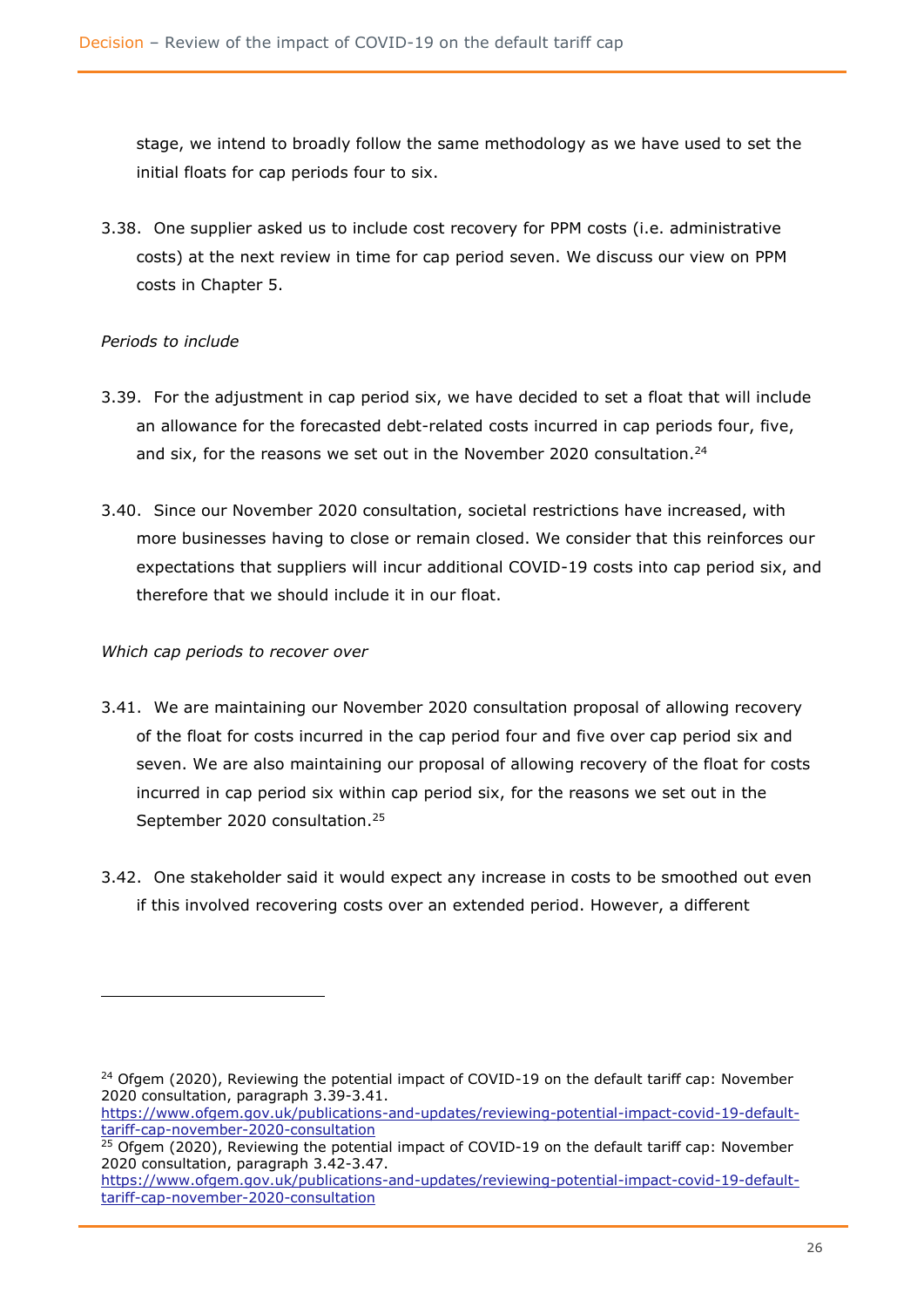stakeholder agreed that where possible the delay in efficient cost recovery should be minimised.

- 3.43. We agree with the concept of smoothing, since we consider that including an adjustment for three periods' worth of costs in one period (i.e. cap period six) would create a substantial bill shock to customers – when we want to set the float at a level which takes a conservative approach to protect customers.
- 3.44. However, we also want to maintain the principle of aligning the recovery of costs with the period in which they occurred. As mentioned earlier, it would not protect customers to delay cost recovery, particularly if this meant significant costs being recovered in winter 2021-22. We have therefore decided to spread the costs arising from the historical periods (caps four and five) and align the recovery of cap six's costs to cap six.

#### *Demand and time weighting the allowance*

- 3.45. Our position on demand and time weighting the allowance remains unchanged from our November 2020 consultation. This does not affect the amount of costs to be recovered – it is simply about setting the allowance at a level which allows suppliers to recover these costs over six months. We explained this in detail in our November 2020 consultation.<sup>26</sup>
- 3.46. One supplier Commented on our proposal to adjust the unit rate on a demand weighted basis. It asked us to consider in the true-up process whether the gas and electricity multipliers used in setting the float adjustment were reflective of seasonal consumption data given the high winter gas consumption. The demand share we use when calculating the unit rate captures the difference in gas consumption between summer and winter as it is based on the most recent historical information. We will consider this further in the true-up.

<sup>&</sup>lt;sup>26</sup> Ofgem (2020), Reviewing the potential impact of COVID-19 on the default tariff cap: November 2020 consultation, paragraph 3.48-3.53. [https://www.ofgem.gov.uk/publications-and-updates/reviewing-potential-impact-covid-19-default](https://www.ofgem.gov.uk/publications-and-updates/reviewing-potential-impact-covid-19-default-tariff-cap-november-2020-consultation)[tariff-cap-november-2020-consultation](https://www.ofgem.gov.uk/publications-and-updates/reviewing-potential-impact-covid-19-default-tariff-cap-november-2020-consultation)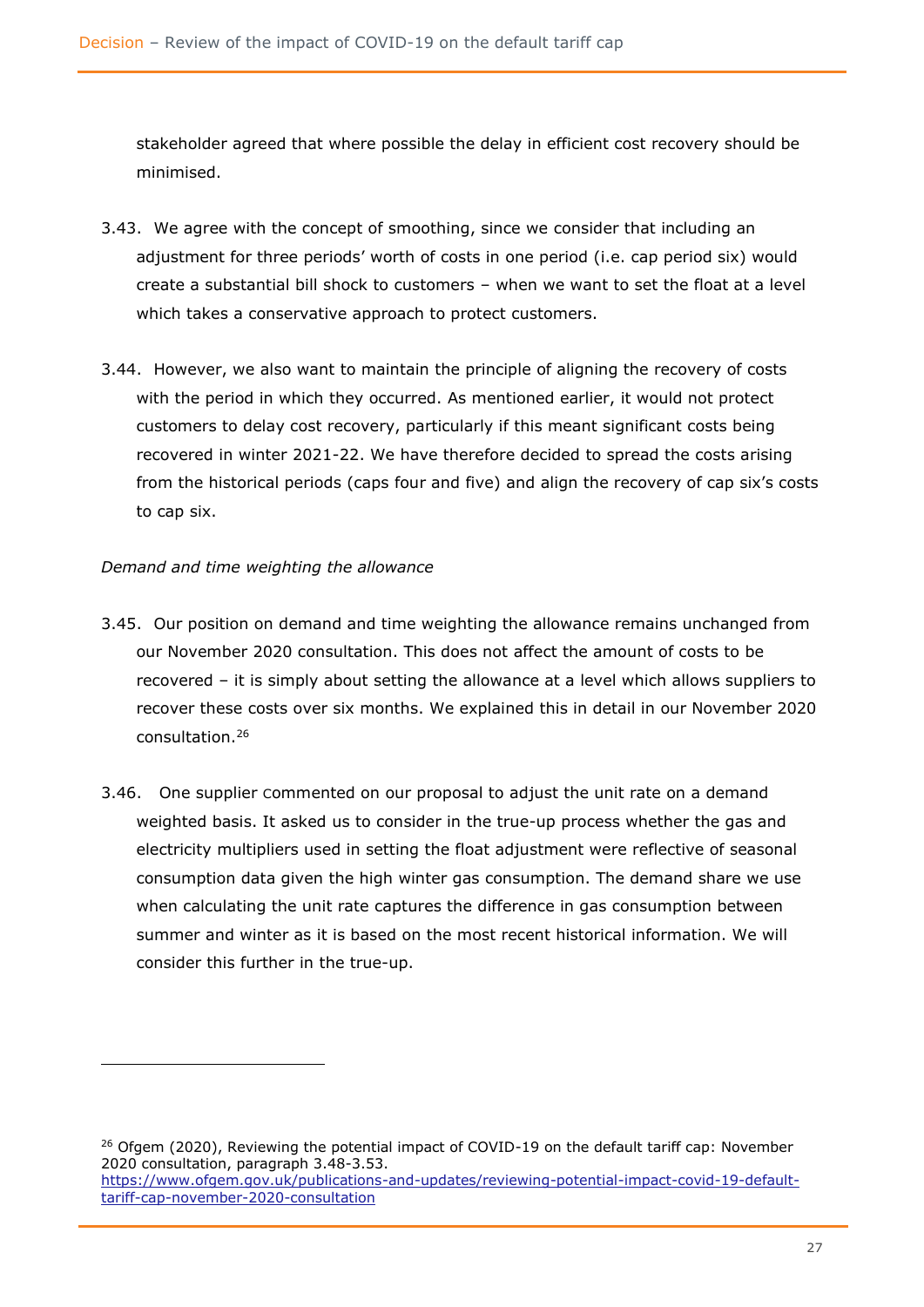#### *Cost incurred from cost/allowance timing differences*

- 3.47. We have decided not to adjust the float to reflect a gap between the cost being incurred and the allowance being recovered.
- 3.48. One supplier was concerned about the considerable lag in cost recovery for policy and industry costs<sup>27</sup> of up to 15 months. It stated that the long lag before suppliers could recover increases in these costs due to COVID-19 would have a further detrimental impact on suppliers' working capital and cash flow.
- 3.49. One supplier said there were working capital costs associated with the timing difference between suppliers making provisions for bad debt and when the cap provides funding (presumably this adjustment).
- 3.50. As set out in our decision section, we do not consider that the cap allowance needs to match the costs in every cap period. Suppliers are also best placed to manage any resulting temporary cash flow than default tariff customers. In any event, it would be more appropriate to consider the appropriateness of funding any timing difference at the true-up stage.

#### *Timing of true-up*

- 3.51. One supplier agreed with our expectation that the true-up process for cap period four is likely to start in late 2021 or early 2022. However, another supplier was concerned about having to wait until cap period eight for the true-up of cap period four, and potentially even longer for the true-up relating to periods five and six.
- 3.52. The supplier that had concerns said that we should set an interim true-up in relation to cap periods four to six. It said that we could implement this in cap period seven. It provided an illustrative timetable for this interim true-up, including a methodology consultation in February 2021, an RFI in April 2021, and a further consultation in June 2021.

<sup>&</sup>lt;sup>27</sup> For example, the FIT levy, BSUoS, and Capacity Market levy.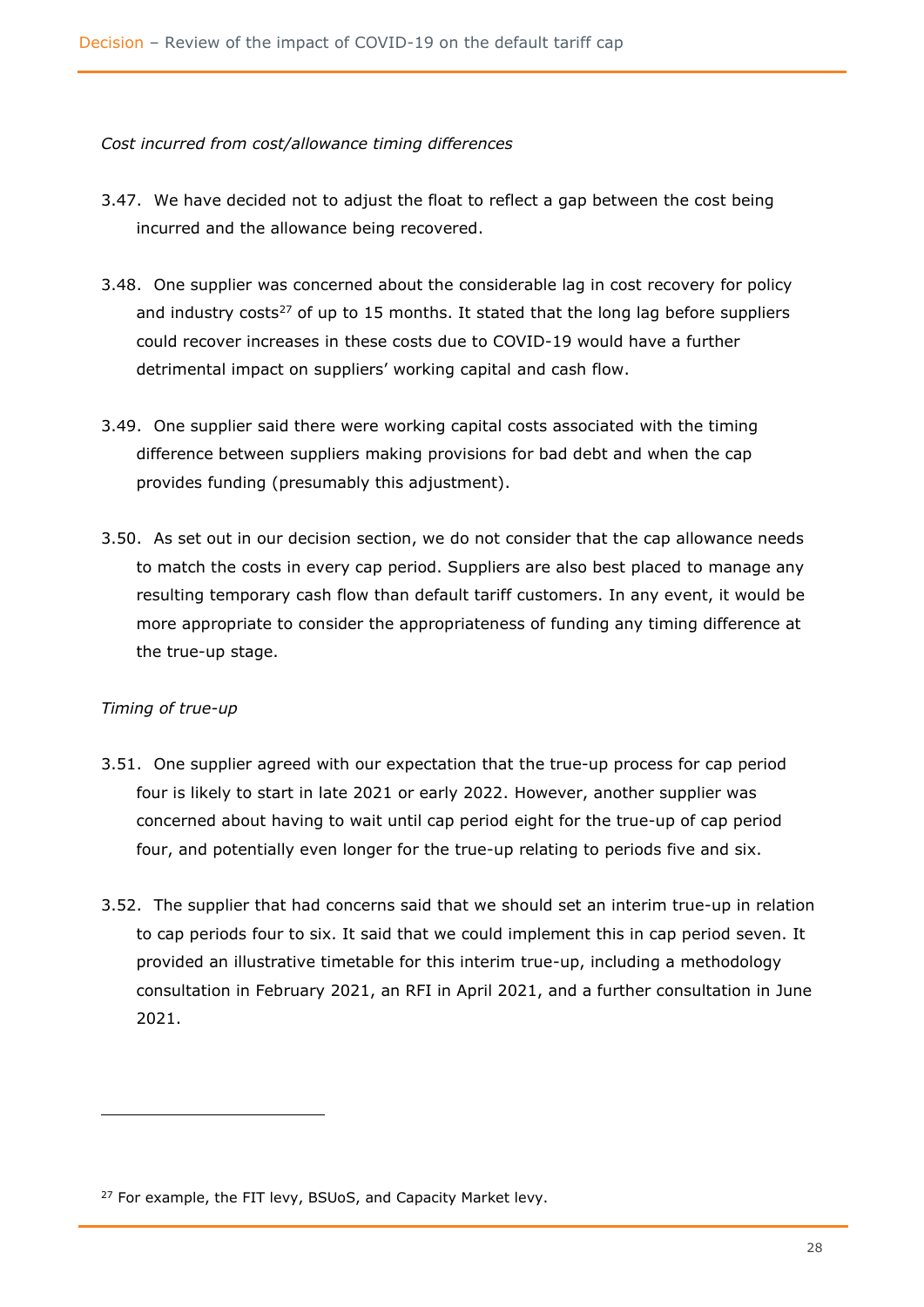3.53. We do not intend to conduct an interim true-up for cap periods four to six in cap period seven. Under the proposed timetable, it is unlikely suppliers would have data on final costs impacted by COVID-19 for cap periods four to six. We do not think the interim true-up using data on non-final costs would provide materially more appropriate results. Given the known lag for debt to become bad debt, those costs will still be estimates, albeit more refined. Also, if we were gathering data in April 2021 (as the supplier suggested), then cap period six would only have just begun, so there would be not be significant additional information on the costs suppliers experience in that cap period. We therefore do not consider that an interim true-up would be proportionate.

# <span id="page-29-0"></span>**Accounting for changes in the number of default tariff customers**

#### **Context**

- 3.54. We needed to consider whether we should adjust for changes in aggregate number of default tariff customers (between the period when costs were incurred and the period when the allowance is provided) to ensure that suppliers as a whole recover a better approximation of the costs they incurred.
- 3.55. The number of default tariff customers each supplier has will change across time as customers switch suppliers. This means that it is unlikely that suppliers will have the same number of customers in cap periods four and five when the costs were incurred, and cap period six when the costs are recovered in the float.

#### **Decision**

- 3.56. For the float, we have decided not to make an adjustment for the change in the number of default tariff customers between cap periods four and five and cap period six.
- 3.57. This is due to the short time difference between the period when costs were incurred and the period when the allowance are provided. It reduces the likelihood of significant change in the aggregate number of default tariff customers during these periods.
- 3.58. This is different to the adjustment for customer numbers that we are making in order to calculate the float, which we discuss in Chapter 4. That adjustment aims to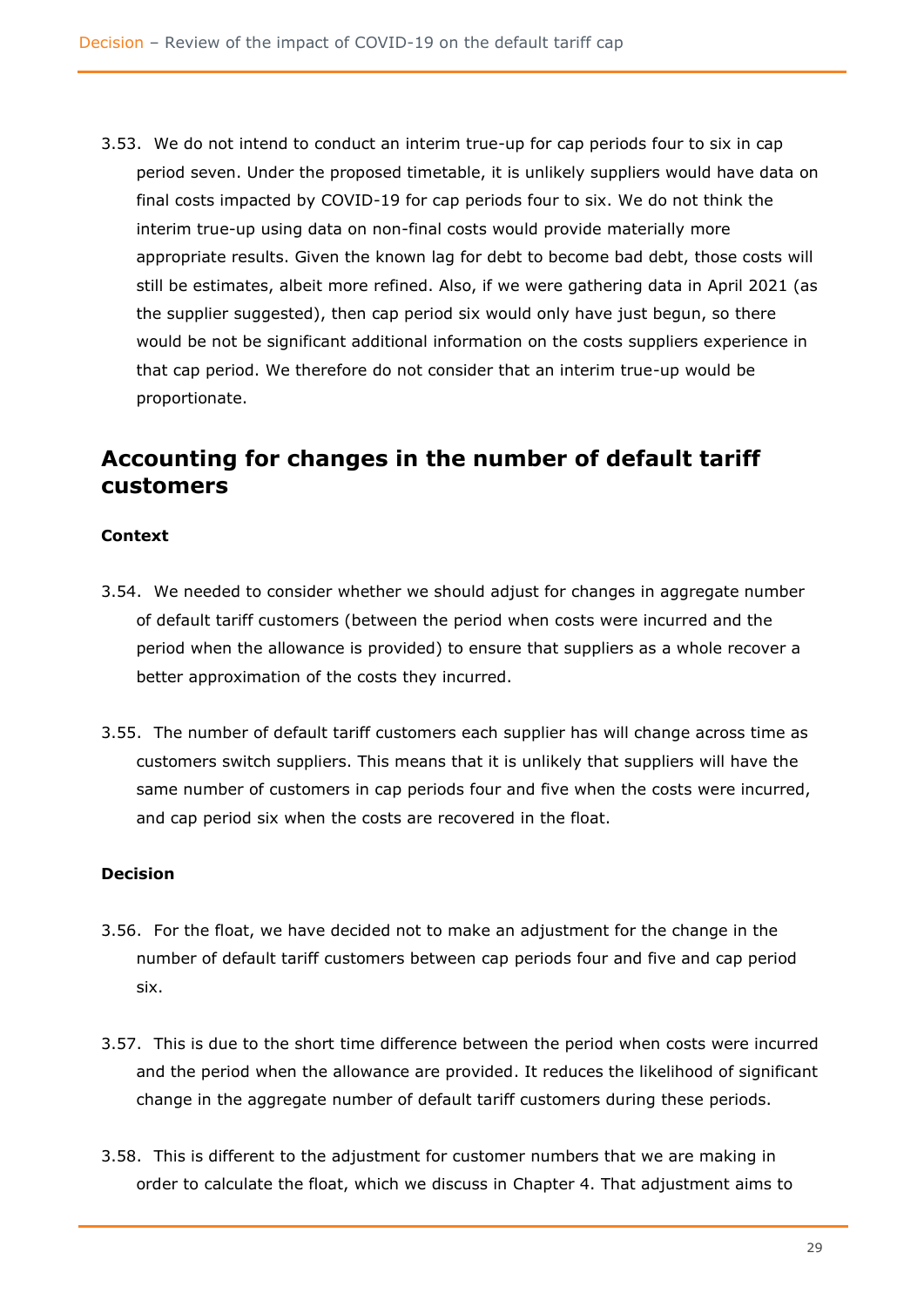help us calculate the additional COVID-19 cost per customer for the relevant cap periods.

#### **November 2020 proposals**

3.59. This approach is unchanged from our November 2020 consultation.

#### **Stakeholder responses**

3.60. One supplier told us that despite the pandemic, switching is still prevalent and so there is a risk that shifts in customer bases could result in a mismatch in cost recovery. It wanted us to consider accounting for changes in lower quartile in the true-up, believing the increase in accuracy justifies additional complexity.

#### **Considerations**

- 3.61. For the float, the short difference in time reduces the potential for customer numbers to change significantly. Furthermore, the float is deliberately a conservative estimate in favour of default tariff customers, so it would not be proportionate to attempt to adjust for changes in default tariff customer numbers as part of our April 2021 adjustment.
- 3.62. We intend to consider this further when carrying out a true-up. As part of this, we may consider whether the scale of changes in aggregate default tariff customer numbers is significant, and whether any increase in accuracy from taking this into account is likely to justify the additional complexity.

### <span id="page-30-0"></span>**Benchmarking efficient costs**

#### **Context**

3.63. To set our adjustment, we need a benchmark to define the efficient additional costs resulting from COVID-19. To calculate which costs are additional, we need to be able to differentiate between COVID-19 costs and the costs which suppliers were incurring previously. To calculate which costs are efficient, we need to set the benchmark at an appropriate level of stringency, taking into account the extent to which variation in suppliers' costs is driven by efficiency and by other factors.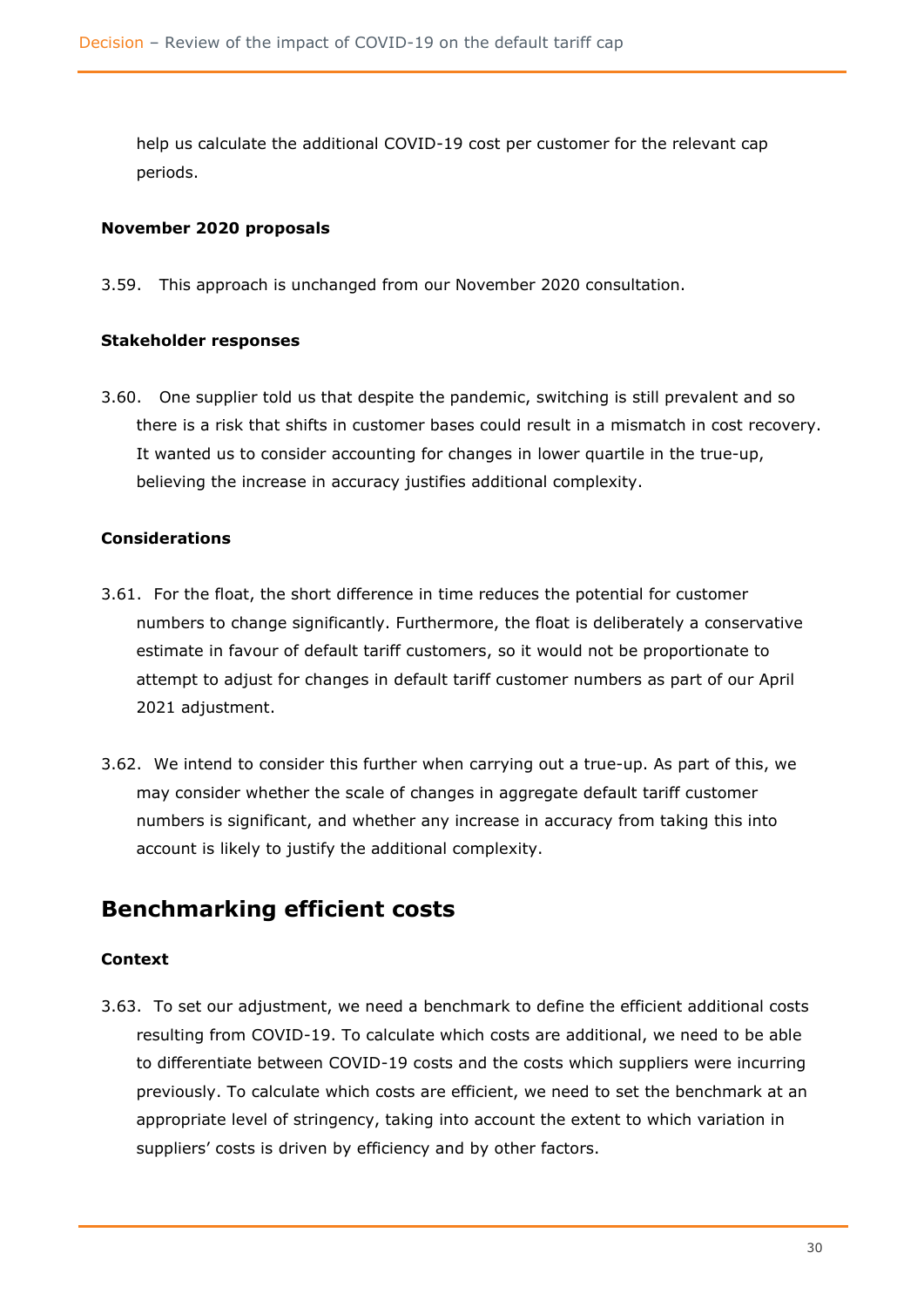3.64. We also need to consider whether to benchmark costs for each cap period individually or across cap periods, and whether to benchmark costs for default tariff customers specifically or domestic customers in general.

#### **Decision**

- 3.65. We have made the following decisions for setting the float. These do not prejudge the approach we may take to calculating the true-up.
- 3.66. We have decided to assess the benchmark as the increment since 2019. This allows us to focus on the impact of COVID-19, allowing suppliers to keep any efficiency gains from 2017 to 2019 in line with our original cap decision. Relative to using an earlier year as the baseline, this also allows us to include data from suppliers who have grown to become large suppliers recently.
- 3.67. We have decided to use a lower quartile<sup>28</sup> benchmark. We consider that this is more appropriate than an average benchmark when setting the float, as a lower quartile reduces the risk of customers temporarily overpaying due to limitations in the information available at this stage.
- 3.68. We have decided to calculate individual benchmarks for each cap period. This is primarily because it allows us to use all the data available to us.
- 3.69. We have decided to set the benchmark based on the costs of serving domestic customers in general, rather than default tariff customers specifically. This uses the data available to us at this stage. Trying to estimate the specific impacts on default tariff customers would not align with our general position of being conservative when setting the float, in order to protect customers.

#### **November 2020 proposals**

3.70. This approach is unchanged from our November 2020 consultation.

 $28$  This means that we use the cost of the supplier that is halfway (in number of suppliers) between the suppliers with lowest and median (i.e. midpoint) costs.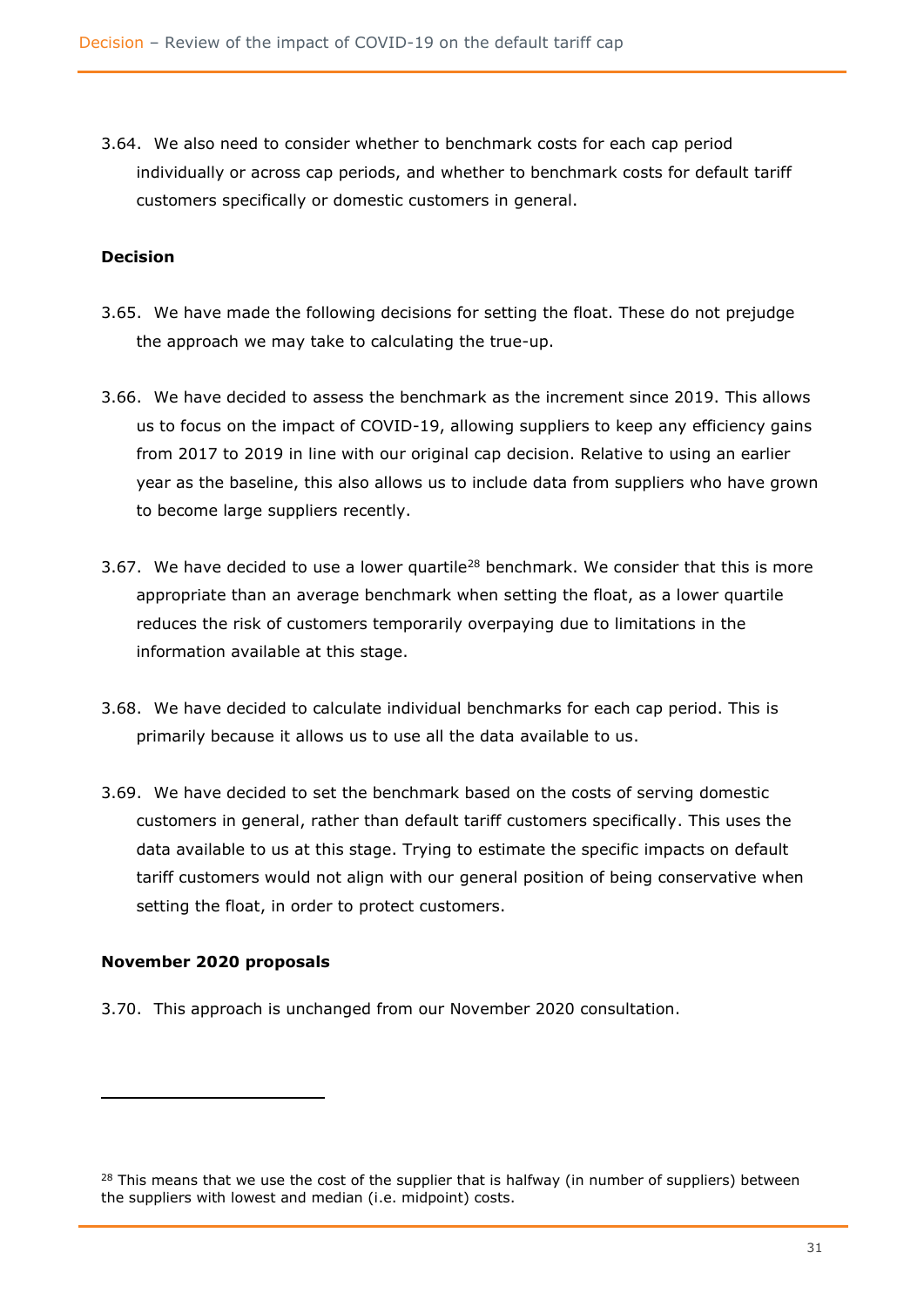#### **Stakeholder responses**

- 3.71. Most suppliers were opposed to using lower quartile costs, particularly for the trueup. The primary reason given was that their customer bases were a large determinant of additional debt-related costs, meaning that a lower quartile could understate efficiently incurred costs.
- 3.72. However, one stakeholder supported our proposal of using a lower quartile for the float, and two suppliers said that they understood we were trying to adopt a conservative approach when setting the float, even if they were opposed to a lower quartile in general.
- 3.73. Two suppliers said that our proposal to calculate individual benchmarks for each cap period could underestimate the level of debt, due to suppliers updating bad debt provisions irregularly.
- 3.74. Two suppliers said that we should calculate any adjustment based on default tariff customers only, rather than including customers on fixed tariffs. Two suppliers said that we should take into account differences in debt between payment methods.

#### **Considerations – choice of benchmark**

3.75. In our November 2020 consultation, we noted three factors which could (among others) lead to variability between suppliers in how their costs change due to COVID-19: efficiency, company policy and customer mix. We also noted two additional factors which could affect the data we are using to set the float – forecasting assumptions and differences in accounting policy. We have largely structured this section looking at each of these factors in turn. We have also noted additional areas mentioned by stakeholders which do not fit into these categories.

#### *Efficiency*

3.76. If variation between suppliers' costs was driven only by differences in efficiency, then we would benchmark the additional costs to the supplier with the lowest (frontier) costs. Our November 2020 proposal was to set the benchmark at the costs of the supplier at the lower quartile. This was in line with the approach we used in our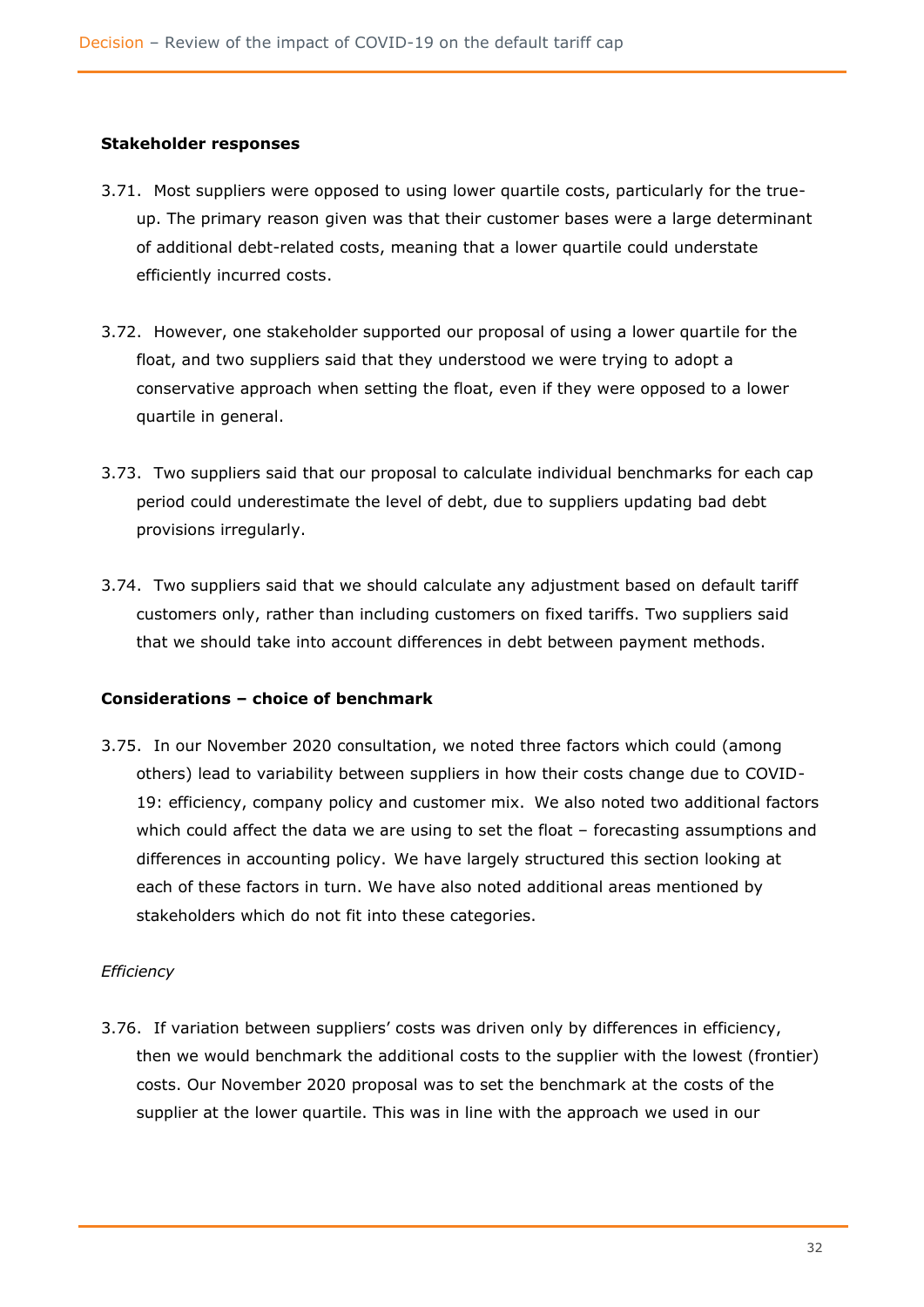original cap decision to set the payment method uplift (which largely related to debt).<sup>29</sup> It is also similar to the approach we took to benchmarking operating costs, where we set the benchmark at the lower quartile minus  $£5$ . A lower quartile approach takes into account that efficiency may not be the only factor affecting suppliers' costs. However, it also recognises that some suppliers are more efficient than others in how they collect debt.

- 3.77. We received limited feedback specifically relating to efficiency. Stakeholders focussed on the relative importance of customer base issues (compared to efficiency) in determining suppliers' costs, which we cover in a later section.
- 3.78. One supplier said that suppliers' collection processes would be less effective during COVID-19, for example if suppliers are unable to carry out meter readings. We appreciate that COVID-19 will have affected suppliers' usual processes, and may have impacted their effectiveness, at least temporarily. However, if a factor affects all suppliers, then this should limit any impact on which supplier we select through our benchmarking process.
- 3.79. In response to our September 2020 consultation, one supplier told us that suppliers are strongly incentivised to minimise debt-related costs, and that a lower quartile benchmark will not change this. Another supplier said in response to the November 2020 consultation that suppliers are already heavily incentivised to collect debt efficiently.
- 3.80. We accept that suppliers have some incentives to become more efficient regardless of the benchmark used, but we consider that those incentives are stronger when the benchmark is lower. This is in line with the position we took in 2018 for both operating costs and the payment method uplift, and we have seen no evidence to date that a different position is required in this context.

<sup>&</sup>lt;sup>29</sup> Ofgem (2018), Default tariff cap decision: Appendix  $8$  – Payment method uplift, paragraphs 2.26-2.31. <https://www.ofgem.gov.uk/publications-and-updates/default-tariff-cap-decision-overview>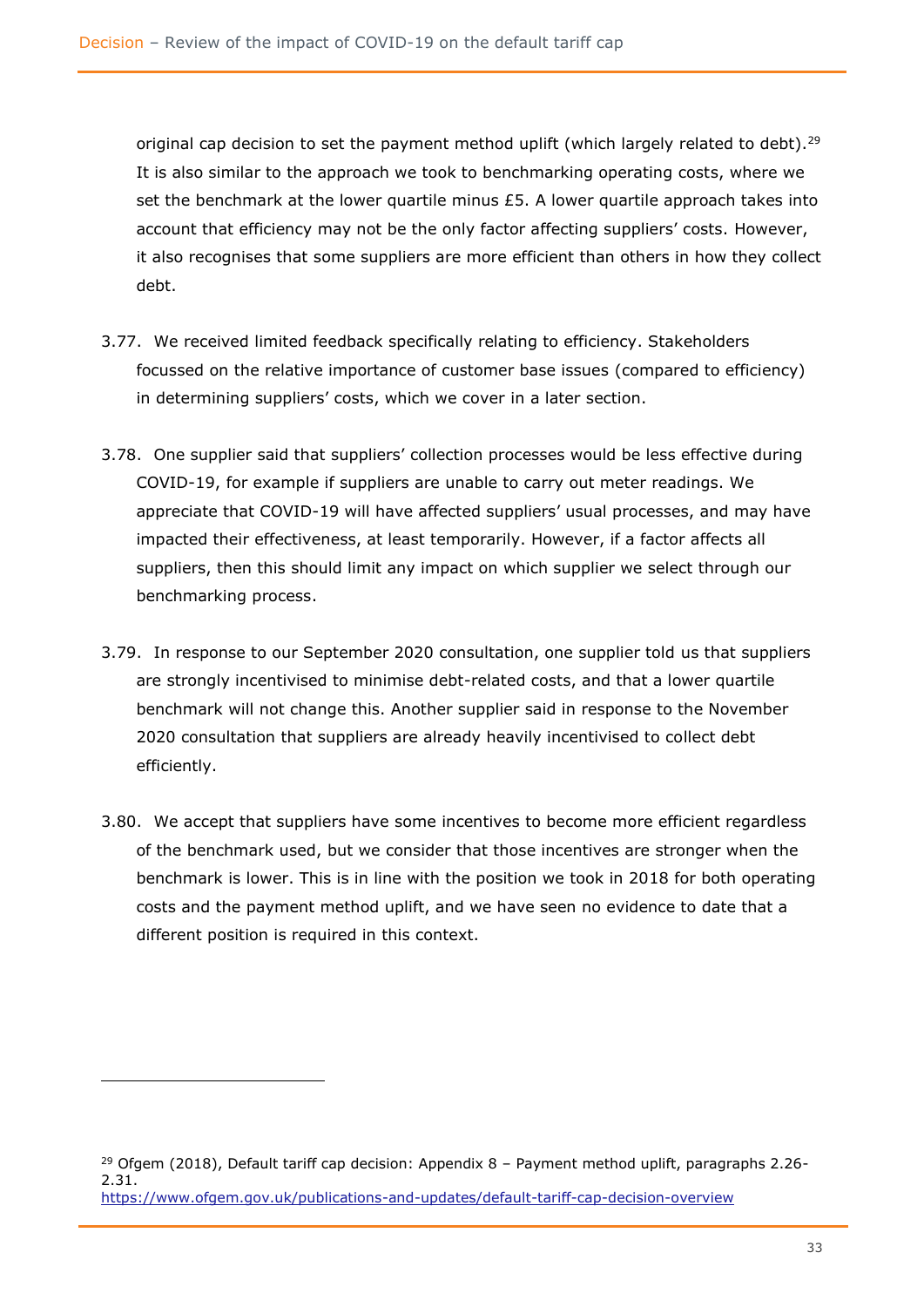#### *Company policy*

- 3.81. In our November 2020 consultation, we said that some companies will have taken more active debt collection steps since the onset of the pandemic.
- 3.82. We received limited comments in this area, particularly on the extent of variation between suppliers. Two suppliers said that debt-related costs could differ due to any additional assistance provided during the pandemic. We continue to consider that variations in company policy could be a factor leading to variation in suppliers' costs, but we do not have evidence at this stage about the importance of this factor.

#### *Customer mix*

- 3.83. In our November 2020 consultation we said that historically some portfolios have a higher propensity for bad debt (e.g. those with more customers paying by standard credit), though it was unclear whether historical patterns will still apply during COVID-19.
- 3.84. Four suppliers mentioned various customer base factors which could affect debtrelated costs. These included: payment method, meter type (credit or prepayment), geographical location (given local restrictions), employment type (e.g. customers working in sectors like hospitality), socio-economic status, age, vulnerability, and whether a customer was on the Priority Services Register. In response to the September 2020 consultation, one supplier also told us that the actions suppliers could take when a customer got into debt were more limited when that customer was vulnerable.
- 3.85. There are a large number of possible ways in which suppliers' customer bases could vary. Any impact on benchmarking would depend on the extent of variation in these characteristics between suppliers, and on the extent to which these characteristics affect suppliers' COVID-19 costs. For the true-up, we can consider whether additional data gathering would be helpful to understand customer mix further. For the float, we have limited information available. In this situation, our overall position is that using a lower quartile helps us to set a conservative float to protect default tariff customers.
- 3.86. One supplier said that the evidence suggests that the vast majority of increased debt relates to the same socio-demographic groups who normally build up debt. Another supplier said that suppliers with a more active customer base are less likely to have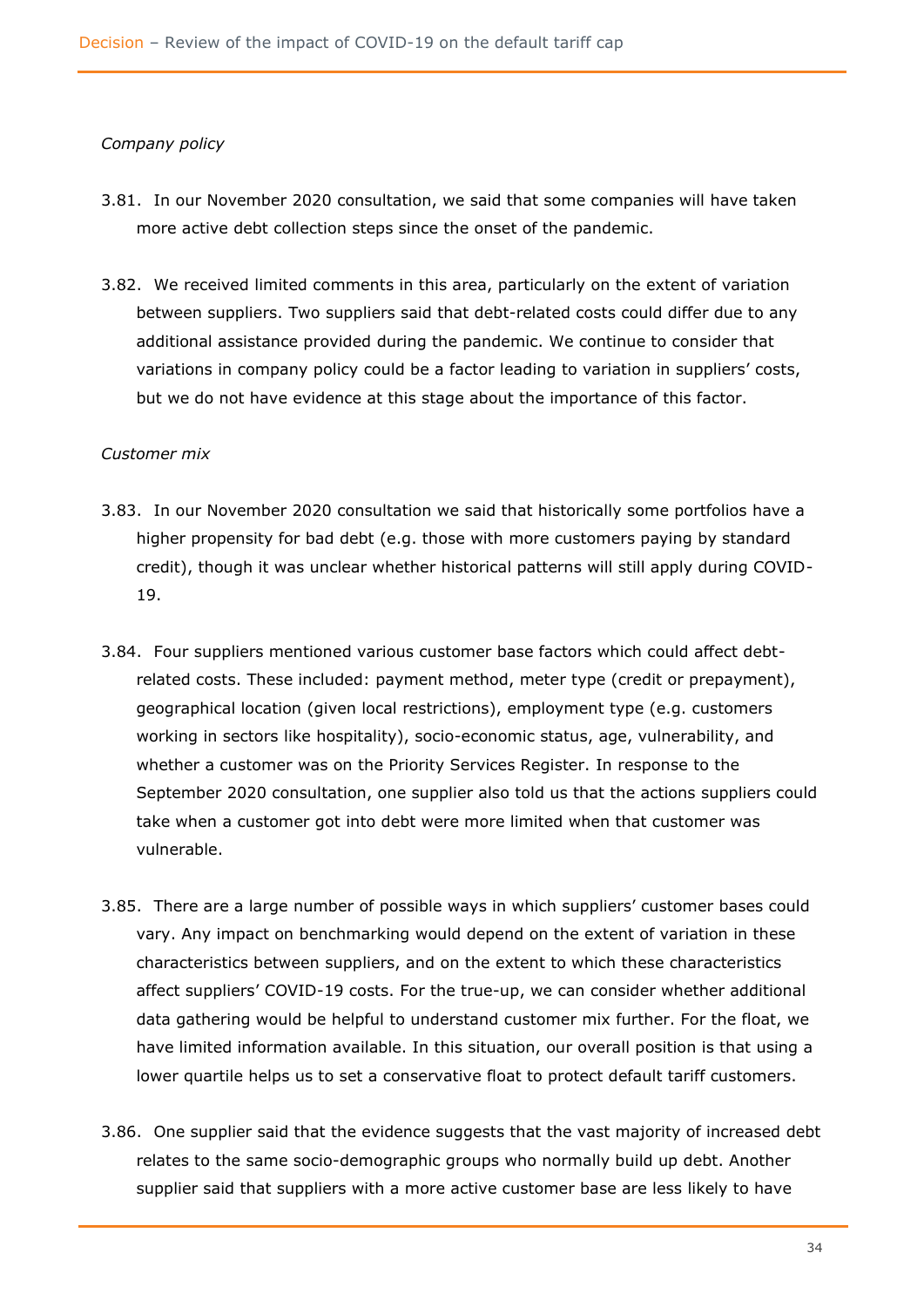customers who have larger economic impacts from COVID-19. It referred to survey data commissioned by Ofgem on the profile of engaged customers. While we have considered the evidence referred to by these suppliers, we would want to consider further information as it becomes available. At present, there is still uncertainty about the impacts of COVID-19 – further information would help to reduce this uncertainty.

- 3.87. One supplier said that the impact of a restrictive approach to benchmarking could be either a reduction in the support that suppliers provide to customers, or suppliers incurring losses, leading to supplier failures. On the former, this is similar to the issue of providing discretionary credit to PPM customers, which we considered in our November 2020 consultation.<sup>30</sup> Suppliers are already subject to some licence requirements (e.g. to treat customers fairly); providing a higher cap level to support additional (discretionary) action would not guarantee that suppliers would spend any revenues on this. On the latter, as set out in our November 2020 consultation, we have not seen evidence at this stage that supplier failure has been impacted by COVID-19. We note that the amount that suppliers are ultimately allowed to recover depends on the true-up, which is not the subject of this decision.
- 3.88. Three suppliers referred to our summary of responses to the September 2020 consultation (which formed part of the November 2020 consultation), specifically our statement that "most respondents said that customer mix would be the most important driver". We do not consider this determinative in itself, given that suppliers who price their default tariffs at the cap have an incentive to suggest design choices which would allow them to recover additional revenue.
- 3.89. Two suppliers said that we should gather additional data to carry out the true-up. We will consider what data we may need to gather at a later stage.

<sup>&</sup>lt;sup>30</sup> Ofgem (2020), Reviewing the potential impact of COVID-19 on the default tariff cap: November 2020 consultation, paragraph 5.25. [https://www.ofgem.gov.uk/publications-and-updates/reviewing-potential-impact-covid-19-default](https://www.ofgem.gov.uk/publications-and-updates/reviewing-potential-impact-covid-19-default-tariff-cap-november-2020-consultation)[tariff-cap-november-2020-consultation](https://www.ofgem.gov.uk/publications-and-updates/reviewing-potential-impact-covid-19-default-tariff-cap-november-2020-consultation)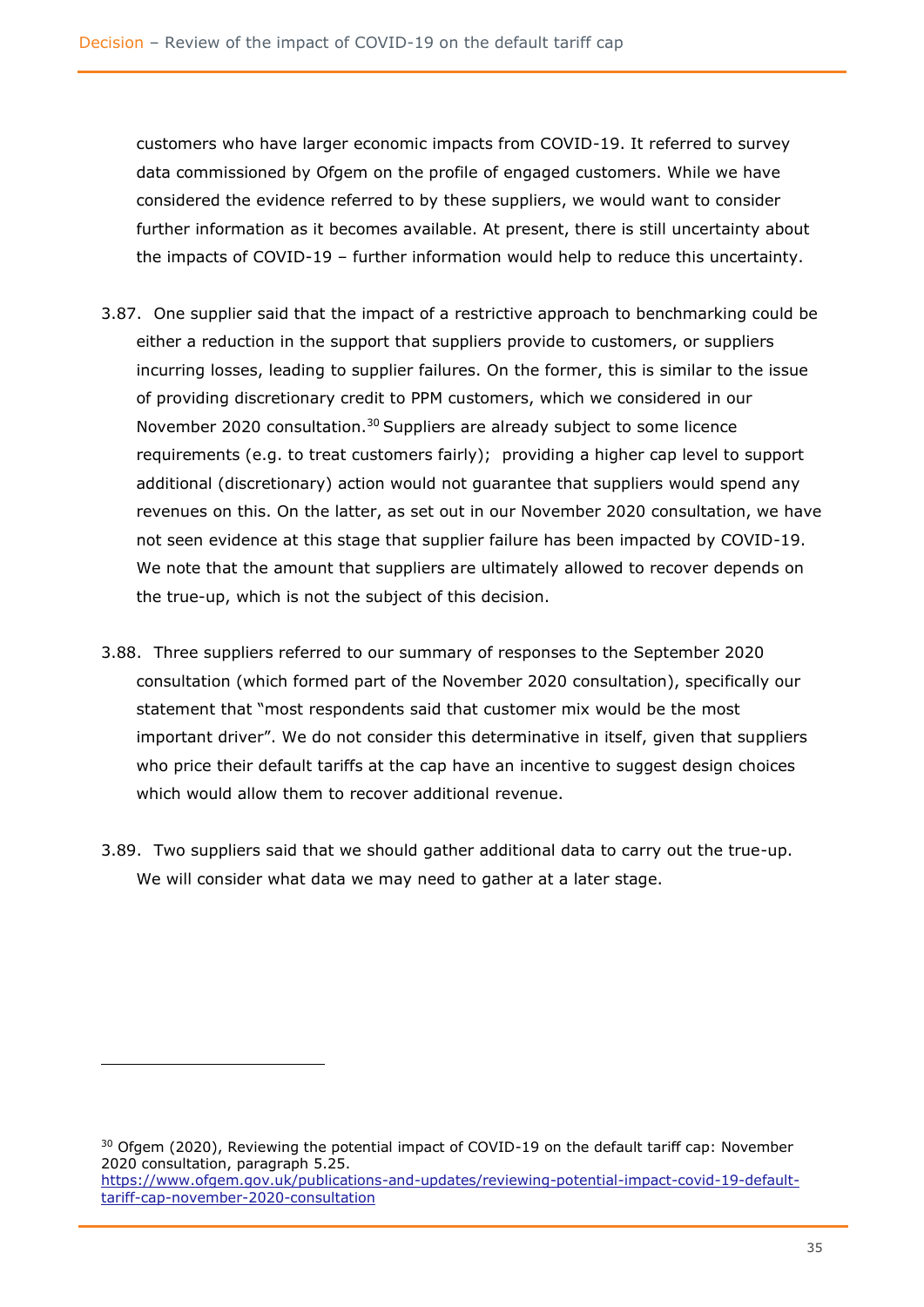*Other factors affecting variation in costs between suppliers*

- 3.90. In this section, we cover any additional points raised which could affect variation in costs between suppliers. These are factors which could therefore potentially affect both the float and the true-up.
- 3.91. One supplier said that suppliers' additional debt-related costs could vary due to differences in the amount of investment made in improved debt recovery processes. We agree that suppliers may make investments of different sizes. However, this will directly affect suppliers' debt-related administrative costs, which is why we have signalled our intent to benchmark all debt-related costs together when we true up. We can consider this factor further at that stage.
- 3.92. One supplier said that the calculation of suppliers' additional costs could be affected by variation in their costs in the baseline year (2019). (In other words, a supplier could have low additional debt-related costs in 2020 because it had abnormally high costs in the baseline year). We agree that any fluctuations in costs over time could affect the baseline. However, if a supplier had abnormally high costs in the baseline year, then we already make it less likely that we would set this supplier as the benchmark through our use of a lower quartile, rather than using the frontier. We therefore do not consider that we need to make any changes to the float but can consider this point further when calculating the true-up.

#### *Forecasting assumptions*

- 3.93. In our November 2020 consultation, we said that some suppliers will have taken a more pessimistic view of macroeconomic circumstances and its impact on bad debt.
- 3.94. One stakeholder said that suppliers might have natural incentives to be conservative (i.e. on the high side) about the potential scale of the debt that they may face. We agree that this is a possibility, at least for some suppliers. However, our benchmarking sample included some suppliers who considered that we do not need to make an adjustment for debt-related costs. This could reduce the likelihood that the selected supplier in our benchmarking sample is taking a pessimistic view of the macroeconomic circumstances.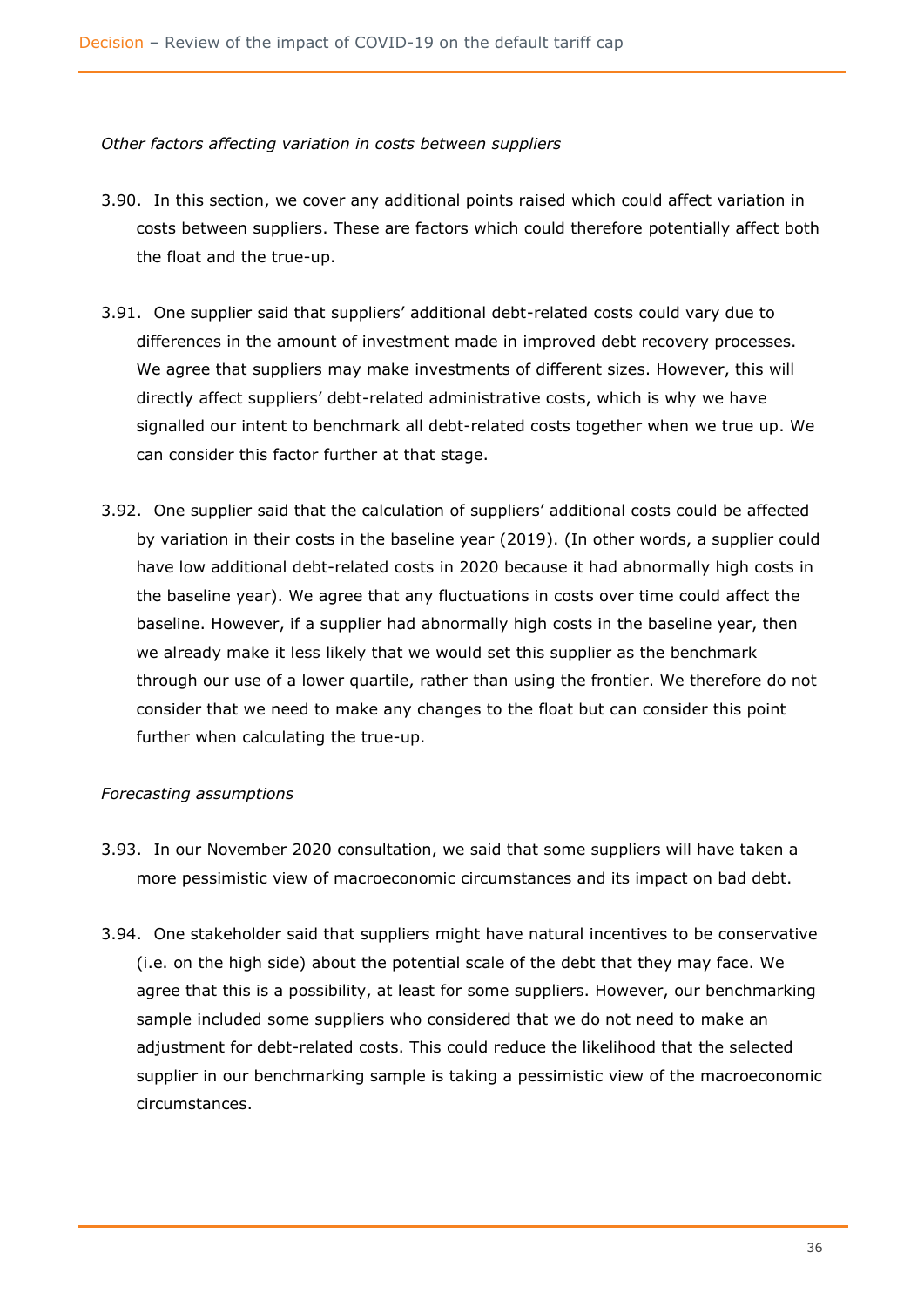#### *Differences in accounting policy*

- 3.95. In our November 2020 consultation, we said that some suppliers may have different accounting approaches, or have varied their policy recently, e.g. writing off some historical bad debt at the same time as reviewing COVID impacts.
- 3.96. We discuss below (in the section on the number of periods over which to assess the benchmark) the risk that a benchmark could be affected by suppliers' cost allocation between cap periods. We did not otherwise receive comments on suppliers' accounting approaches.

#### *Overall conclusions on the choice of benchmark*

- 3.97. We have decided to use a lower quartile when setting the float. This is a conservative position to protect customers.
- 3.98. At this stage we consider that using lower quartile at true-up could be appropriate, but we will consider later whether this is the case. We will be able to consider whether additional data gathering would be helpful to understand the relative importance of efficiency, company policy, customer base differences, and any other factors in determining suppliers' costs due to COVID-19.

## **Considerations – other areas**

#### *Assessing benchmark as increment since 2019*

3.99. Stakeholders did not raise concerns about our proposal to assess the benchmark as the increment since 2019 (rather than an earlier year), and one supplier said that it supported this proposal. We have not changed our view from our November 2020 proposals.

#### *Number of periods over which to assess benchmark*

3.100.To set the float for cap period six, we have analysed costs from three cap periods – four, five, and six. As we have data from multiple cap periods, we had to decide whether to calculate one benchmark across these cap periods, or separate benchmarks for individual cap periods. In our November 2020 consultation we proposed to calculate separate benchmarks to maximise the data available.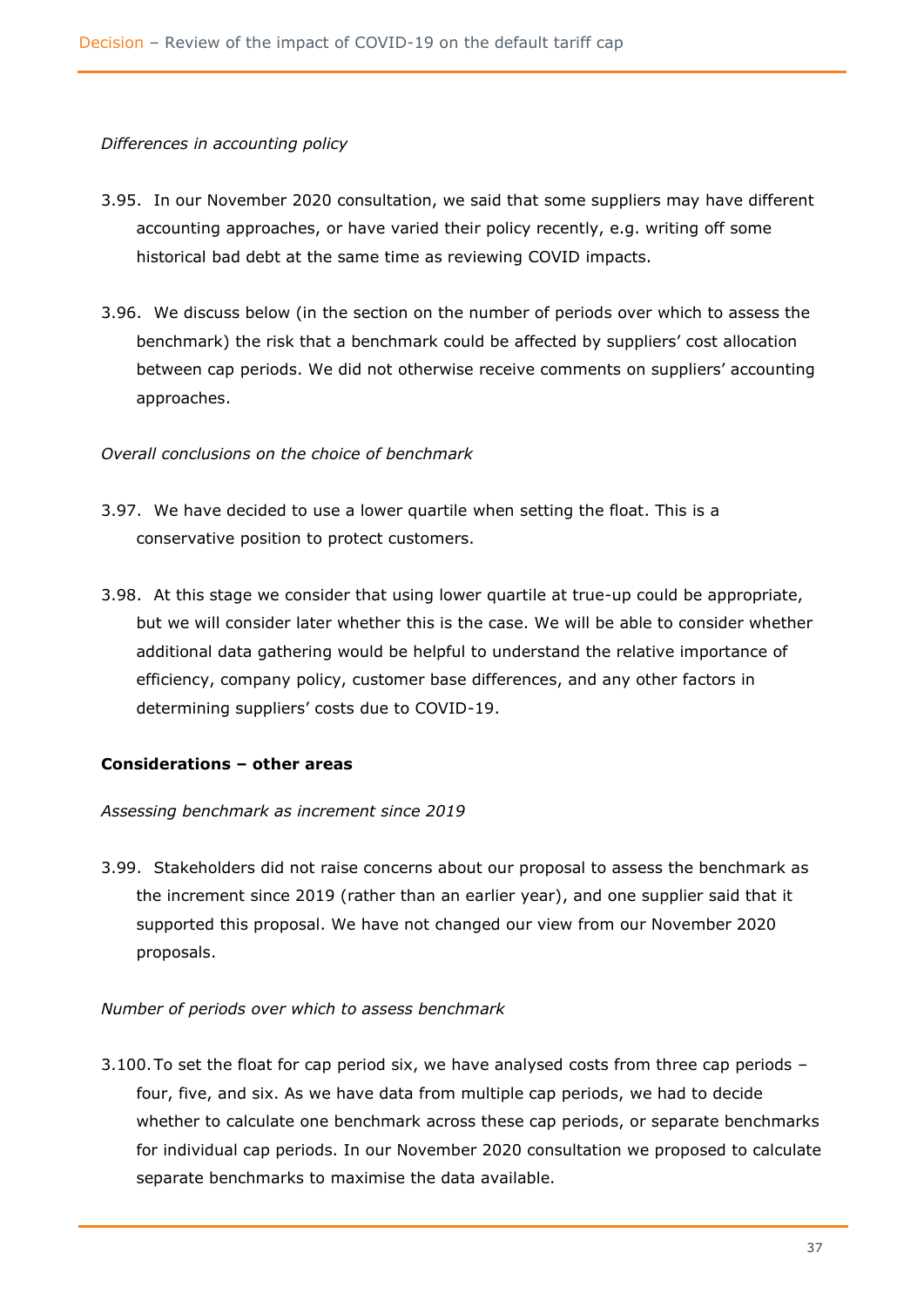- 3.101.We noted the risk that calculating benchmarks for individual cap periods could mean that the selection of the benchmark supplier could be affected by suppliers' cost allocation between periods, and some suppliers mentioned this point in response to our November 2020 consultation. One supplier provided an illustrative example of how this could lead to the sum of the individual benchmarks being lower than a benchmark calculated across several cap periods together.
- 3.102.The extent of the risk will depend, in part, on the degree to which suppliers update their provisions at least every six months (i.e. once per cap period). For our purpose of setting a COVID-19 adjustment for each cap period, it does not matter how suppliers make their provisions within a cap period (evenly every month or with greater variability).
- 3.103.For our decision on the float, we have to set the risk of individual benchmarks being affected by suppliers' cost allocation against the fact that setting individual benchmarks allows us to maximise the amount of data we use. As set out in our November 2020 consultation, $31$  of the suppliers who provided data, not all provided it for each of the three cap periods. Calculating the benchmark separately for each period allows us to use all the data provided.
- 3.104.We consider that our decision to use individual benchmarks is acceptable for the purpose of calculating a float, given that this will be subject to a later true-up.
- 3.105.We have not reached a view on what approach we will take when calculating a trueup, and may take a different approach. In our November 2020 consultation, we flagged the practical issues for our future calculations of using a combined benchmark.<sup>32</sup> One supplier said that we could, for example, calculate a cumulative total bad debt write-off and update this over time, setting the allowance based on the updated benchmark minus the allowances already provided.

 $31$  Ofgem (2020), Reviewing the potential impact of COVID-19 on the default tariff cap: November 2020 consultation, paragraph 3.79.

[https://www.ofgem.gov.uk/publications-and-updates/reviewing-potential-impact-covid-19-default](https://www.ofgem.gov.uk/publications-and-updates/reviewing-potential-impact-covid-19-default-tariff-cap-november-2020-consultation)[tariff-cap-november-2020-consultation](https://www.ofgem.gov.uk/publications-and-updates/reviewing-potential-impact-covid-19-default-tariff-cap-november-2020-consultation)

<sup>&</sup>lt;sup>32</sup> Ofgem (2020), Reviewing the potential impact of COVID-19 on the default tariff cap: November 2020 consultation, paragraph 3.78.

[https://www.ofgem.gov.uk/publications-and-updates/reviewing-potential-impact-covid-19-default](https://www.ofgem.gov.uk/publications-and-updates/reviewing-potential-impact-covid-19-default-tariff-cap-november-2020-consultation)[tariff-cap-november-2020-consultation](https://www.ofgem.gov.uk/publications-and-updates/reviewing-potential-impact-covid-19-default-tariff-cap-november-2020-consultation)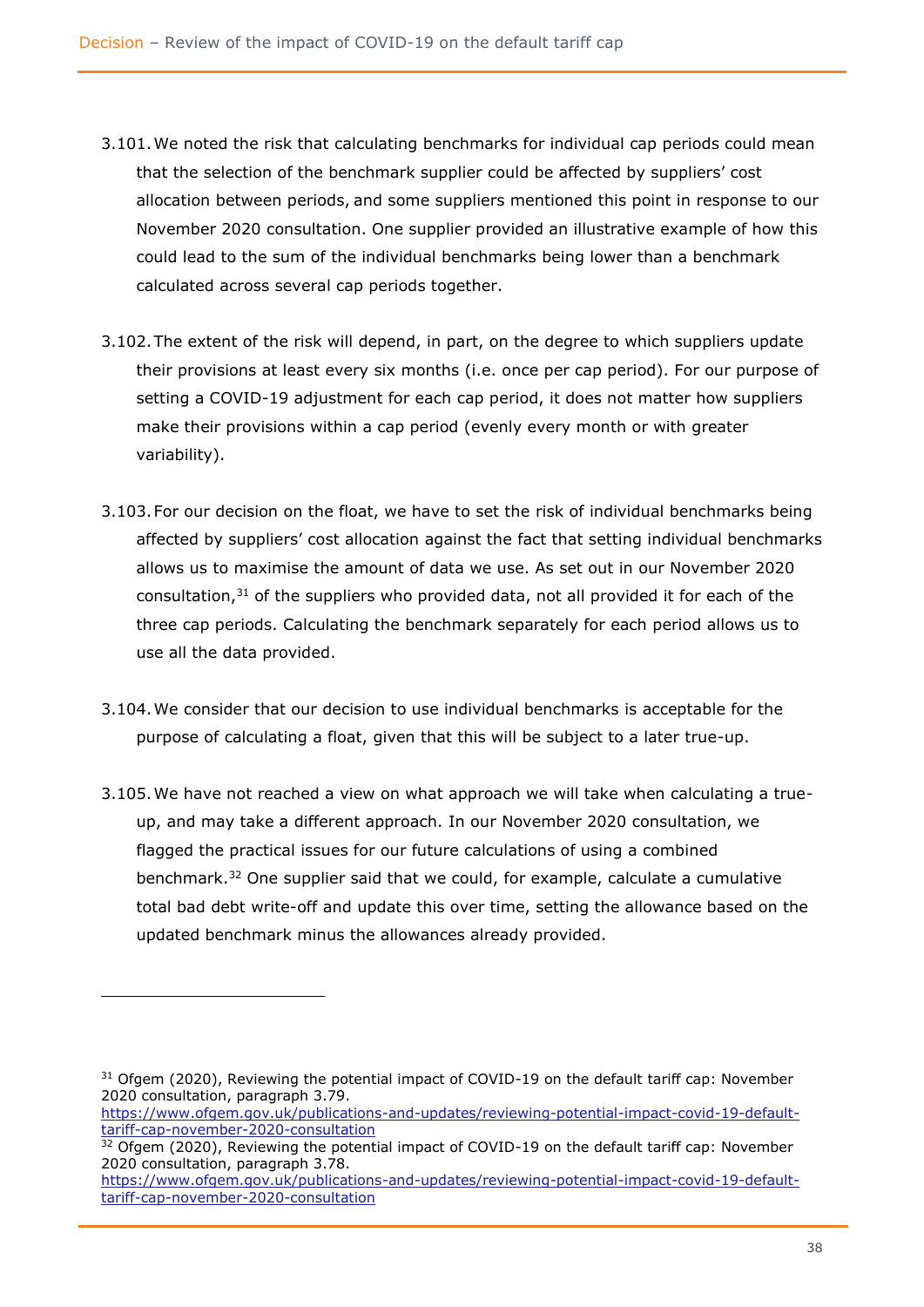3.106.We will consider this point further as part of our work on the true-up.

#### *Costs of serving default tariff customers*

- 3.107.We note the comments from stakeholders about controlling for tariff type and payment method. For this decision on the float, we do not have data which isolates the impact of COVID-19 on default tariff customers from the domestic customer base as a whole or which splits the costs by different payment methods. (Note that understanding the impact of payment types on the cost benchmark is separate from the question of how we allocate costs between customers on different payment methods).
- 3.108.We will consider these issues further when developing our data gathering approach for the true-up.

# **Allocating costs**

## **Context**

- 3.109. In calculating the adjustment, we needed to apportion the costs between the different caps and the cap components. This includes:
	- different payment types (i.e. direct debit, standard credit, and PPM);
	- differences between electricity and gas;
	- single-register and multi-register electricity meters (given they have different levels of typical consumption); and
	- whether to allocate costs equally across all customers through the standing charge or to allocate it proportionally to consumption through the unit rate.

## **Decision**

- 3.110.We have made the following decisions for setting the float. These decisions do not prejudge the approach we may take to calculating the true-up.
- 3.111.We have decided to spread payment type costs equally across credit meter customers. We consider that doing so equally protects default tariff customers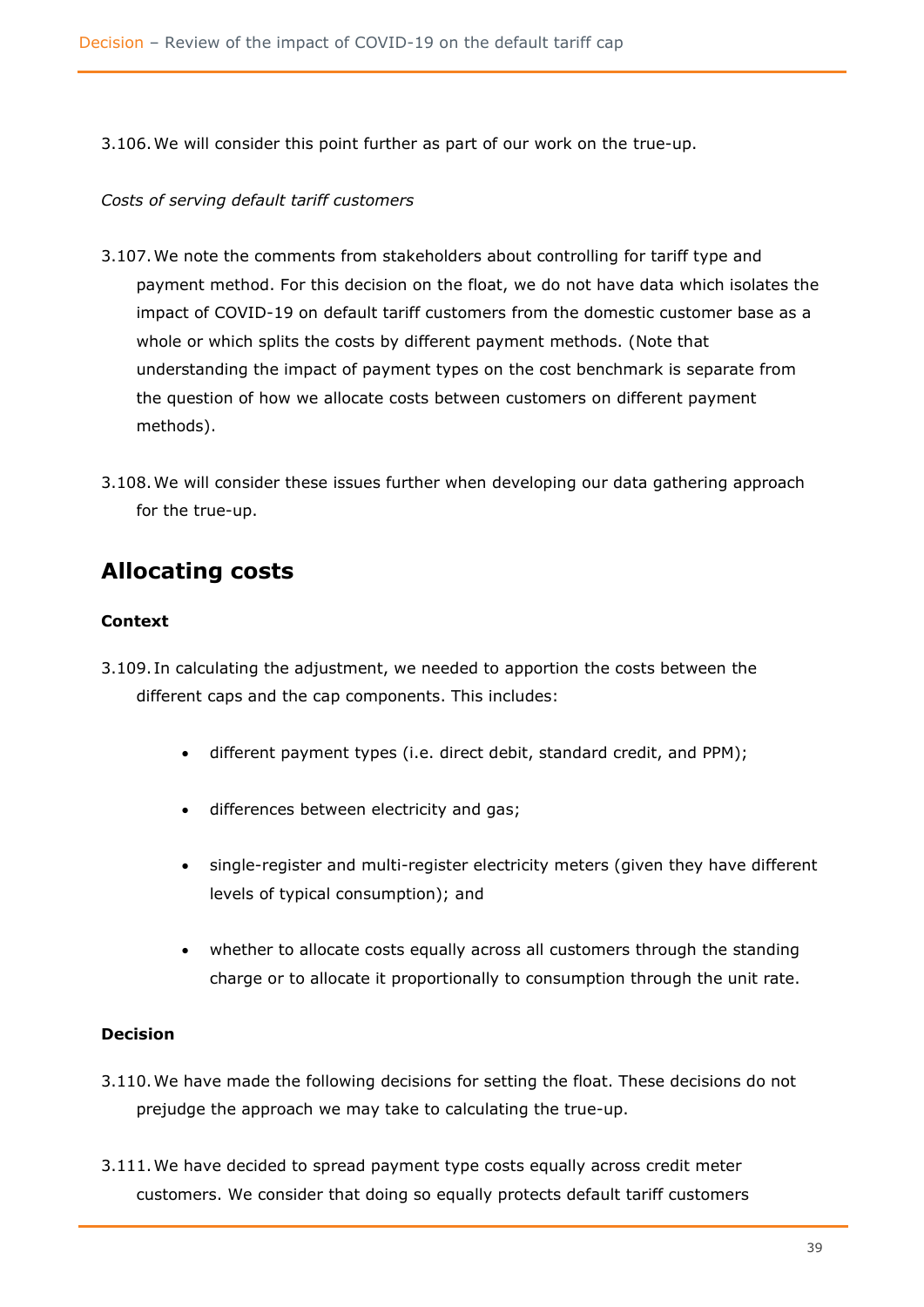(particularly those paying by standard credit). We consider that standard credit customers who are paying their bills are not more responsible for these higher COVID-19 costs than direct debit customers that are paying their bills.

- 3.112.We have decided to spread the cost equally between the gas and electricity caps. This recognises that our RFI collected debt-related cost information without splitting costs between gas and electricity. This means we can only calculate a cost per customer account – thereby treating gas and electricity equally.
- 3.113.We have decided to spread the cost equally across single-register and multi-register electricity. The data we collected is not split by fuel or benchmark arrangement so the cost per customer we calculate is a weighted average across fuels and benchmark arrangements.
- 3.114.We have decided to recover costs between the standing charge and unit rate in the same proportions as total costs are currently recovered under the cap. This better reflects how customers might build up debt and is in line with how we treat the payment method uplift for debt-related costs (applied as a percentage to the cap at nil and typical consumption<sup>33</sup>).

## **November 2020 proposals**

3.115.This approach is unchanged from our November 2020 consultation.

#### **Stakeholder responses**

3.116. In response to our November 2020 consultation, two suppliers disagreed with our proposals of apportioning the costs between direct debit and standard credit, while a stakeholder said it was appropriate.

 $33$  The typical consumption values used to set the cap.  $(3.100)$ kWh for single-rate electricity, 4,200kWh for multi-register electricity, and 12,000 kWh for gas). These are not the same as the current typical consumption values, which we have updated since we introduced the cap.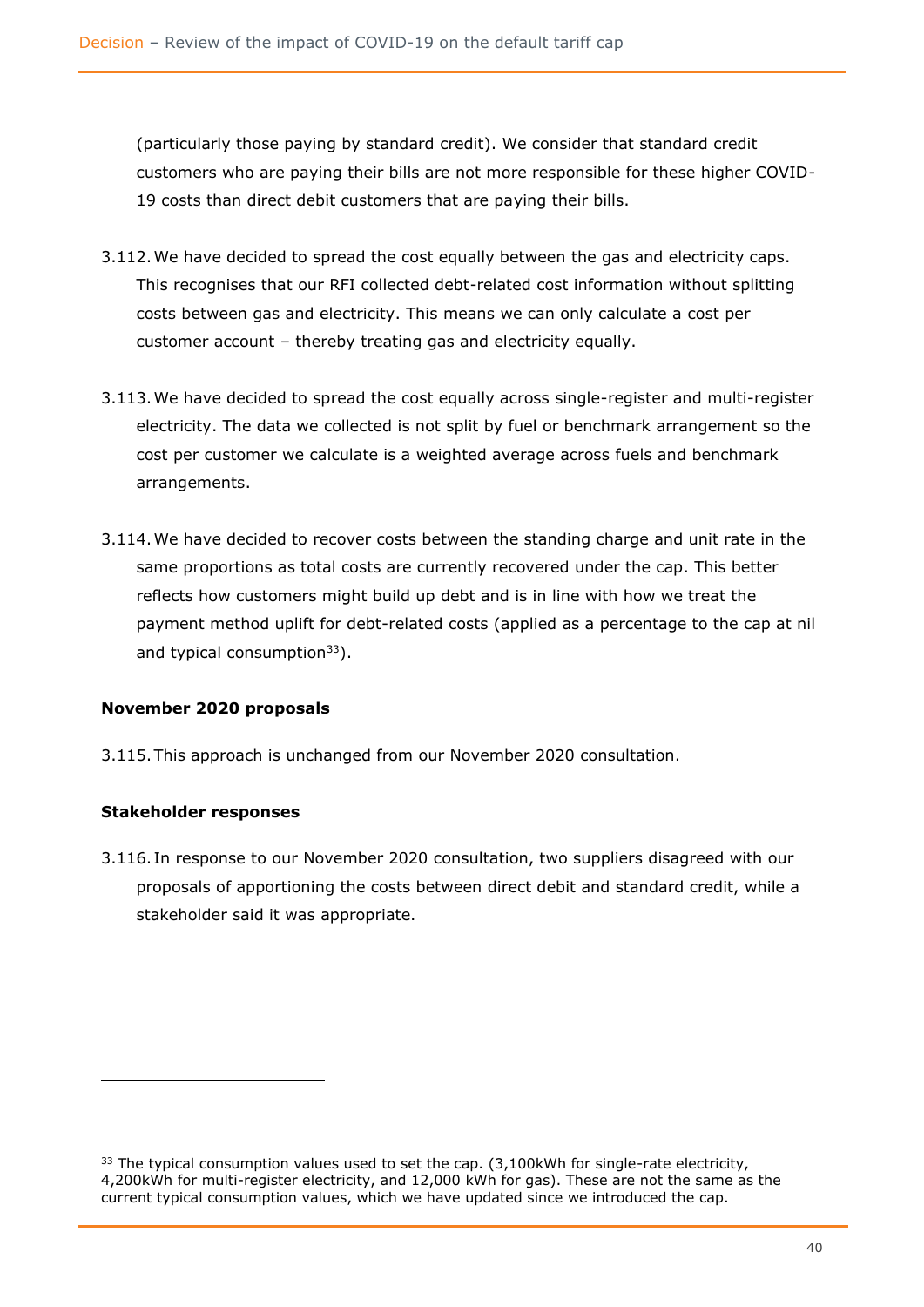3.117.Stakeholders however agreed with our proposals on allocating costs between the unit rate and the standing charge and with our equal allocation of costs across fuels and meter types.

#### **Considerations**

#### *Recovery over payment methods*

- 3.118. In response to our November 2020 consultation, two suppliers disagreed with spreading bad debt costs equally between direct debit and standard credit customers for setting the float. However, one stakeholder agreed with our proposal, as it was not aware of evidence to suggest that direct debit customers are more sheltered from financial difficulty during COVID-19.
- 3.119.Two suppliers who disagreed with our approach told us that that there was a risk of penalising some suppliers with higher proportions of standard credit customers and overcompensating others, which could create further market distortions.
- 3.120. In our November 2020 consultation, $34$  we discussed in detail why we consider it appropriate to allocate the costs equally across standard credit and direct debit customers. We have not seen sufficient evidence to justify a change in approach for the float, and, therefore, we have decided to maintain our approach for the reasons set out in that consultation.
- 3.121.Our decision is consistent with the principle we adopted in 2018 where we allocated costs between payment types in 2018 to maintain the pre-existing price differential between direct debit and standard credit offered by the six largest suppliers in that period.
- 3.122.We recognise that suppliers may be subject to different costs depending on their customer mix. As we set out in our 2018 decision, it would not be appropriate to set an allowance which covers the costs of the supplier with the maximum possible efficient

 $34$  Ofgem (2020), Reviewing the potential impact of COVID-19 on the default tariff cap: November 2020 consultation, paragraphs 3.105 – 3.110. [https://www.ofgem.gov.uk/publications-and-updates/reviewing-potential-impact-covid-19-default-](https://www.ofgem.gov.uk/publications-and-updates/reviewing-potential-impact-covid-19-default-tariff-cap-november-2020-consultation)

[tariff-cap-november-2020-consultation](https://www.ofgem.gov.uk/publications-and-updates/reviewing-potential-impact-covid-19-default-tariff-cap-november-2020-consultation)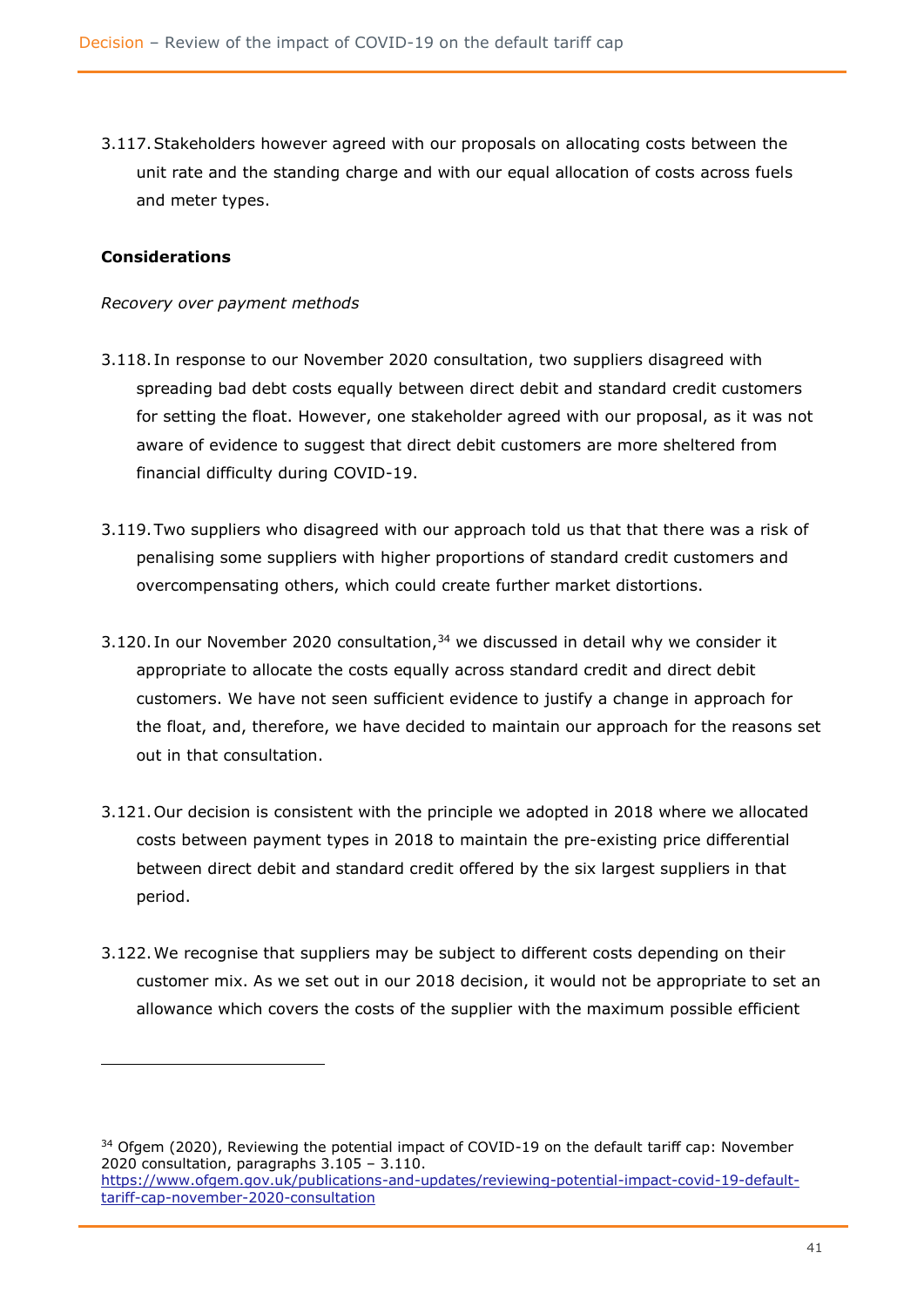costs, where that means substantially increasing the cap above the typical cost of supplying the majority of default tariff customers. If we did this, suppliers would on aggregate recover more than their efficient costs from default tariff customers, and this would not protect customers.

*Recovery over fuels, meter types and recovery over the unit rate and standing charge*

- 3.123.One supplier supported our proposal on spreading the costs equally across fuel and meter type.
- 3.124.Two stakeholders agreed with our proposal on the allocating costs between the unit rate and the standing charge.
- 3.125.We are maintaining our November 2020 consultation proposals, for the reasons we set out in the November 2020 consultation.<sup>35</sup>

#### *True up*

- 3.126.One supplier stated it accepted our proposal for the float and understood it was constrained by lack of data. However, it considered it was essential for Ofgem to gather data by payment methods and to control the adjustment for payment type costs in the true-up.
- 3.127.When we true up, we will consider whether any changes to this approach would be necessary.

<sup>&</sup>lt;sup>35</sup> Ofgem (2020), Reviewing the potential impact of COVID-19 on the default tariff cap: November 2020 consultation, paragraph 3.111-3.127. [https://www.ofgem.gov.uk/publications-and-updates/reviewing-potential-impact-covid-19-default](https://www.ofgem.gov.uk/publications-and-updates/reviewing-potential-impact-covid-19-default-tariff-cap-november-2020-consultation)[tariff-cap-november-2020-consultation](https://www.ofgem.gov.uk/publications-and-updates/reviewing-potential-impact-covid-19-default-tariff-cap-november-2020-consultation)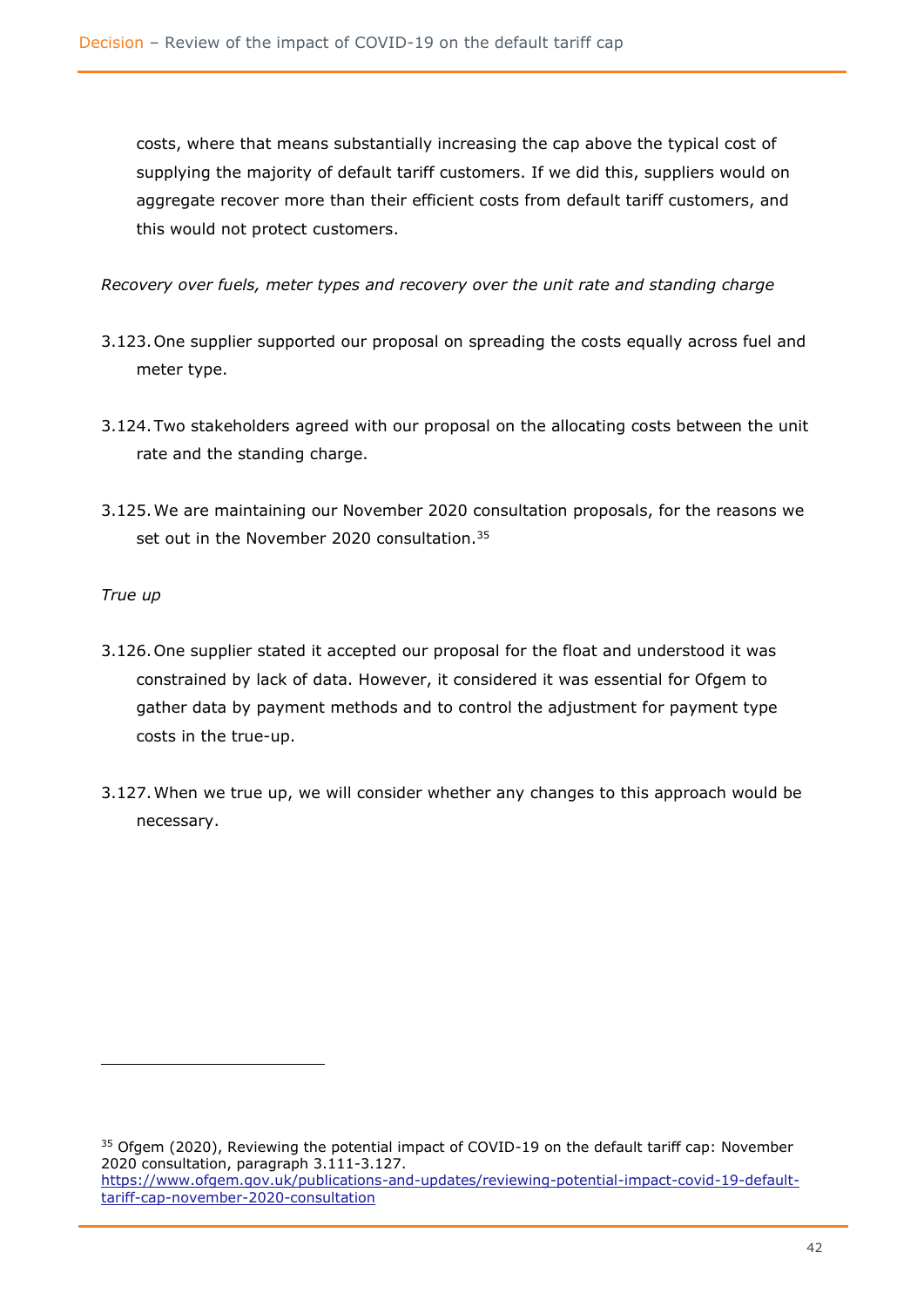## **4. Impact of COVID-19 on debt-related costs**

This chapter sets out our decision to adjust the cap for cap period six to include a float for the additional debt-related costs resulting from COVID-19. This chapter also sets out the data sources used and how we calculated the adjustment.

## **Summary**

- 4.1. We have decided to include an incremental bad debt forecast for cap periods four, five, and six in the float. We have decided to use suppliers' submissions to our voluntary RFI<sup>36</sup> to calculate this. We have decided to use 2019 as the baseline to calculate the increment. We explain in Chapter 3 that we will use a lower quartile benchmark to set the float.
- 4.2. We have decided to not include working capital costs and debt-related administrative costs in the float. We do not have confidence that the RFI data collected is consistent between suppliers. In addition, taking the data at face value does not show a material cost to suppliers. We may consider these costs as a part of our true-up exercise.

## **The impact of COVID-19 on debt-related costs**

## **Context**

- 4.3. In our November 2020 consultation, we proposed to make an adjustment for debtrelated costs as part of our float because we have a reasonable expectation that COVID-19 has and will increase them.
- 4.4. COVID-19 is an unexpected shock that is having economic impacts. The subsequent economic downturn caused by COVID-19 has put pressure on consumers' income and

<sup>&</sup>lt;sup>36</sup> We issued this RFI on 21 September 2020. We issued this RFI to suppliers with a domestic market share of at least 1% (with the exception of one supplier due to the specialist nature of its customer base).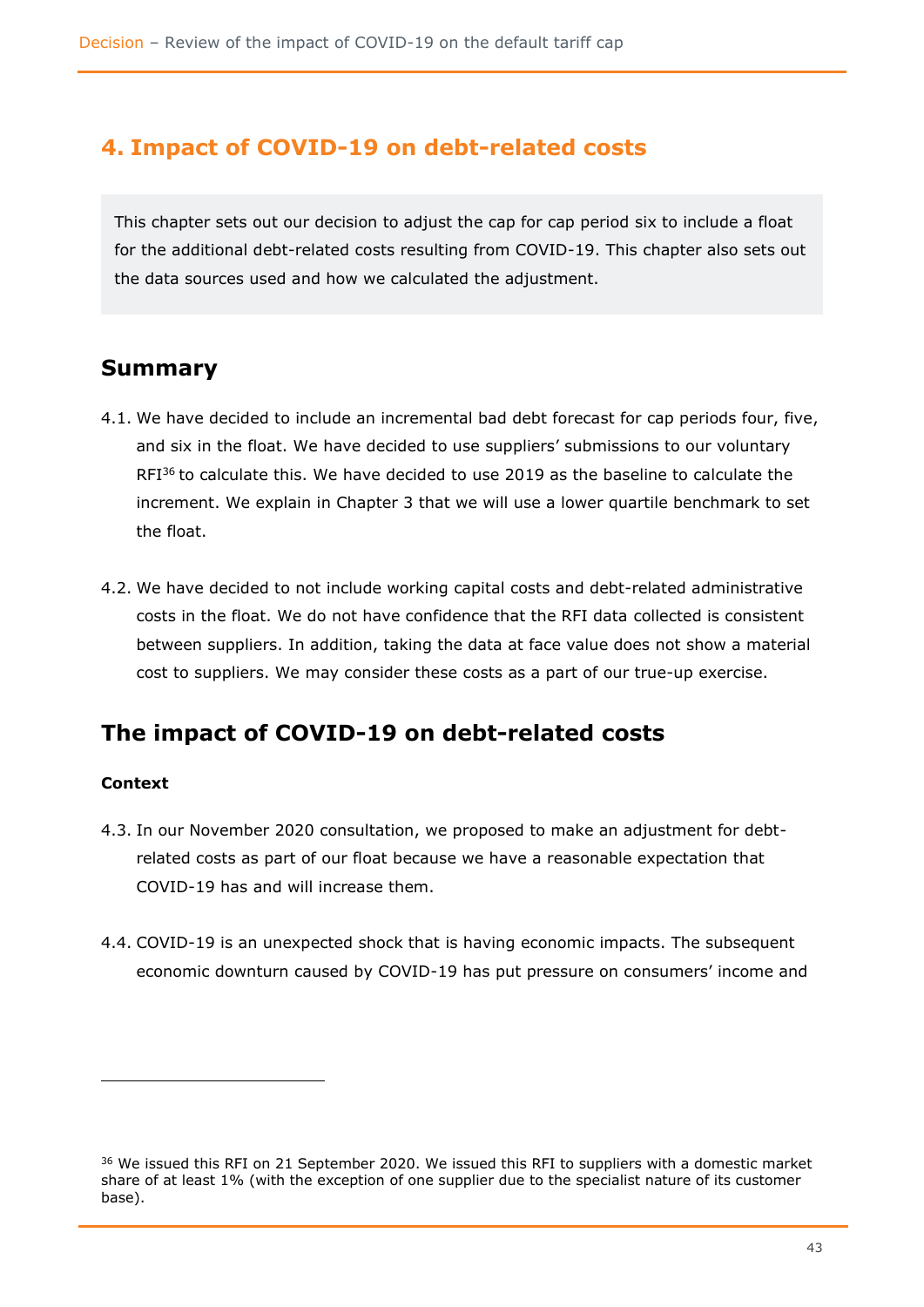their ability to pay a variety of bills. This has and is expected to continue to increase the number and value of non-payments in the domestic energy market.

4.5. The impact of COVID-19 on consumers' ability to pay could also increase in the future if unemployment significantly rises. For example, following the 2008 financial crisis, unemployment increased, and this increase was persistent for several years. The level of debt-related costs also increased, due to non-payments of bills resulting from financial difficulty.

## **Decision**

4.6. We have decided to make adjustments for debt-related costs as part of the float because we have a reasonable expectation that COVID-19 has and will continue to increase these costs.

## **November 2020 proposals**

4.7. This approach is unchanged from our November 2020 consultation.

## **Stakeholder responses**

4.8. In response to our November 2020 consultation most suppliers broadly agreed with our proposal to make an adjustment for debt-related costs. However, two disagreed. Both reiterated their views from previous consultations that in principle the cap should not be adjusted yet. We discuss these points further in our considerations.

## **Considerations**

4.9. One supplier said that it is too soon to reliably identify COVID-19 related costs that cannot be managed through supplier cash flow. It highlighted that they had not experienced a clear impact from COVID related debt and did not think there has been a clear increase in consumers' inability to pay.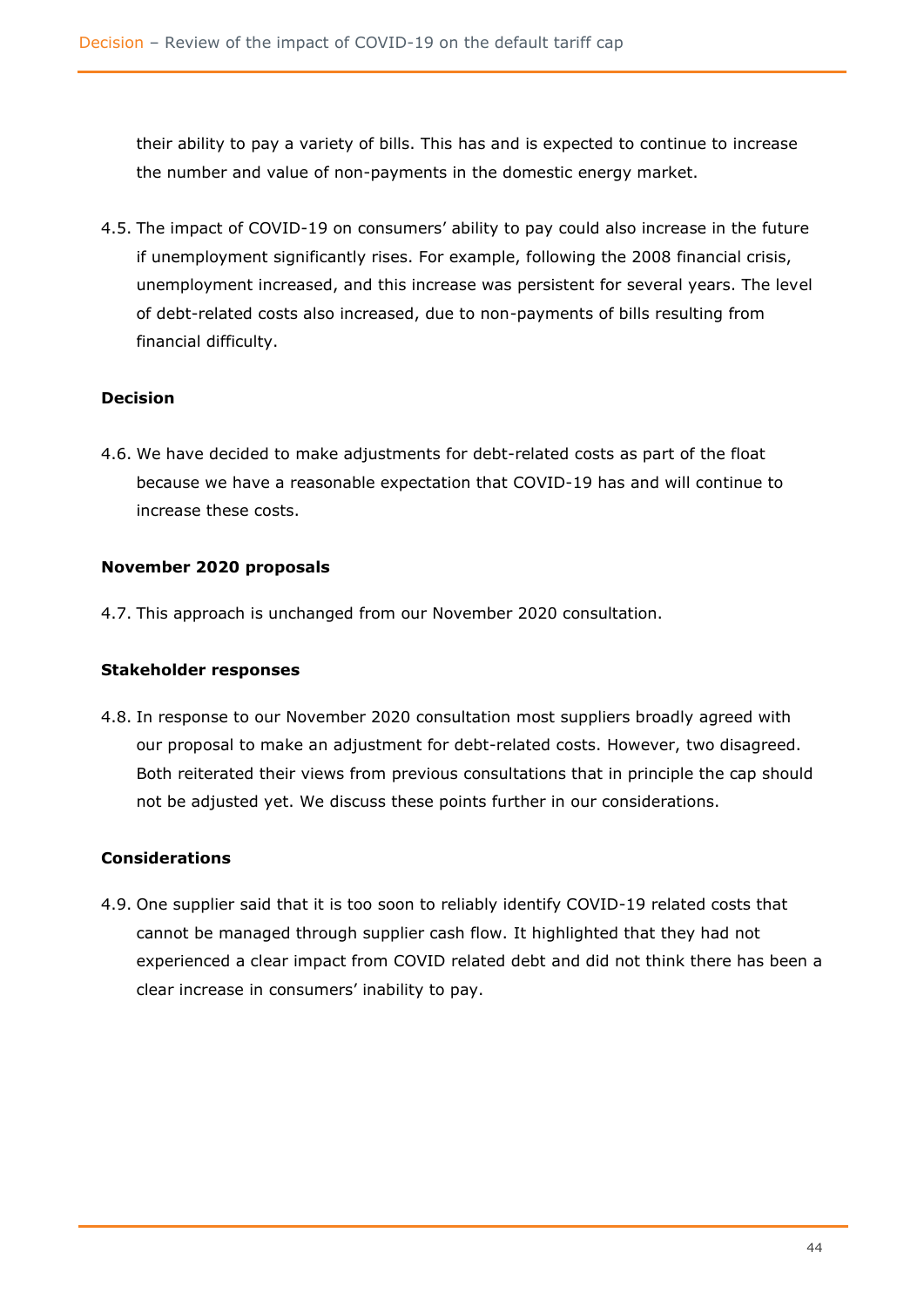- 4.10. We provided considerations for why we consider it is appropriate to adjust for debtrelated costs in our November 2020 consultation, following previous similar feedback from some suppliers.<sup>37</sup>
- 4.11. Since November, societal restrictions have increased, with more businesses having to close or remain closed. We consider that this reinforces our expectations on the potential negative economic impact on customers and additional COVID-19 costs in cap periods five and six.
- 4.12. The supplier also highlighted that the surge in direct debit cancellations they experienced in Q1 2020 was temporary and cancellations have stabilised towards pre-COVID levels. We agree with the supplier that data only showed a temporary increase in direct debit cancellations at the start of COVID-19 and this returned to pre-COVID-19 levels in the months following. However, direct debit cancellations are only one indicator of debt-related costs. Citizens Advice estimated that 600,000 more households were behind on their energy bills in December 2020 compared to February 2020.<sup>38</sup> Direct debit customers may be incurring debt by reducing payments below their energy cost. Customers on standard credit may also be in debt. As shown in our November 2020 consultation there is evidence of an increase in failed standard credit payments.

## **Data source for debt-related costs**

## **Context**

4.13. In order to make an adjustment for the debt-related COVID-19 costs, we need an appropriate source of data. In our September 2020 consultation, we consulted on whether to use supplier forecast of debt-related costs, or to rely on other data sources, such as leading indicators and other work being done by Ofgem. We subsequently

<sup>&</sup>lt;sup>37</sup> Ofgem (2020), Reviewing the potential impact of COVID-19 on the default tariff cap: November 2020 consultation, paragraph 4.6-4.14.

[https://www.ofgem.gov.uk/publications-and-updates/reviewing-potential-impact-covid-19-default](https://www.ofgem.gov.uk/publications-and-updates/reviewing-potential-impact-covid-19-default-tariff-cap-november-2020-consultation)[tariff-cap-november-2020-consultation](https://www.ofgem.gov.uk/publications-and-updates/reviewing-potential-impact-covid-19-default-tariff-cap-november-2020-consultation)

<sup>&</sup>lt;sup>38</sup> Citizens Advice (2020), Recovery, or Ruin?: The role of accessible support in helping energy consumers through the crisis.

[https://www.citizensadvice.org.uk/about-us/policy/policy-research-topics/energy-policy-research](https://www.citizensadvice.org.uk/about-us/policy/policy-research-topics/energy-policy-research-and-consultation-responses/energy-policy-research/recovery-or-ruin-the-role-of-accessible-support-in-helping-energy-consumers-through-the-crisis/)[and-consultation-responses/energy-policy-research/recovery-or-ruin-the-role-of-accessible-support](https://www.citizensadvice.org.uk/about-us/policy/policy-research-topics/energy-policy-research-and-consultation-responses/energy-policy-research/recovery-or-ruin-the-role-of-accessible-support-in-helping-energy-consumers-through-the-crisis/)[in-helping-energy-consumers-through-the-crisis/](https://www.citizensadvice.org.uk/about-us/policy/policy-research-topics/energy-policy-research-and-consultation-responses/energy-policy-research/recovery-or-ruin-the-role-of-accessible-support-in-helping-energy-consumers-through-the-crisis/)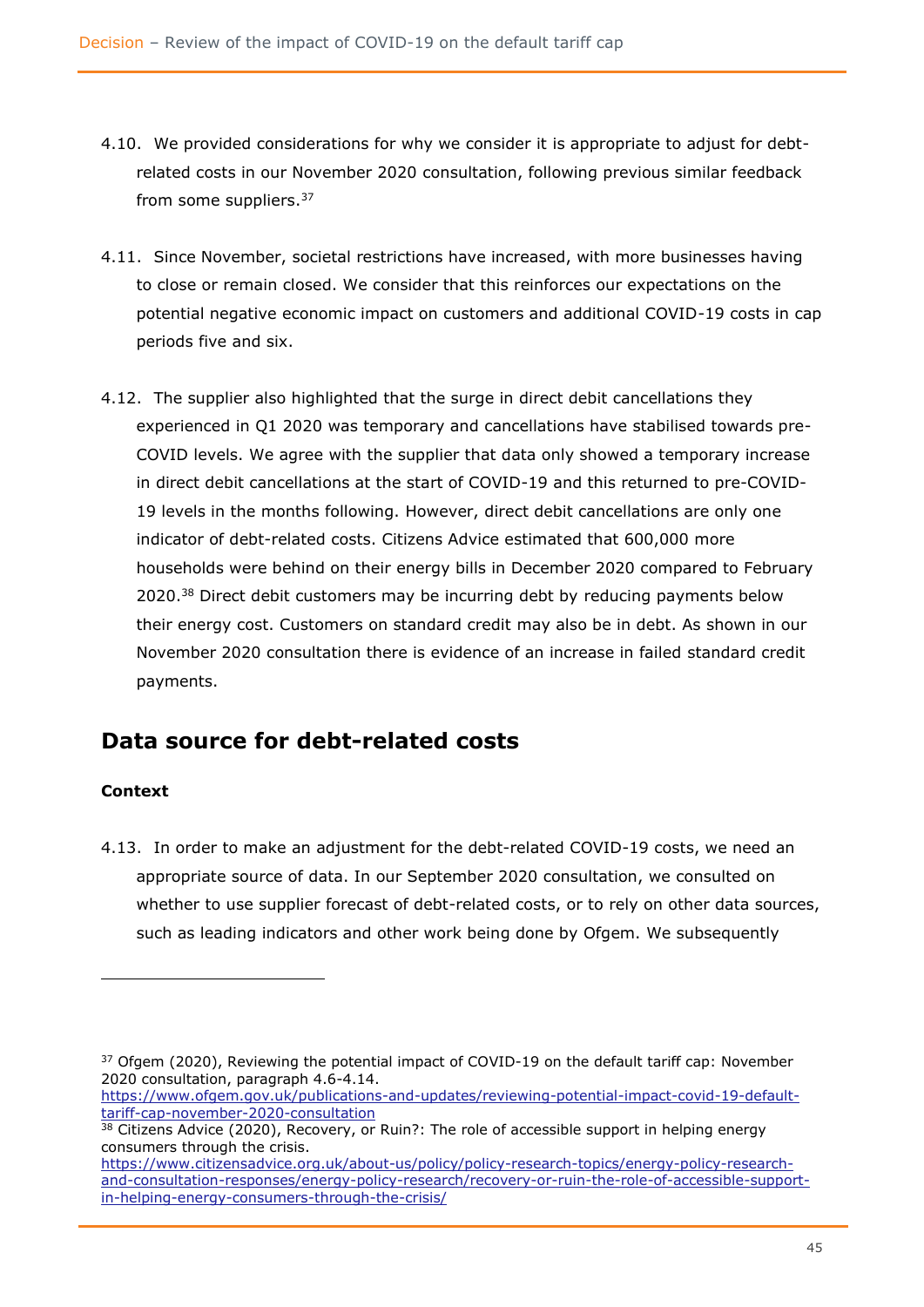issued a voluntary RFI to suppliers, and used the resulting data to inform our November 2020 consultation proposals.

#### **Decision**

4.14. We have decided to use the forecast cost data collected through the voluntary RFI to set a float for debt-related costs for cap periods four, five, and six. We consider that the supplier forecasts currently provide the best available data source given that suppliers are looking directly at these costs and will have their own experiences of factors that impact their own portfolios.<sup>39</sup>

#### **November 2020 proposals**

4.15. This approach is unchanged from our November 2020 consultation.

#### **Stakeholder responses**

- 4.16. In response to our November 2020 consultation, two stakeholders noted their concerns with using supplier forecasts of bad debt. We discuss this in more detail in the considerations below.
- 4.17. In response to our September 2020 consultation we received comments from two suppliers. One said that we should attach significant weight to the information suppliers provided through the voluntary RFI to set a float. The other disagreed with the concept of using data relating back to previous recessions. It said that it expected that circumstances within the industry at the time of the last recession were too far removed from today's industry to guide policy decisions.
- 4.18. One supplier raised concerns in its response to the voluntary RFI that the data would not produce meaningful answers for this consultation. It said that we should draw on the work Ofgem was undertaking separately to be prepared for a wide range of potential impacts of COVID-19 this winter.

<sup>&</sup>lt;sup>39</sup> We discuss later on in this chapter concerns we have with some of the estimates and the impact this has had on our float decision.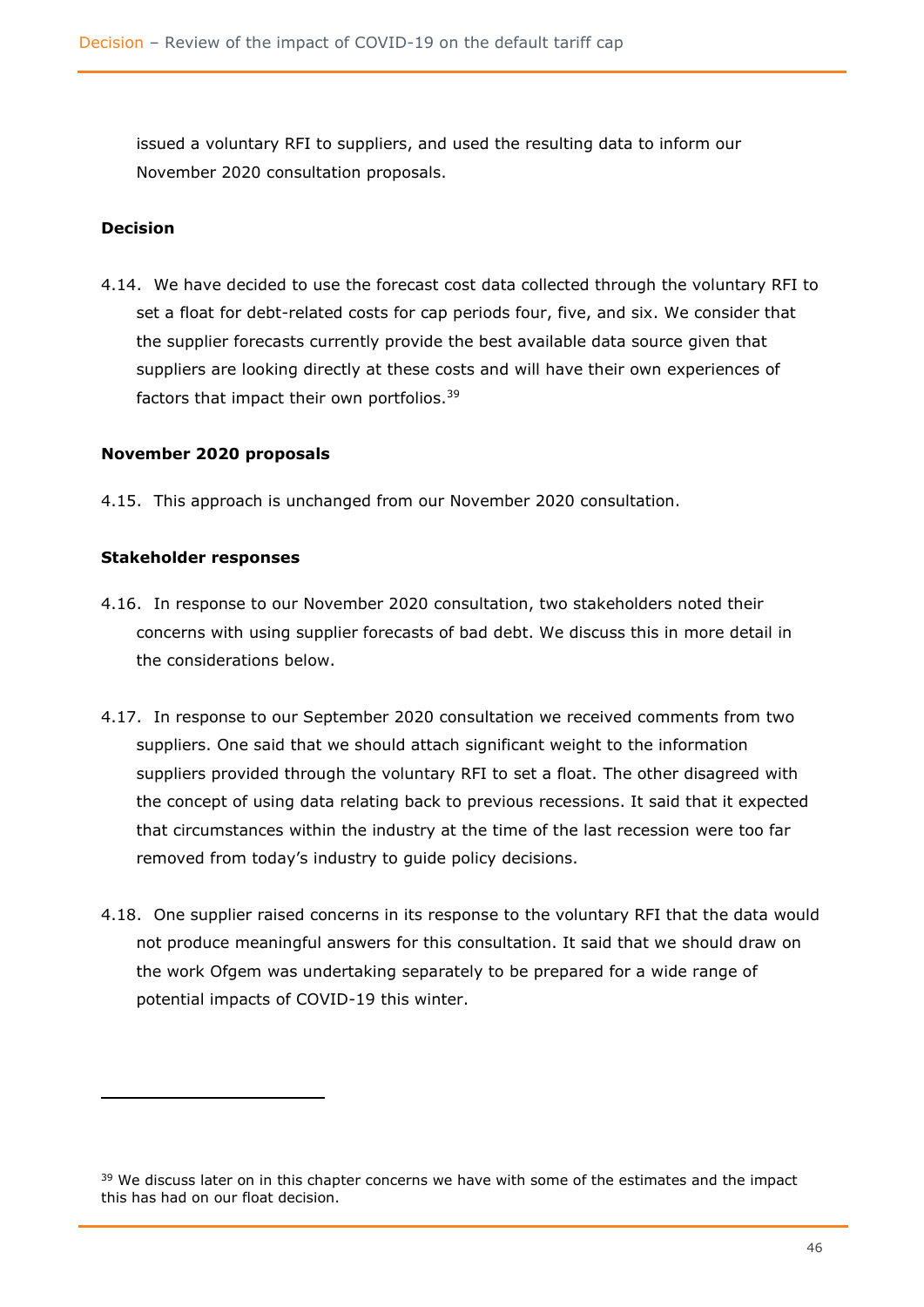#### **Considerations**

#### *Supplier forecasts*

- 4.19. One supplier noted its concern with relying on supplier forecasts and said that we need to ensure that the bad debt forecasts do not double count the bad debt allowance already in the price cap.
- 4.20. This decision aims to only assess the additional efficient costs of COVID-19 above those already allowed for in the cap. As outlined in our methodology at the end of this chapter, we assess the supplier forecasts against a pre COVID-19 baseline to mitigate the risk of double counting.
- 4.21. One supplier also recommended that we issue a mandatory RFI to relevant suppliers to collect data on supplier bad debt forecasts and, where available, the historical bad debt data from the 2008-2010 recession. The supplier also said we should incorporate this in time for the April 2021 period.
- 4.22. It was not feasible to issue a mandatory RFI, analyse it and consult on the results in time for the February 2021 decision. In our September 2020 consultation, we stated that we did not consider further data gathering through a mandatory RFI was feasible or practical for the purposes of setting a float at this stage and provided our reasoning.<sup>40</sup>
- 4.23. One stakeholder added that although suppliers will have their own experience of the factors that affect bad debt and a specific understanding of the impacts on their own portfolios, none of them have experienced a pandemic before and it appears likely that a number in the sample will not have experienced the nearest analogous situation, the 2008 global financial crisis.
- 4.24. We recognise that not all suppliers who responded to our RFI will have experienced the last recession. We consider that that these suppliers will still be able to consider

<sup>40</sup> Ofgem (2020), Reviewing the potential impact of COVID-19 on the default tariff cap: September 2020 policy consultation paragraph 4.100 – 4.101. [https://www.ofgem.gov.uk/publications-and-updates/reviewing-potential-impact-covid-19-default](https://www.ofgem.gov.uk/publications-and-updates/reviewing-potential-impact-covid-19-default-tariff-cap-september-2020-policy-consultation)[tariff-cap-september-2020-policy-consultation](https://www.ofgem.gov.uk/publications-and-updates/reviewing-potential-impact-covid-19-default-tariff-cap-september-2020-policy-consultation)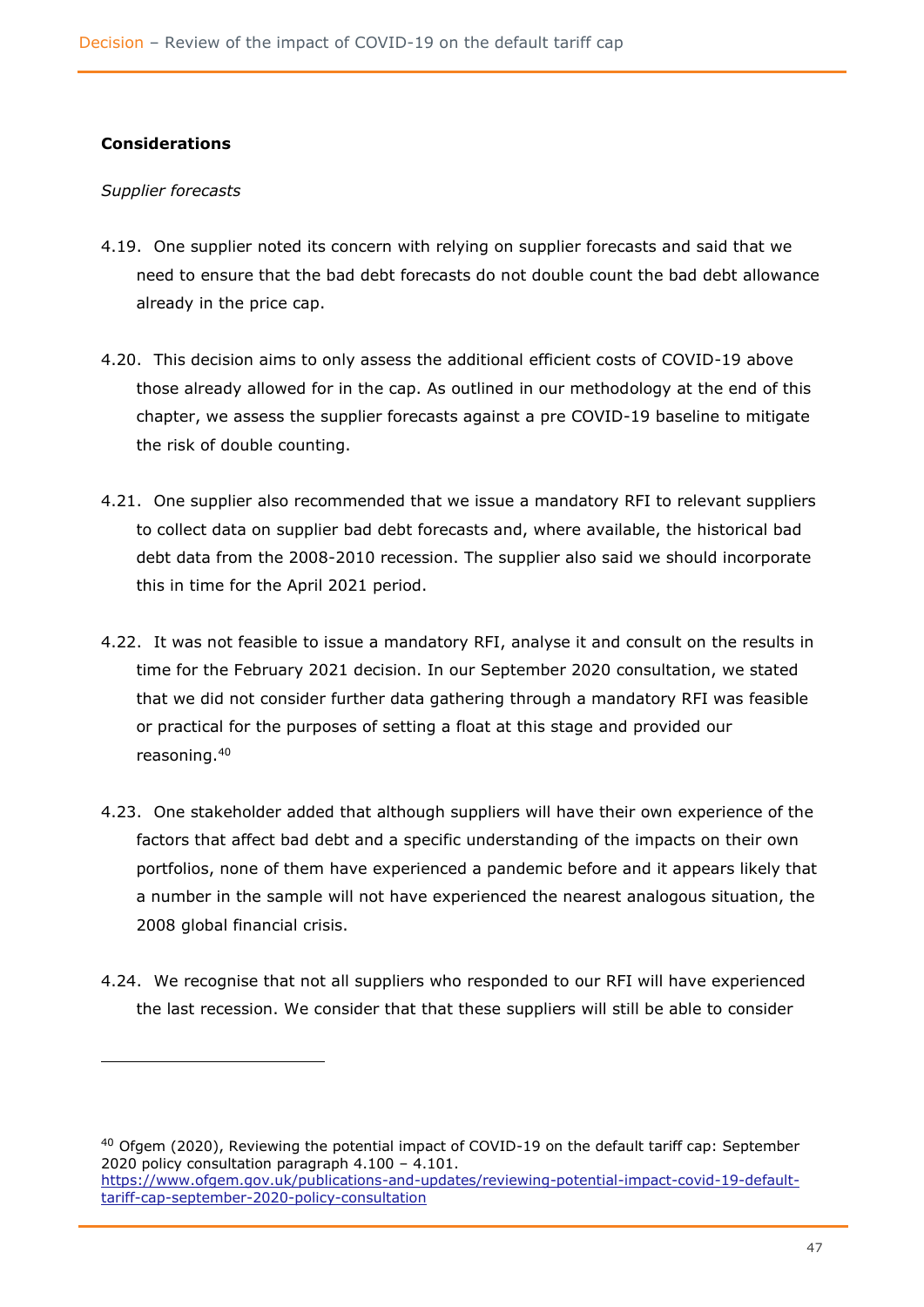publicly available data on the impact of the last recession, and consider how this might apply to their own portfolios. We still consider these suppliers have their own experience of the factors that affect bad debt, with a specific understanding of the impacts on their own portfolios. In our November 2020 consultation we provided considerations for why using supplier forecasts was appropriate.<sup>41</sup> We noted that given the supplier forecasts provided, $42$  we are comfortable that they are broadly reasonable, taking into account the macroeconomic situation.

## *Alternative sources*

4.25. In response to our November 2020 consultation, we received no comments from stakeholders advocating the alternative options we identified (leading indicators or Ofgem's winter 2020 COVID-19 scenarios). Please see the considerations in our November 2020 consultation on why we have decided not to use these sources.<sup>43</sup>

## **Debt-related costs in the float**

## **Context**

- 4.26. We considered making an adjustment for three categories of debt-related costs as part of our float:
	- bad debt  $-$  the unrecoverable debt that suppliers write off;
	- debt-related administrative costs the costs of attempting to collect debt before it is written off; and

<sup>&</sup>lt;sup>41</sup> Ofgem (2020), Reviewing the potential impact of COVID-19 on the default tariff cap: November 2020 consultation, paragraph 4.26-4.28.

[https://www.ofgem.gov.uk/publications-and-updates/reviewing-potential-impact-covid-19-default](https://www.ofgem.gov.uk/publications-and-updates/reviewing-potential-impact-covid-19-default-tariff-cap-november-2020-consultation)[tariff-cap-november-2020-consultation](https://www.ofgem.gov.uk/publications-and-updates/reviewing-potential-impact-covid-19-default-tariff-cap-november-2020-consultation)

<sup>42</sup> In relation to bad debt

<sup>&</sup>lt;sup>43</sup> Ofgem (2020), Reviewing the potential impact of COVID-19 on the default tariff cap: November 2020 consultation, paragraph 4.30-4.31 & 4.33.

[https://www.ofgem.gov.uk/publications-and-updates/reviewing-potential-impact-covid-19-default](https://www.ofgem.gov.uk/publications-and-updates/reviewing-potential-impact-covid-19-default-tariff-cap-november-2020-consultation)[tariff-cap-november-2020-consultation](https://www.ofgem.gov.uk/publications-and-updates/reviewing-potential-impact-covid-19-default-tariff-cap-november-2020-consultation)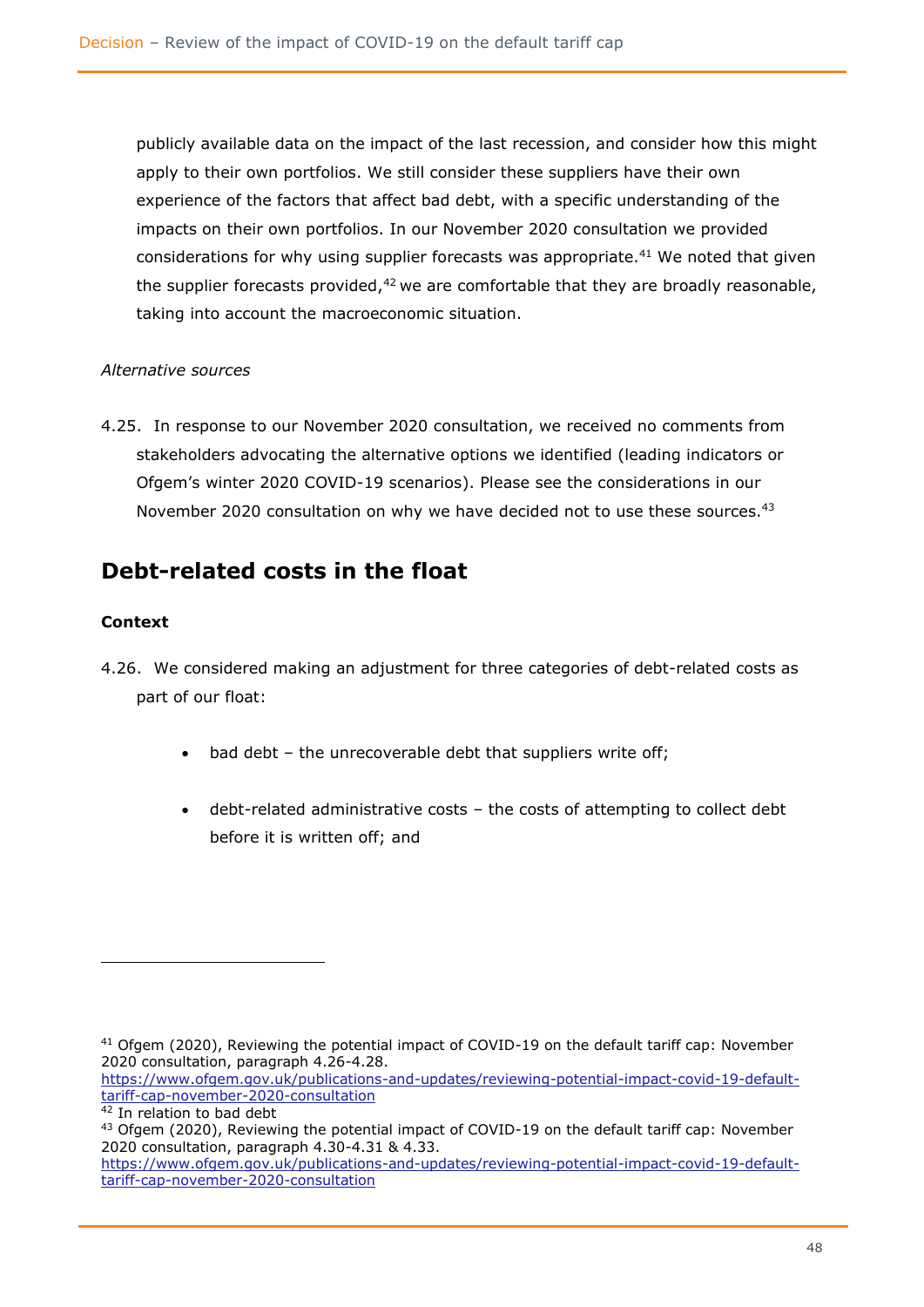- cost of working capital the cost to the supplier of raising capital to fund customers paying in arrears.<sup>44</sup>
- 4.27. We gathered data on each debt-related category through our voluntary RFI.

#### **Decision**

- 4.28. We have decided to include an adjustment for the cost of writing off bad debt in the float. We consider the quantity and quality of data provided is sufficient to provide a good estimate of bad debt costs for the purposes of setting a float.
- 4.29. We have decided to not include an adjustment for the cost of working capital and bad debt administrative costs in the float. This is because of the poor quality of data received from our voluntary RFI. We discuss this in more detail in our considerations below. We will revisit these costs again as part of the true-up exercise.

#### **November 2020 proposals**

4.30. This approach is unchanged from our November 2020 consultation.

#### **Stakeholder responses**

- 4.31. Of those suppliers who disagreed with an adjustment, one highlighted its experience and provided evidence of why they thought the float was overly generous. The other raised concerns with the data we used.
- 4.32. One stakeholder agreed with the principle of setting a float but raised a number of concerns with the data gathered through the voluntary RFI and the impacts this could have on the size of the float.
- 4.33. One supplier disagreed with our decision to exclude working capital from the float.

<sup>44</sup> This is different than any cost of timing differences between when suppliers incur costs and we provide an allowance.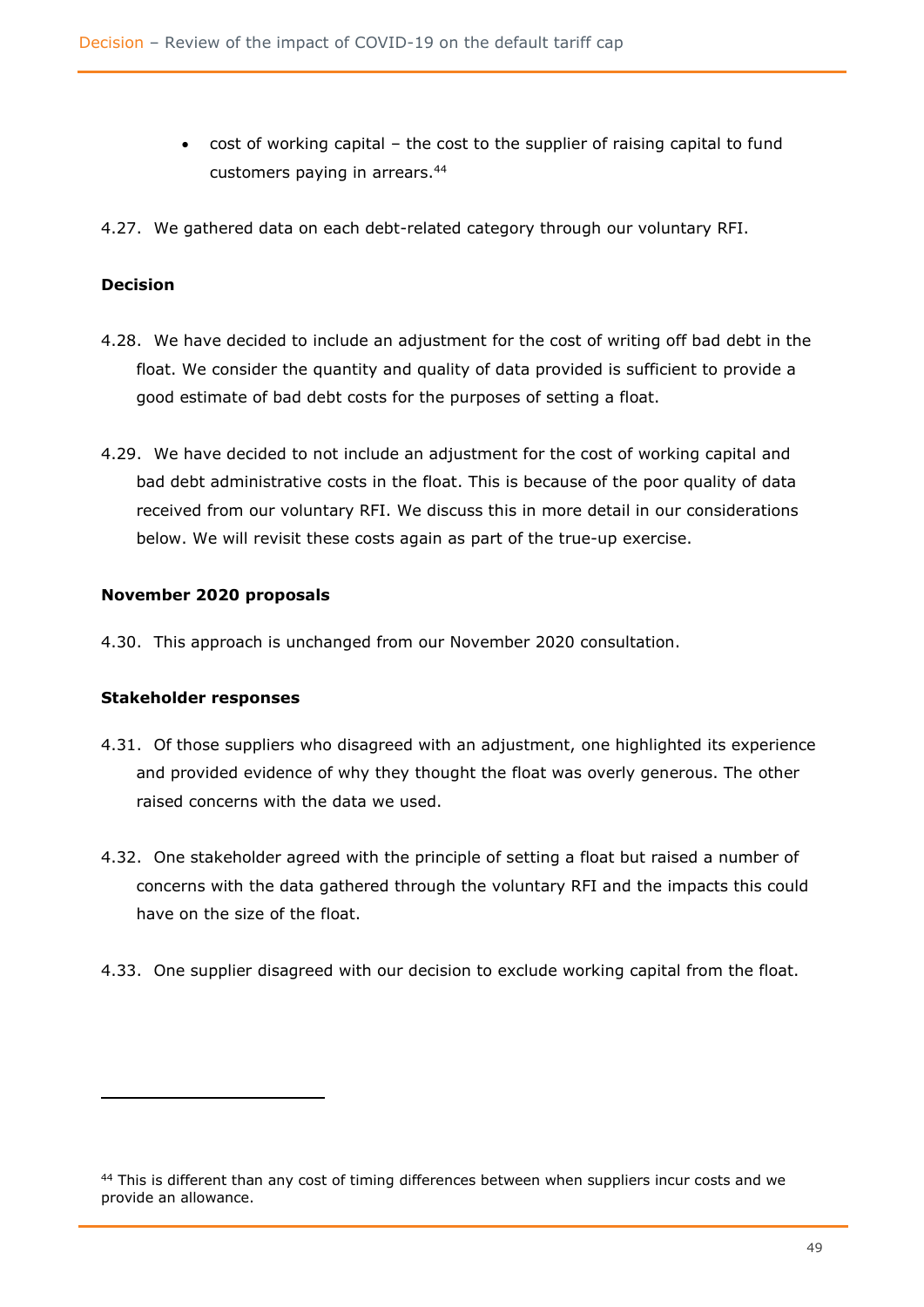4.34. Two suppliers disagreed with our decision to exclude debt-related administrative costs from the float, highlighting that they had experienced an increase in administrative costs since COVID-19.

#### **Considerations: bad debt**

4.35. We summarised the data we collected in our November 2020 consultation. We do not replicate the information here.<sup>45</sup>

#### *Data sample*

- 4.36. We consider the data we received is sufficient to provide a good estimate of bad debt costs for the float.
	- For the incremental bad debt arising from cap period four, the data provided by seven suppliers covers a significant proportion of the market. This includes most of the large legacy suppliers.
	- For the calculation of the incremental bad debt arising from cap periods five and six, the five responses means we have a lower degree of coverage. For the purposes of estimating a float that we will true up at a later stage, we consider the numbers of responses to be sufficient.
- 4.37. In response to our November 2020 consultation, two stakeholders commented that we should not set a float that relies on forecast data from only a subset of suppliers in the market.
- 4.38. One said that because the RFI was voluntary there was a risk that the data may be skewed due to self-selection (e.g. that there would be stronger incentives on those suppliers incurring or expecting higher bad debts to respond than on those incurring or

<sup>45</sup> Ofgem (2020), Reviewing the potential impact of COVID-19 on the default tariff cap: November 2020 consultation, paragraph 4.40 – 4.41. [https://www.ofgem.gov.uk/publications-and-updates/reviewing-potential-impact-covid-19-default](https://www.ofgem.gov.uk/publications-and-updates/reviewing-potential-impact-covid-19-default-tariff-cap-november-2020-consultation)[tariff-cap-november-2020-consultation](https://www.ofgem.gov.uk/publications-and-updates/reviewing-potential-impact-covid-19-default-tariff-cap-november-2020-consultation)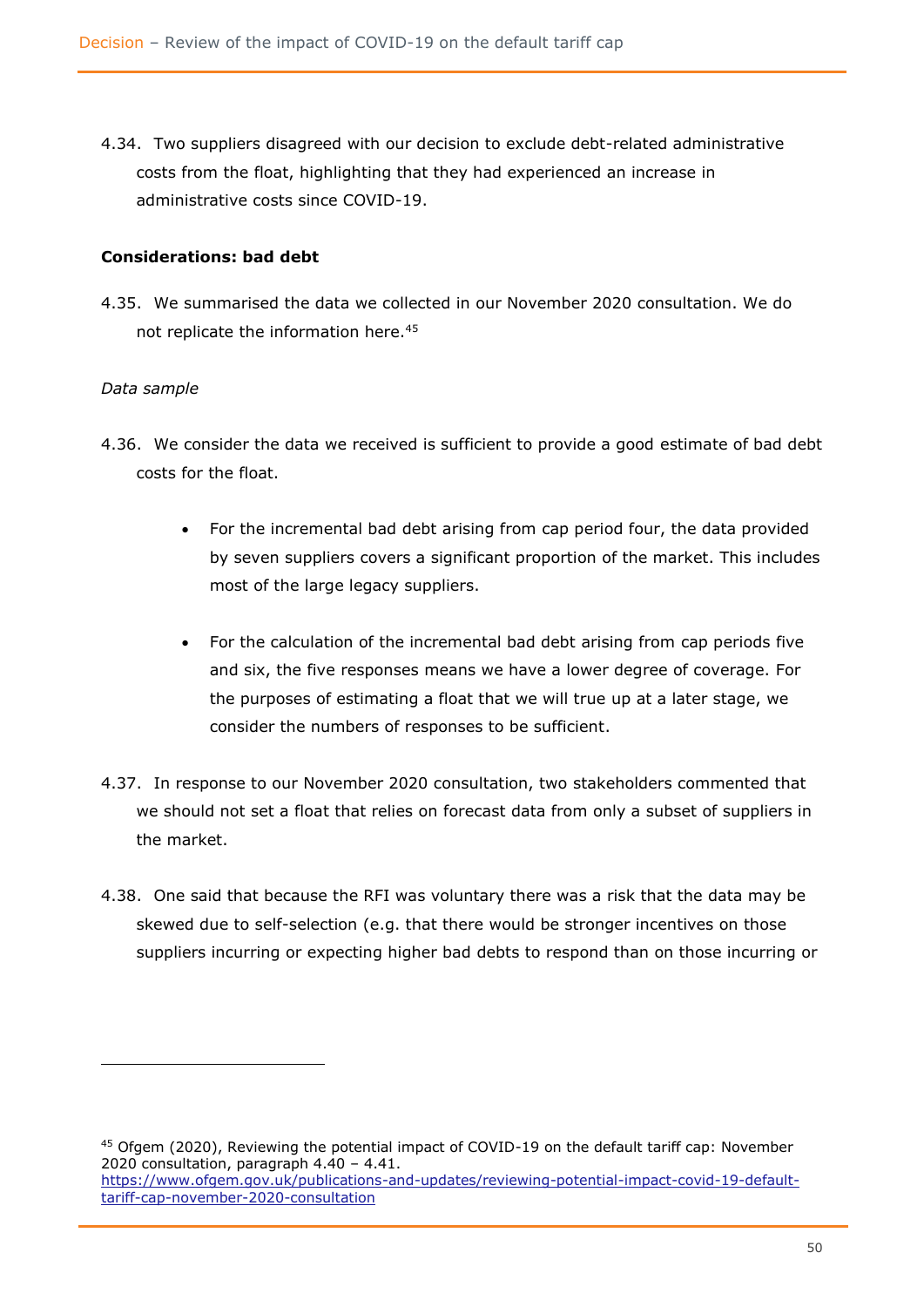expecting lower ones). It highlighted that this should only be a short-term issue if a mandatory RFI is used for the true-up.

4.39. We agree that there is some risk of self–selection due to the voluntary nature of the RFI. However, we consider this risk to be relatively low due to the variety of suppliers who have responded. The bad debt float calculation includes a number of suppliers who have noted in their response that they have experienced limited impacts on bad debt due to COVID-19. We therefore consider the range of responses we have received is sufficient for the purpose of setting a float. However, we will take all points raised with regards to our RFI data gathering into consideration in our future reviews of COVID-19 costs.

## *Incremental bad debt analysis*

4.40. Using the RFI data, we calculated the bad debt increment (compared to the 2019 baseline) for each supplier per customer account<sup>46</sup> for each cap period. We then selected the lower quartile<sup>47</sup> incremental cost for each cap period. The lower quartile bad debt increment figures are displayed in Table 2. There is an increase of  $E0.34$  per customer account in the incremental bad debt costs compared to our proposals in the November 2020 consultation. This is as a result of our updates to customer numbers. <sup>48</sup> We discuss these updates at the end of this chapter.

|  | Table 2: Bad debt increment figures by cap period |  |  |
|--|---------------------------------------------------|--|--|
|  |                                                   |  |  |

| l Cost item | <b>Unit</b> | Cap period four Cap period five Cap period six |      |      |
|-------------|-------------|------------------------------------------------|------|------|
| Bad debt    | £/customer  | 2.02                                           | 2.41 | 2.46 |

*Note: Increments assessed at the lower quartile. Figures are per customer account (i.e. per fuel). Increment calculations do not take into account inflation.*

4.41. At the end of this chapter, we describe how we have translated these incremental costs into the adjustment allowance for cap period six. This explains why the adjustment allowance is larger than the sum of the three incremental figures in the table for each fuel. Cap period six is a summer cap period, when customers consume

<sup>46</sup> Figures are per customer account. A dual-fuel customer has two accounts (one per fuel).

 $47$  This is the cost of the supplier that is halfway (in number of suppliers) between the suppliers with lowest and median (i.e. midpoint) costs.

<sup>48</sup> The largest impact is in cap period six. This is because the latest customer number data relates to October 2020, which is then used for calculations of the estimated bad debt cost in that cap period.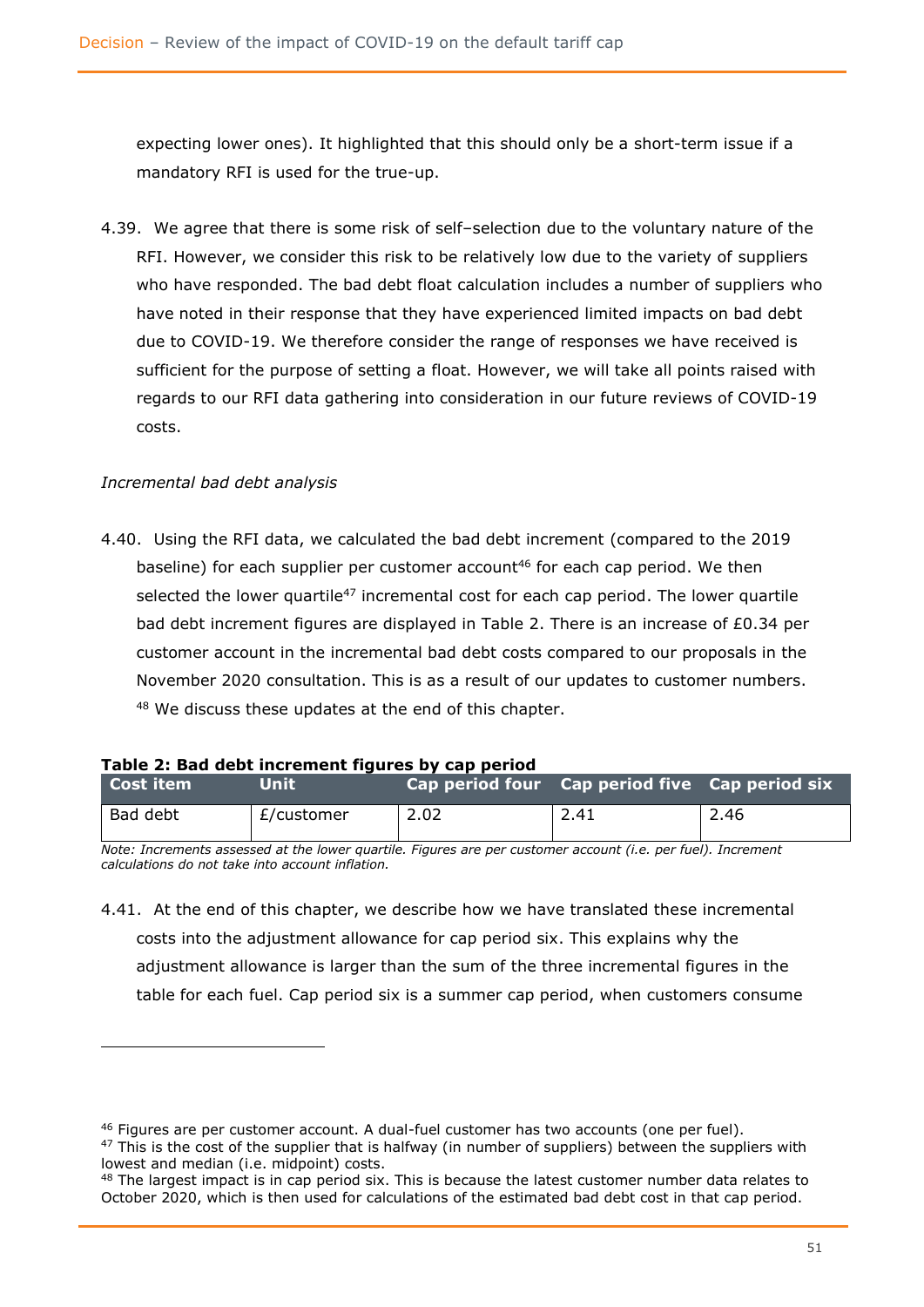less than half their annual energy demand (in particular gas for heating). In effect, to recover a particular amount of costs over a smaller amount of demand, we have to set the unit rate higher. This translates to a higher cap level. However, this does not change the total amount recovered from customers.

#### **Considerations: debt-related administrative costs**

- 4.42. In our November 2020 consultation, we noted that the quality of the responses provided was insufficient to enable us to assess whether there was a material and systematic cost or saving that needed to be accounted for in our adjustment.
- 4.43. We calculated the incremental debt-related administrative cost per customer, and used the lower quartile in each cap period. The debt-related administrative cost increment was negative for cap period four, positive during cap period five and then negative again for cap period six. In aggregate, this resulted in a negative increment (approximately -£0.59 per customer account).
- 4.44. In response to our November 2020 consultation, one supplier disagreed with our proposal to not include debt-related administrative costs in the float. The supplier highlighted that it has experienced a significant increase in the number and value of customers in arrears. To tackle this, it ramped up collection activities, which required investment. It also noted a large increase in the number of staff in contact centres and back-office teams to support communication with customers in arrears.
- 4.45. In our previous consultations we set out our expectation that suppliers may experience a decrease in their debt-related administrative costs in cap period four, due to the suspension of certain debt collection activities and the furlough scheme. We also noted that suppliers may experience increased debt-related administrative costs in the future, as debt begins to rise and requires increased collection activity. Our expectation of the trend in suppliers' costs seem to align with the experience of the supplier who raised their concern.
- 4.46. However, not all of the data provided by suppliers in response to the RFI for cap period six matches this expectation.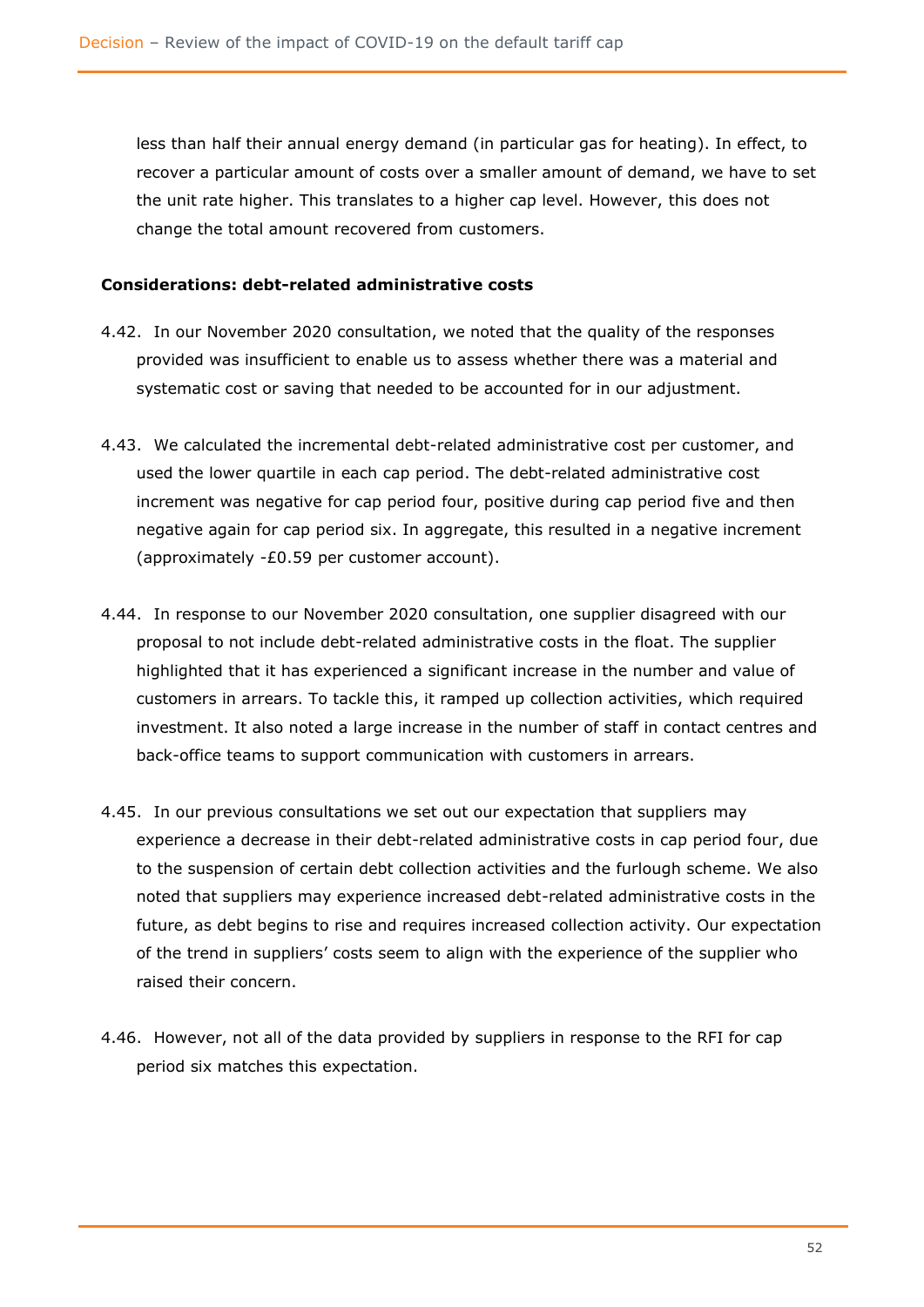4.47. We outlined our concerns on the quality of the debt-related administrative costs data in our November 2020 consultation.<sup>49</sup> Our considerations remain unchanged. We intend to consider suppliers' debt-related administrative costs as a part of our true-up exercise.

#### **Considerations: Working capital costs**

- 4.48. For each supplier we calculated the working capital cost increment per customer for each cap period. We then used the lower quartile in each cap period. To convert the amount of working capital into a cost, we applied the 10% cost of capital used in our 2018 cap decision. 50
- 4.49. Taking the submissions at face value, most suppliers experienced a very small incremental change in their working capital costs. In aggregate, we calculated a negative incremental cost of approximately -£0.09 per customer account. This suggests that suppliers are not experiencing a material cost.
- 4.50. Most suppliers' data showed a general seasonal trend in working capital, which we would expect. However, there were some large differences in the submitted data which concerned us. One supplier provided figures that were extremely positive, and another provided figures that were extremely negative. There was also a significant difference in the scale of monthly working capital between suppliers.
- 4.51. We considered possible explanations, including the different customer mixes of suppliers and possible differences in accounting approaches in our November 2020 consultation. We also asked for clarification from certain suppliers to understand their submissions.
- 4.52. One supplier disagreed with our November 2020 proposal to not include working capital. It said that the difference in working capital figures between suppliers may be

<sup>&</sup>lt;sup>49</sup> Ofgem (2020), Reviewing the potential impact of COVID-19 on the default tariff cap: November 2020 consultation, paragraph 4.354-4.59.

[https://www.ofgem.gov.uk/publications-and-updates/reviewing-potential-impact-covid-19-default](https://www.ofgem.gov.uk/publications-and-updates/reviewing-potential-impact-covid-19-default-tariff-cap-november-2020-consultation)[tariff-cap-november-2020-consultation](https://www.ofgem.gov.uk/publications-and-updates/reviewing-potential-impact-covid-19-default-tariff-cap-november-2020-consultation)

 $50$  Ofgem (2018), Default tariff cap: decision – overview –appendix 8 – Payment method uplift. [https://www.ofgem.gov.uk/system/files/docs/2018/11/appendix\\_8\\_-\\_payment\\_method\\_uplift.pdf](https://www.ofgem.gov.uk/system/files/docs/2018/11/appendix_8_-_payment_method_uplift.pdf)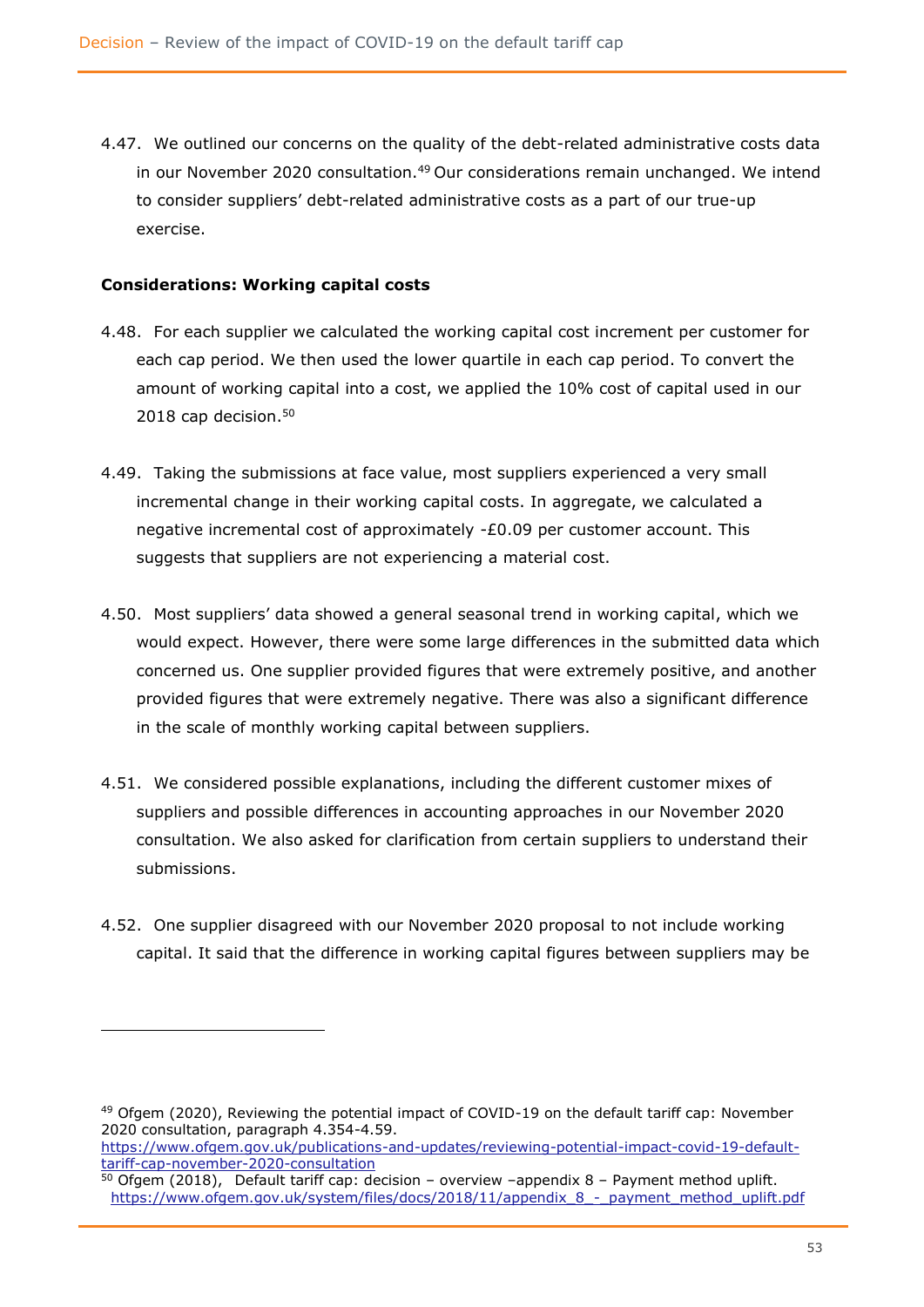explained by their size and access to capital and that unsustainable pricing strategies may be a reason for the negative working capital figures.

- 4.53. We are still not convinced that the differences in working capital figures between suppliers can be explained by these factors given our sample includes a number of roughly similar sized suppliers. Moreover, as we said in our November 2020 consultation, in the limited time available to analyse the data, we were not able to reassure ourselves that suppliers have responded in consistent ways to the working capital question. We also highlighted that our general approach of setting the float on a conservative basis does not require us to use poor-quality data.
- 4.54. We have not ruled out the possibility of including working capital costs in a true-up. We will consider and consult on possible alternative methods to calculate a potential true-up for working capital costs to ensure consistency between submissions.

# **Calculation of the adjustment**

## **Decision**

4.55. Based on the arguments in the previous section, we have decided to adjust for bad debt costs only. In this section we translate the incremental costs of bad debt into an adjustment level, based on the decisions set out in Chapter 3. Table 3 shows the resulting value of the adjustment allowance for cap period six.

| <b>Scaled levels</b>                   | <b>Electricity</b> |             | <b>Gas</b> |             |      | <b>Dual Fuel</b> |  |
|----------------------------------------|--------------------|-------------|------------|-------------|------|------------------|--|
|                                        | Nil                | <b>TDCV</b> | Nil        | <b>TDCV</b> | Nil  | <b>TDCV</b>      |  |
| Cap period four                        | 0.32               | 2.02        | 0.32       | 2.02        | 0.64 | 4.04             |  |
| Cap period five                        | 0.38               | 2.41        | 0.38       | 2.41        | 0.77 | 4.82             |  |
| Cap period six                         | 0.78               | 5.55        | 0.78       | 9.28        | 1.57 | 14.83            |  |
| Cap period six<br>adjustment allowance | 1.49               | 9.98        | 1.49       | 13.71       | 2.97 | 23.69            |  |

**Table 3: Bad debt scaled increments and the resulting cap period six adjustment allowance**

4.56. As we are recovering the costs of cap periods four and five over two cap periods, cap periods six and seven, there will also be an adjustment for cap period seven. At a minimum, this will recover the residual costs from cap periods four and five. However,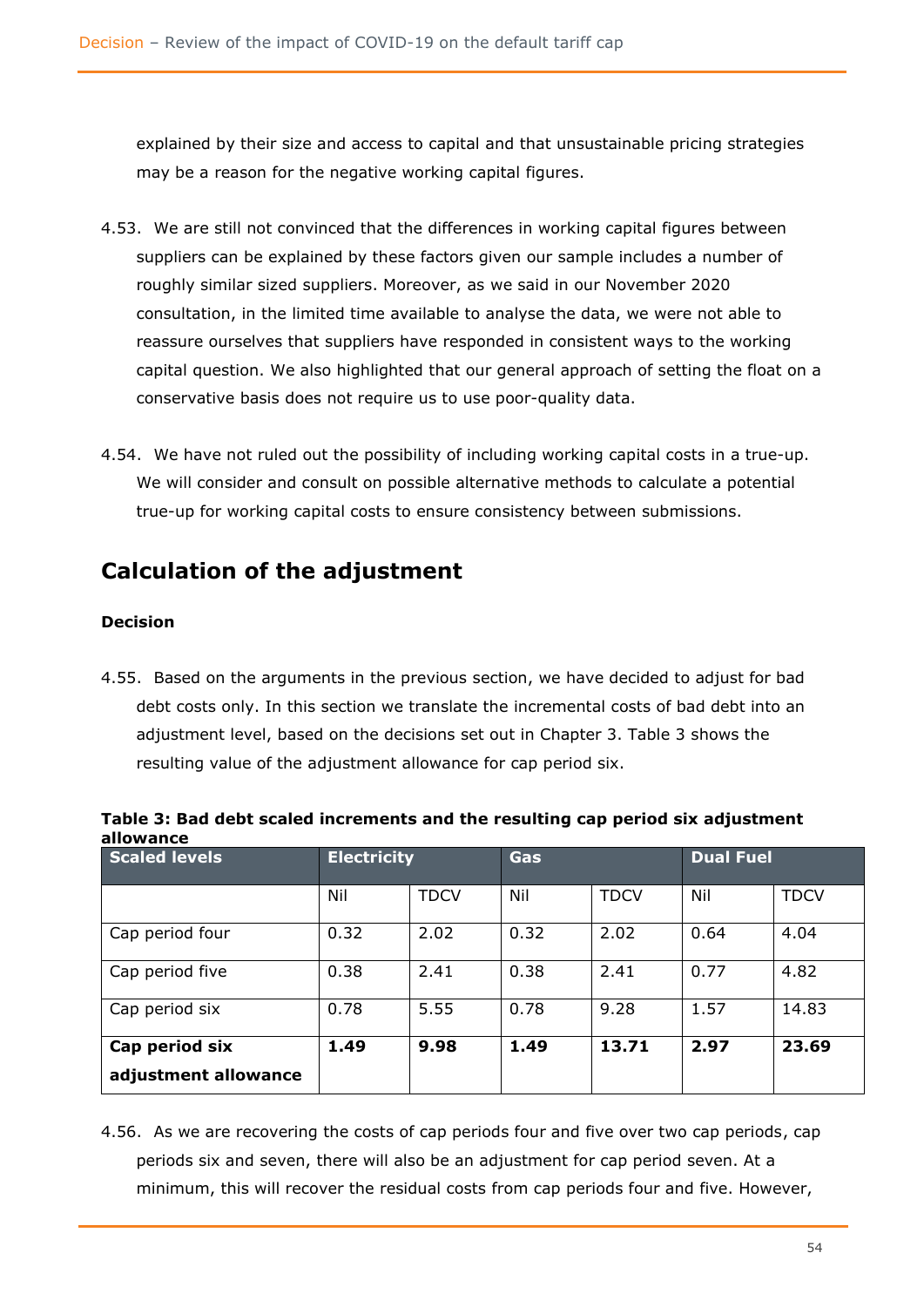to the extent that the impacts of COVID-19 are expected to continue, we might also need to set a float for cap period seven as well. Table 4 below therefore shows the minimum implied adjustment allowance for cap period seven – it is not a forecast of the adjustment that we expect to make in. We will consult on the total adjustment for cap period seven over the first half of 2021.

| rapie 4: Millillium implieu cap periou seven aujustinent allowance |                    |      |            |             |                  |             |
|--------------------------------------------------------------------|--------------------|------|------------|-------------|------------------|-------------|
| <b>Scaled levels</b>                                               | <b>Electricity</b> |      | <b>Gas</b> |             | <b>Dual Fuel</b> |             |
|                                                                    | Nil                | TDCV | Nil        | <b>TDCV</b> | Nil              | <b>TDCV</b> |
| Cap period seven<br>adjustment allowance                           | 0.70               | 4.43 | 0.70       | 4.43        | 1.41             | 8.86        |

**Table 4: Minimum implied cap period seven adjustment allowance**

- 4.57. One supplier stated that the scale of the adjustment made was overly generous. It cited Citizens Advice's report "Recovery or ruin?" that suggests 600,000 more households are behind on their energy bill. It estimated that if each of those households had £500 debt written off, this would give £300 million total bad debt since COVID-19 began. They stated this gave an adjustment of £11, significantly lower than the £21 we proposed in November.
- 4.58. We understand that the supplier has essentially calculated an estimate of a bad debt increment. This is not comparable with the adjustment allowance we have calculated. To convert the bad debt increment the supplier would need to then adjust this amount to enable suppliers to recover it over cap period six (i.e. a six-month summer period with lower energy demand).

## **Methodology for calculating a float**

## **Decision**

- 4.59. Based on the decisions we set out in Chapter 3, we benchmark the incremental bad debt cost per customer as follows:
	- for each supplier which we have bad debt data for, we calculate a bad debt cost per customer account for each cap period;
	- we calculate the change in bad debt cost in the cap period relative to a baseline period, which is the same period in 2019 (i.e. pre COVID-19); and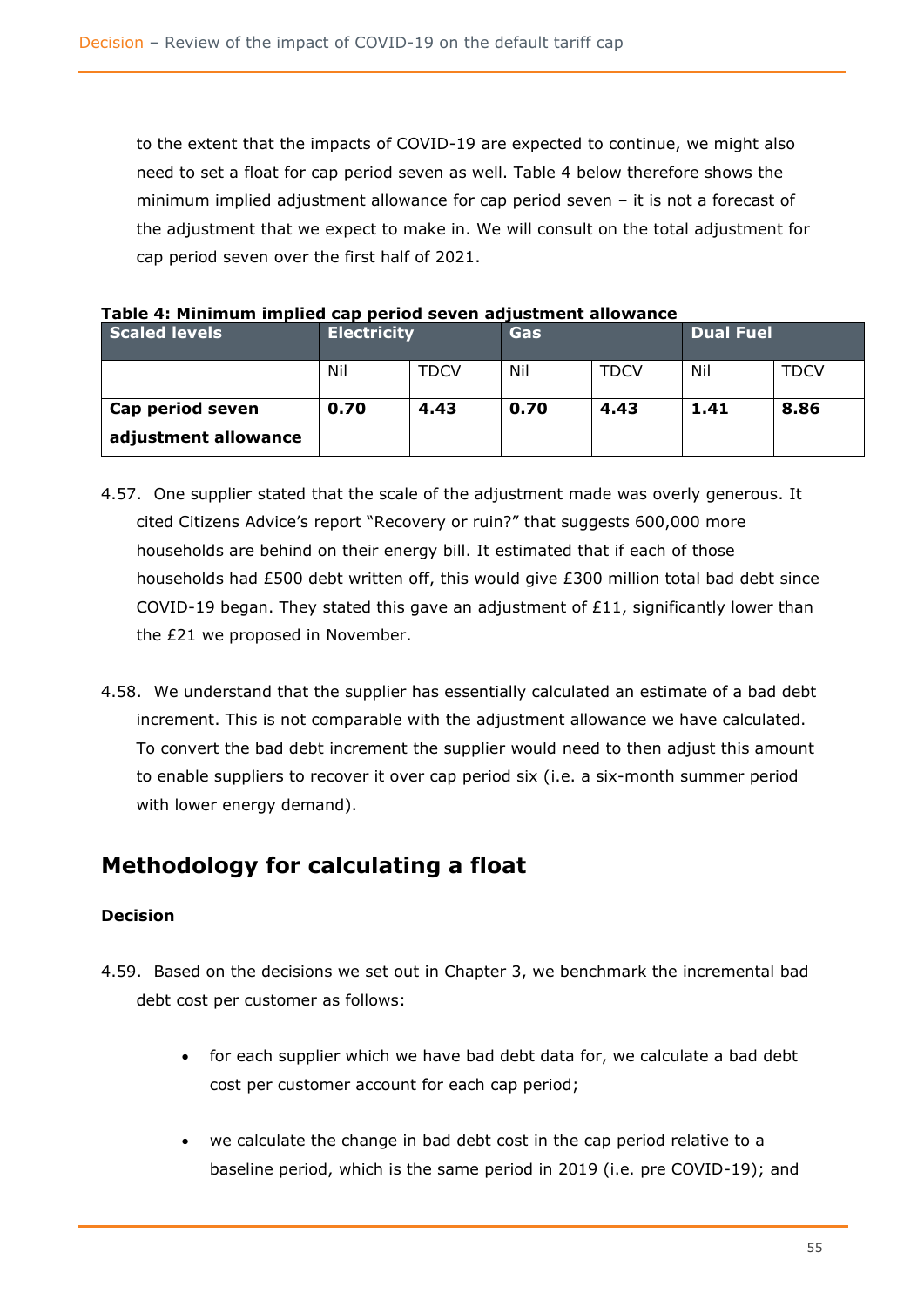- we select the lower quartile of these increments for each of cap periods four, five, and six.
- 4.60. We then convert the benchmark incremental bad debt costs per customer account in the adjustment allowance. In summary, for each fuel, we total the three benchmarks, annualise the total (to ensure the amount is recovered via the annual cap level in six months) and weighted (to reflect the fact that the total amount need to be recovered over a summer period with low demand). The calculations are set out in 'Annex 8 – methodology for adjustment allowance' published alongside this decision.
- 4.61. We have decided to update the customer numbers we use in the above calculation to reflect latest data, and in doing so, maintain the methodology that is consistent with our November 2020 consultation.

## **November 2020 proposals**

4.62. This methodology is unchanged from the approach taken in our November 2020 consultation. However, in calculating the allowance for the decision, we have updated the customer account assumption with the latest snapshot of data from Ofgem's 'Domestic Customer Account & Tariff RFI'. This impacts the number of customer accounts we use when calculating the bad debt cost per customer. We discuss this in more detail in our considerations below.

## **Stakeholder responses**

4.63. No stakeholders commented on our methodology in response to our November 2020 consultation.

## **Considerations**

## *How to calculate the increment since 2019*

4.64. For each cap period, we have decided to calculate the increment relative to the same months before COVID-19. The alternative would have been to look at costs throughout 2019. One reason for our approach is that debt-related costs may have seasonal patterns (reflecting the seasonality of consumption). Another reason is that some suppliers appear to review their bad debt provisions on a cycle linked to their financial results (half year and full year). Using the same months when comparing costs in a cap period and in the baseline should help to reduce the importance of these factors.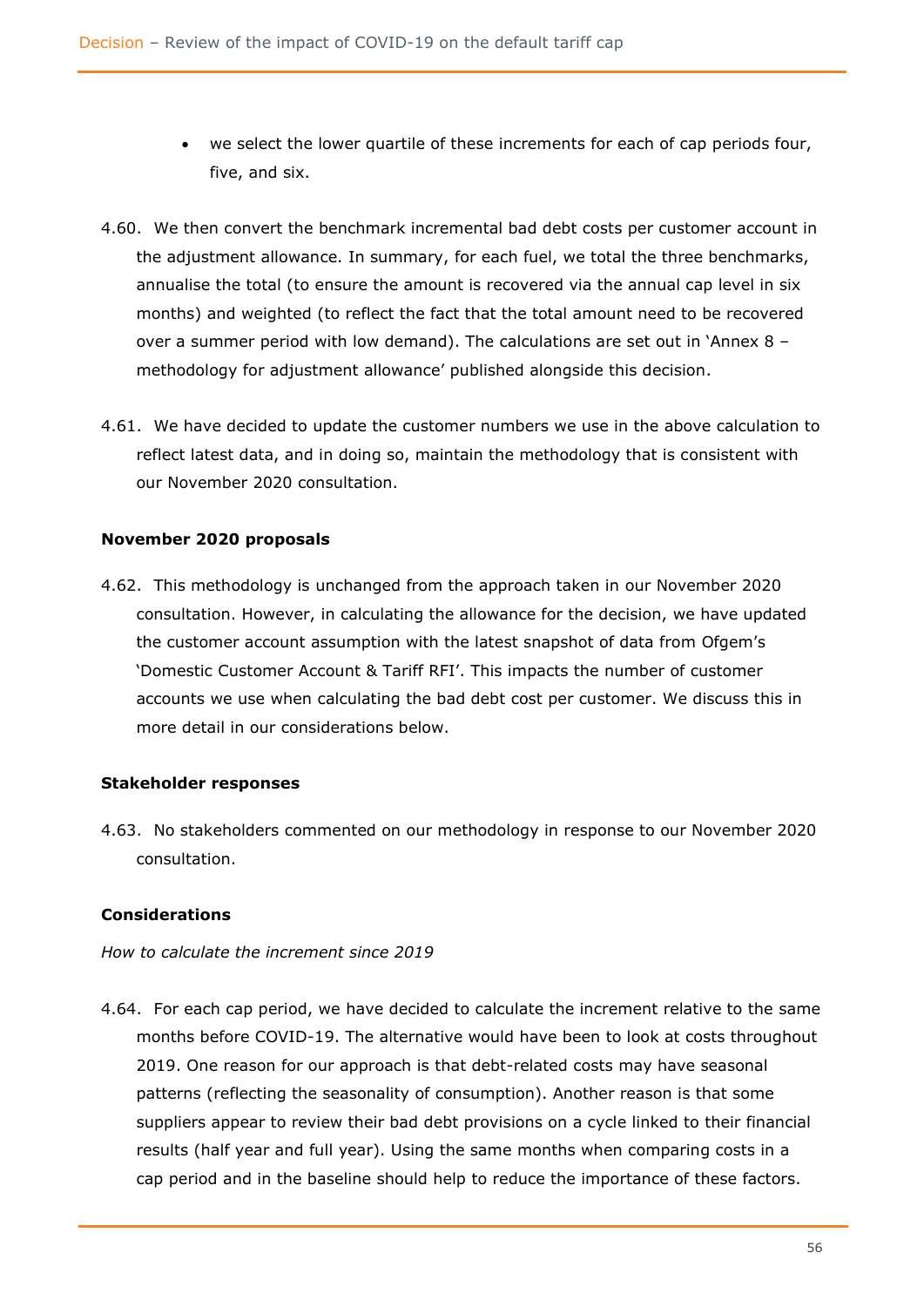4.65. Table 5 shows the baseline we use for each cap period.

|                 | Cap period four        | <b>Cap period five</b>  | Cap period six |
|-----------------|------------------------|-------------------------|----------------|
| <b>COVID</b>    | April 2020 - September | October 2020 - March    | April 2021 -   |
| scenario        | 2020                   | 2021                    | September 2021 |
| <b>Baseline</b> | April 2019 - September | October 2019 - February | April 2019 -   |
|                 | 2019                   | 2020 (scaled up) $51$   | September 2019 |

#### **Table 5: Details of the months included in our increment calculation**

*Calculating the cost per customer*

- 4.66. We calculate the incremental debt-related costs on a pounds per customer account basis. This means that we have to divide each month's debt-related cost by a number of customer accounts.
- 4.67. In our November 2020 consultation, we used snapshot customer account data from Ofgem's cap compliance RFI, 'Domestic Customer Account & Tariff RFI', from April 2020. We stated that for the decision we would update our calculations using the customer data collected in October 2020.
- 4.68. We discussed two approaches for how we would integrate the new October 2020 snapshot.
- 4.69. One was similar to the method used to calculate the proposed adjustment allowance for the November 2020 consultation:
	- all months in 2019 would be equal to the average of the customer accounts from the April and October 2019 snapshot data (as in our current calculation);

<sup>51</sup> We chose to not include March 2020 data in the cap period five baseline because the data in this month could be impacted by COVID-19, given restrictions were put in place from late March. Instead, we scaled up the October 2019 to February 2020 period to produce an appropriate six-month baseline.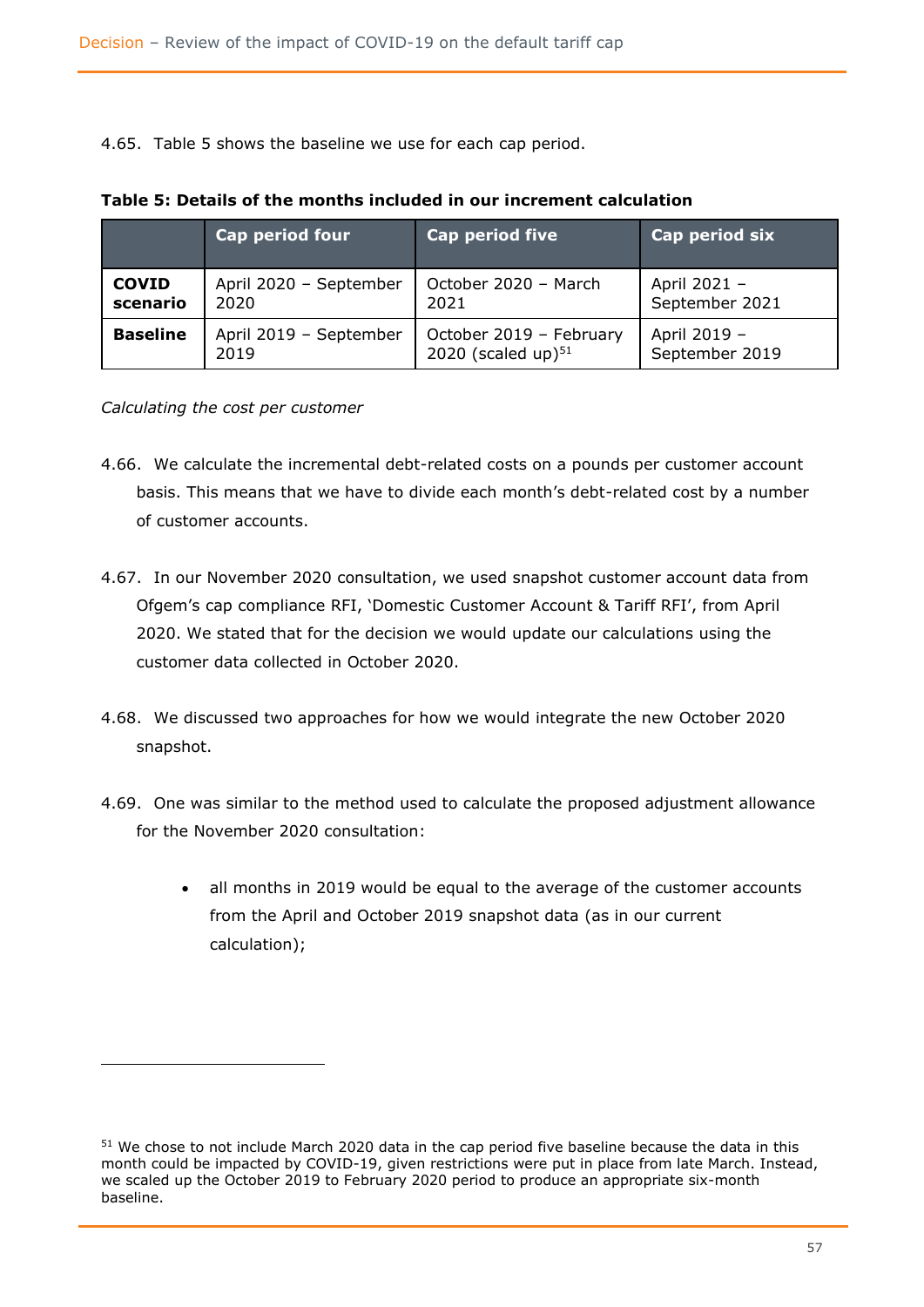- all months in 2020 would be equal to the average of the customer accounts from the April 2020 and October 2020 snapshot; and
- all months in 2021 would be equal to the customer accounts from the October 2020 snapshot as this is the latest customer account data available to us.
- 4.70. The alternative assumed:
	- all months between April 2019 September 2019 are set as the average from the two snapshots in April 2019 and October 2019;
	- all months between October 2019 March 2020 are set as the average from the two snapshots in October 2019 and April 2020;
	- all months between April 2020 September 2020 are set as the average from the two snapshots in April 2020 and October 2020; and
	- all months after October 2020, including the 2021 months, are set equal to the October 2020 snapshot.
- 4.71. No stakeholders commented on these options.
- 4.72. Given the inherent uncertainty of the COVID-19 adjustment at this point, we consider that either option could be used for the purposes of setting the float. We have chosen therefore to maintain the methodology that is consistent with the November 2020 consultation. This approach does not determine how we will consider customer accounts in our true-up. We will revisit this as part of that exercise.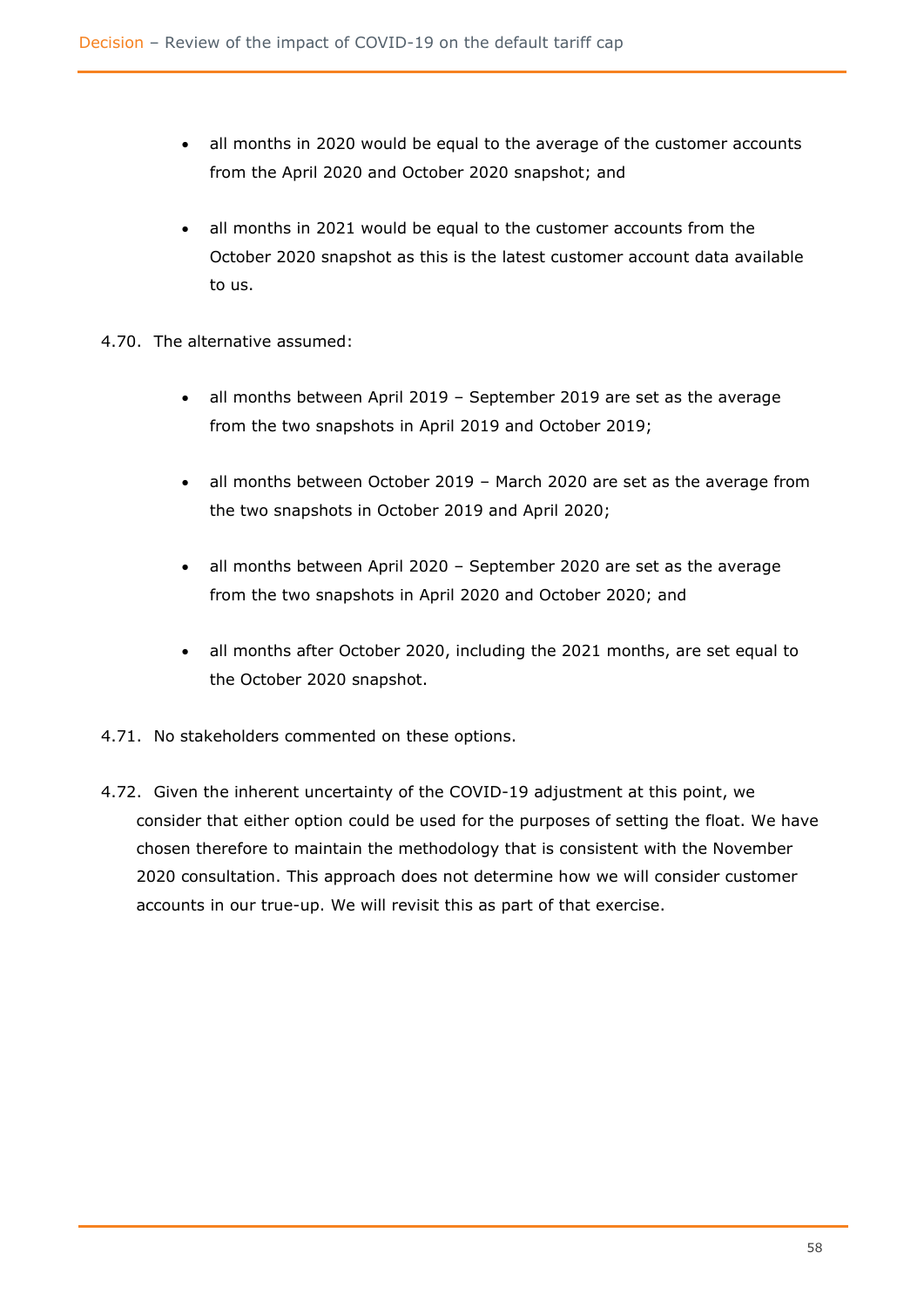## **5. Prepayment meter customers**

In this chapter we set out our decision on whether an adjustment is required for changes in PPM-specific costs resulting from COVID-19, and the reasons for it. We detail how we took into account the stakeholder responses to our November 2020 consultation, as well as analysis based on data from other sources, such as our weekly and monthly Covid-19 RFIs.

## **COVID-19 PPM adjustment**

## **Context**

- 5.1. The CMA designed and introduced time-limited protection for PPM customers following its findings from the Energy Market Investigation.<sup>52</sup> The PPM cap was introduced in April 2017, protecting all PPM customers. It expired at the end of December 2020.
- 5.2. We decided in August 2020 to continue protecting these customers using the default tariff cap. We set a specific cap level for PPM customers. This ensures that default PPM customers will remain protected for the remainder of the default tariff cap. The PPM level of the default tariff cap came into effect from 1 January 2021.
- 5.3. Ofgem has also decided to improve outcomes for PPM customers who are selfdisconnecting, such as through new requirements on suppliers.<sup>53</sup>

<sup>52</sup> Competition & Markets Authority (2016), Energy market investigation Final report. [https://assets.publishing.service.gov.uk/media/5773de34e5274a0da3000113/final-report-energy](https://assets.publishing.service.gov.uk/media/5773de34e5274a0da3000113/final-report-energy-market-investigation.pdf)[market-investigation.pdf](https://assets.publishing.service.gov.uk/media/5773de34e5274a0da3000113/final-report-energy-market-investigation.pdf)

 $53$  This includes requiring suppliers to (1) take all reasonable steps to identify PPM customers who are self-disconnecting, (2) make credit facilities more widely accessible for PPM customers (particularly those in vulnerable circumstances), and (3) provide support to customers who are struggling to pay their bills through inclusion of updated Ability to Pay principles in the licence. Ofgem (2020), Self-disconnection and self-rationing: decision

<https://www.ofgem.gov.uk/publications-and-updates/self-disconnection-and-self-rationing-decision>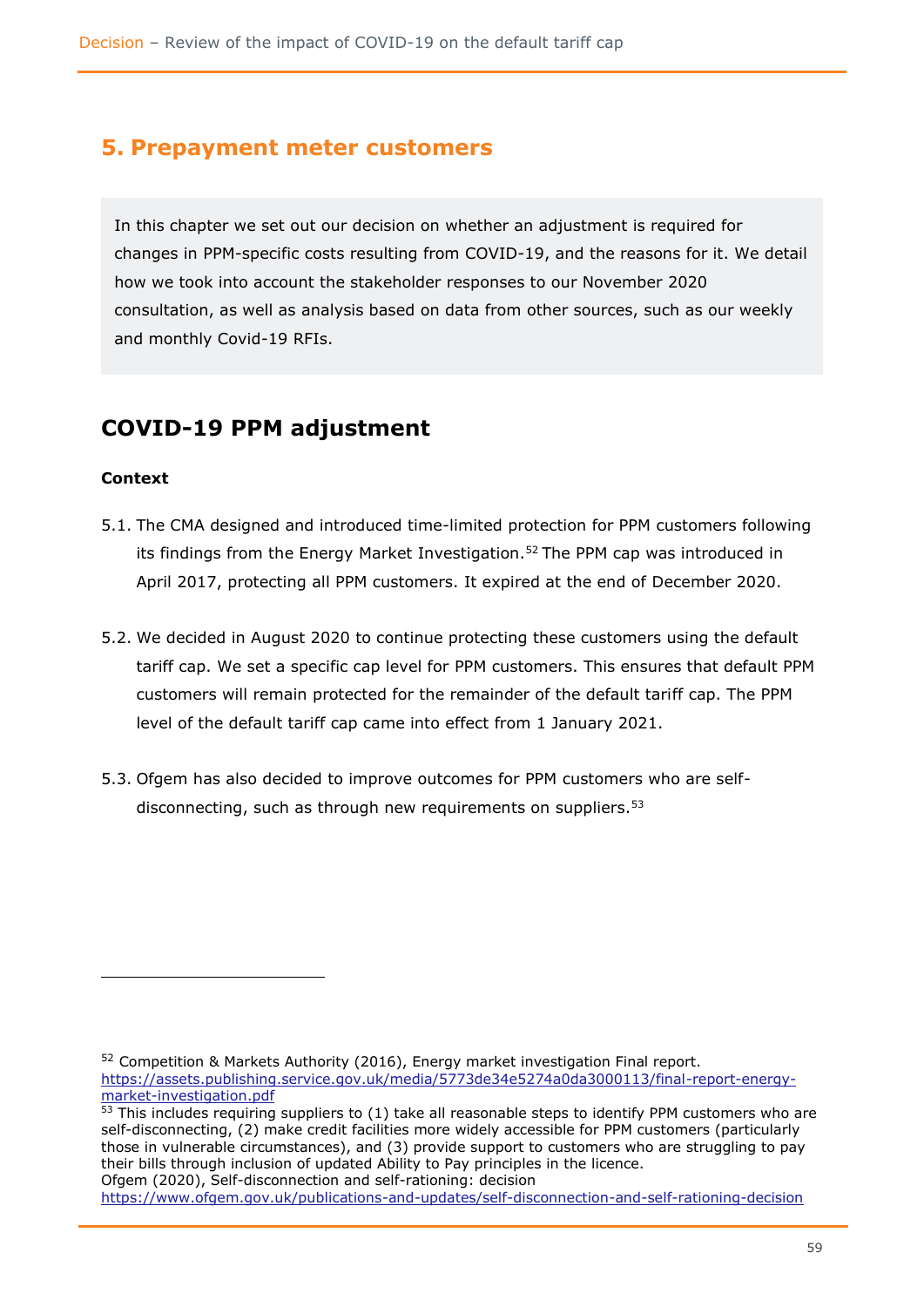## **Decision**

- 5.4. We have decided not to adjust the PPM cap level in the default tariff cap for 1 April 2021. We consider that the evidence at this stage indicates that the effects of COVID-19 on supplying PPM customers are limited.
- 5.5. We intend to revisit this in our next review, based on additional or updated evidence.

#### **November 2020 proposals**

5.6. This approach is unchanged from our November 2020 consultation.

#### **Stakeholder responses**

- 5.7. Three suppliers, in response to our November 2020 consultation, stated that they have been incurring additional costs related to PPM customers, including increases in discretionary credit. However, one agreed that the majority of such credit is not likely to become bad debt in the longer term.
- 5.8. On administrative costs, one supplier stated that it had experienced an increase. Two suppliers also reported an increase in PPM customer contacts due to the pandemic.
- 5.9. A supplier agreed that many businesses are in a better position to deal with cash flow issues than customers are, particularly with the various Government schemes available to them. However, it said that we need to take into account the impact of seasonality and the fiscal year on suppliers' forecasts when we make this consideration.
- 5.10. In relation to data, one supplier pointed out that we did not ask for data on additional PPM related costs as part of our voluntary RFI. Another encouraged us to source historic data as part of future COVID-19 cost reviews.
- 5.11. In response to our September 2020 consultation, one supplier said that a COVID adjustment would be unnecessary due to the very low bad debt risk but requested that we keep this under review.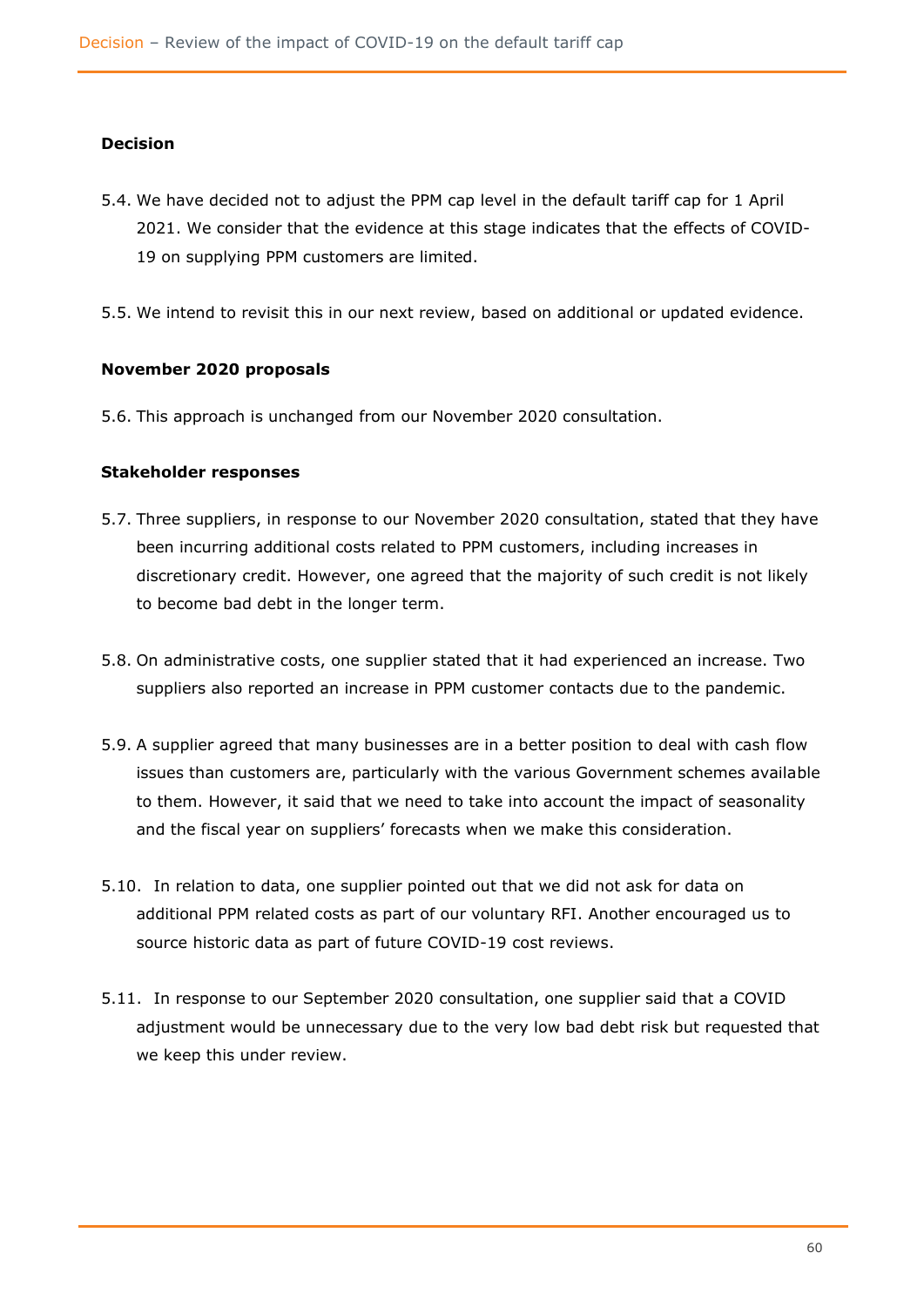#### **Considerations: overall rationale**

- 5.12. We have not seen evidence to suggest that there has been a material increase in the costs of supplying PPM customers resulting from COVID-19, so we have decided not to introduce an adjustment at this point.
- 5.13. We recognise that PPM customers have been facing more problems as a result of the pandemic, leading to an increase in the use of emergency credit. However, we agree with the supplier who said that most of this extra credit is unlikely to turn into bad debt in the long term.
- 5.14. We received little evidence in response to our November 2020 consultation that other PPM-related costs, such as administrative costs, have materially increased due to the pandemic. Where data was provided, it did not include a pre-COVID baseline, so we were unable to use it to assess potential incremental costs.
- 5.15. Moreover, we consider that suppliers are better placed than customers to manage cash flow risk, and note several stakeholders agreed with this general principle across both the September and November 2020 consultations. The objective of the Act is to protect customers on default tariffs. We have therefore decided to err on the side of caution when considering any adjustments, to avoid customers bearing the risk of the cost uncertainty.
- 5.16. We do not rule out making an adjustment in our future reviews if there is clear evidence that the efficient cost of supplying PPM customers has risen due to COVID-19. This would only cover the incremental costs (e.g. the incremental bad debt write-off as a result of providing discretionary credit during COVID-19, not the entirety of discretionary credit granted during COVID-19).

## **Considerations: discretionary credit**

5.17. The evidence base for a PPM adjustment for discretionary credit write-off due to COVID-19 is relatively limited. Whilst there is a cost to providing discretionary credit, there is uncertainty about whether there will be a material increase in bad debt costs due to COVID-19. Due to this uncertainty, we are being conservative and not providing an adjustment at this stage.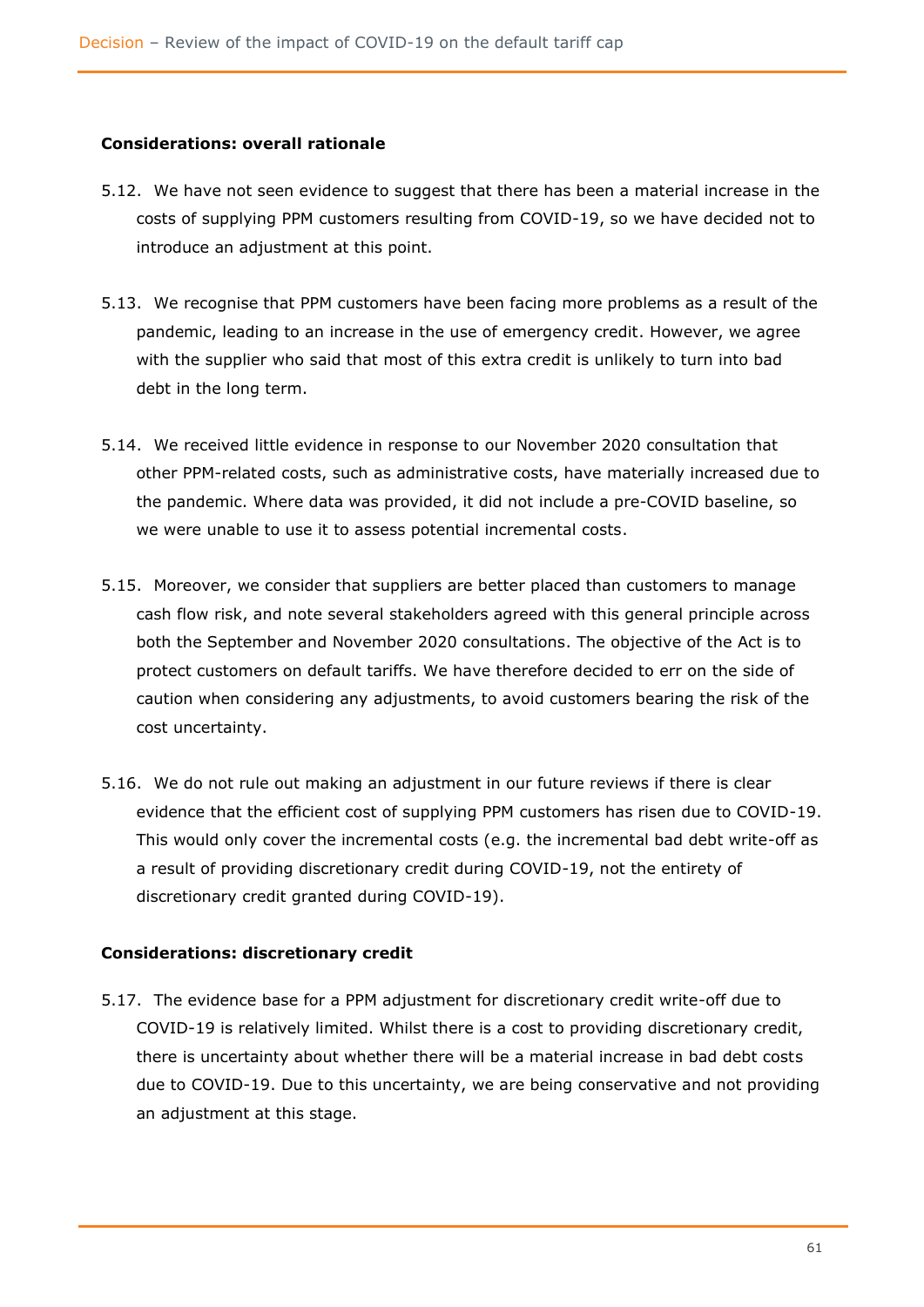#### *Discretionary credit granted*

- 5.18. In our November 2020 consultation, we explained how we used our weekly and monthly COVID-19 RFIs to calculate an initial estimate of the total amount of financial support provided by PPM suppliers during the pandemic.<sup>54</sup> Since then we have updated these calculations using more recent information. We calculated that the ten largest PPM suppliers covering 97.6% of PPM customers, as a whole, provided £5.3m of support, on average, per month. If the same level of support was provided for the whole of cap periods four and five, the total for all suppliers would be around £63.1m. This is slightly above the amount we calculated for the November 2020 consultation using March to July 2020 data (£60m). However, not all of this will result in bad debt, and we expect much of it to be repaid promptly.
- 5.19. These estimates are of total financial support, rather than financial support incremental to 2019. We have very little 2019 baseline data that would enable us to calculate the incremental costs.
- 5.20. Two suppliers provided evidence that the discretionary credit they had provided to PPM customers was higher than over the same period last year, pre-COVID-19. One supplier mentioned an increase in calls after lockdown which resulted in those customers receiving over £1m incremental discretionary credit.
- 5.21. We had welcomed suppliers to provide evidence on any of our considerations, including the cost of providing discretionary credit. However, we did not receive any data that would make it possible to work out the cost of providing the incremental discretionary credit in response to either our September or November 2020 consultations. In addition, we do not consider data from two suppliers as being a robust basis on which to set an adjustment.
- 5.22. We will collect more data on discretionary credit and look at it in greater detail for cap period seven.

<sup>54</sup> Ofgem (2020), Reviewing the potential impact of COVID-19 on the default tariff cap: November 2020 consultation, paragraph 5.16 – 5.20. [https://www.ofgem.gov.uk/publications-and-updates/reviewing-potential-impact-covid-19-default](https://www.ofgem.gov.uk/publications-and-updates/reviewing-potential-impact-covid-19-default-tariff-cap-november-2020-consultation)[tariff-cap-november-2020-consultation](https://www.ofgem.gov.uk/publications-and-updates/reviewing-potential-impact-covid-19-default-tariff-cap-november-2020-consultation)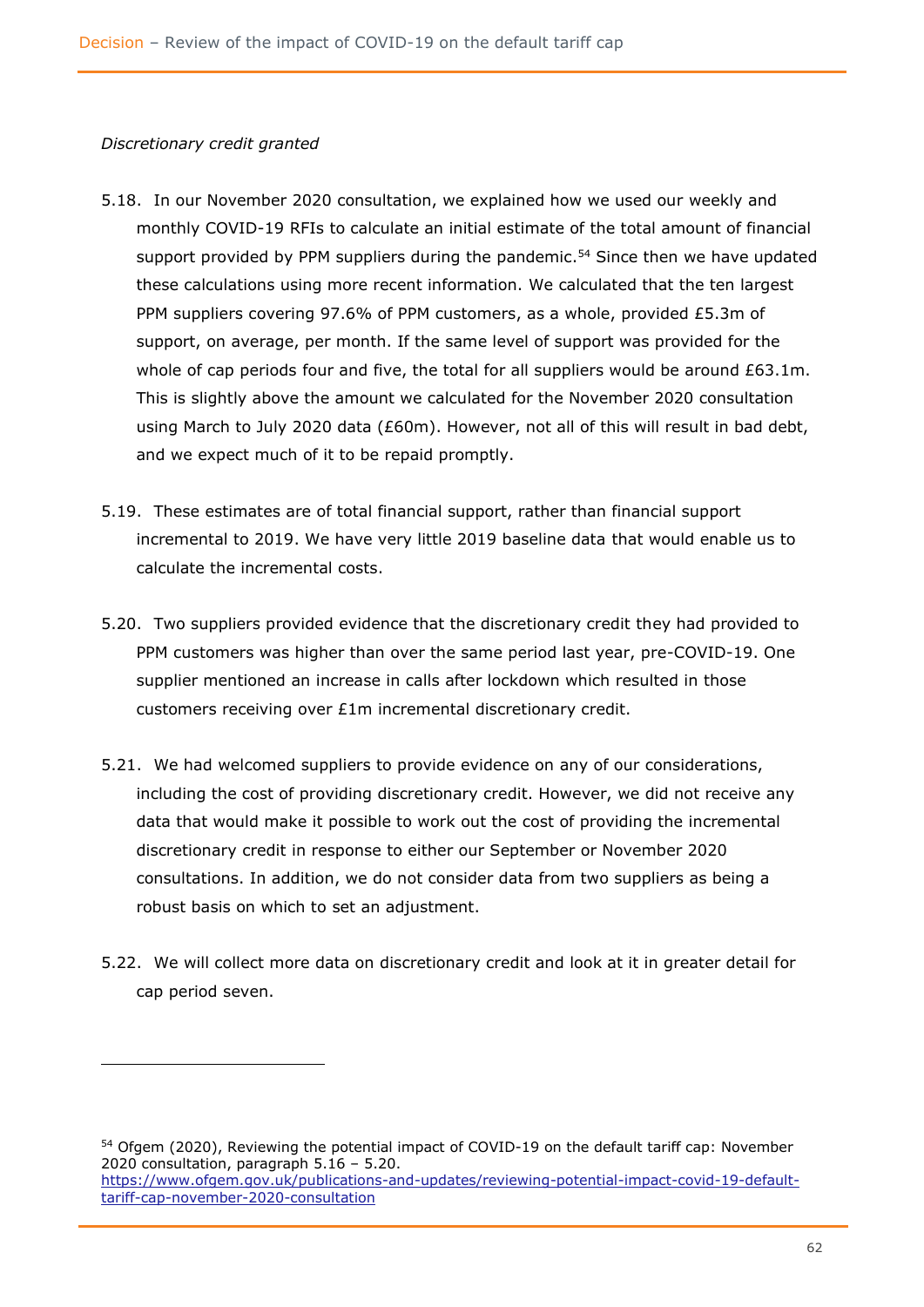#### *Uncertainty in estimating cost increases*

- 5.23. We received little data on PPM-related cost increases in the November 2020 consultation responses, so uncertainty overestimating these cost increases remains.
- 5.24. One supplier pointed out that we did not ask for data on additional PPM related costs in our voluntary RFI. However, it did not provide any data in response to our consultation. The supplier also considered that our plan to consider evidence and position in respect of costs of supplying PPM customers for the next cap period to be an important step.
- 5.25. We have also noted the supplier suggestion to source historic data (such as 2019 baseline data) as part of future COVID-19 cost reviews to establish a clearer picture of the impact of debt-related costs due to COVID-19 on PPM customers. We will consider this suggestion when collecting data for cap period seven.

#### *Incentive*

- 5.26. We stated in the November 2020 consultation that we do not consider the lack of an adjustment of the PPM cap level to be a disincentive for suppliers to support customers in payment difficulties. This is because there are other measures in place to maintain a good level of service for customers (e.g. licence requirements).
- 5.27. One supplier considered these other measures to be extensive support and states that we clearly see it as part of a normal level of service for PPM customers. Therefore, it said that the cost of carrying such support should be recognised within the cap and included as part of the efficient costs of supplying PPM customers. However, in this decision we are only considering the additional costs resulting from COVID-19. This is separate to the decision we made last year on the PPM level in the default tariff cap which reflects the normal costs of serving PPM customers.<sup>55</sup>

<sup>55</sup> Ofgem (2020), Protecting energy consumers with prepayment meters: August 2020 decision [https://www.ofgem.gov.uk/publications-and-updates/decision-protecting-energy-consumers](https://www.ofgem.gov.uk/publications-and-updates/decision-protecting-energy-consumers-prepayment-meters)[prepayment-meters](https://www.ofgem.gov.uk/publications-and-updates/decision-protecting-energy-consumers-prepayment-meters)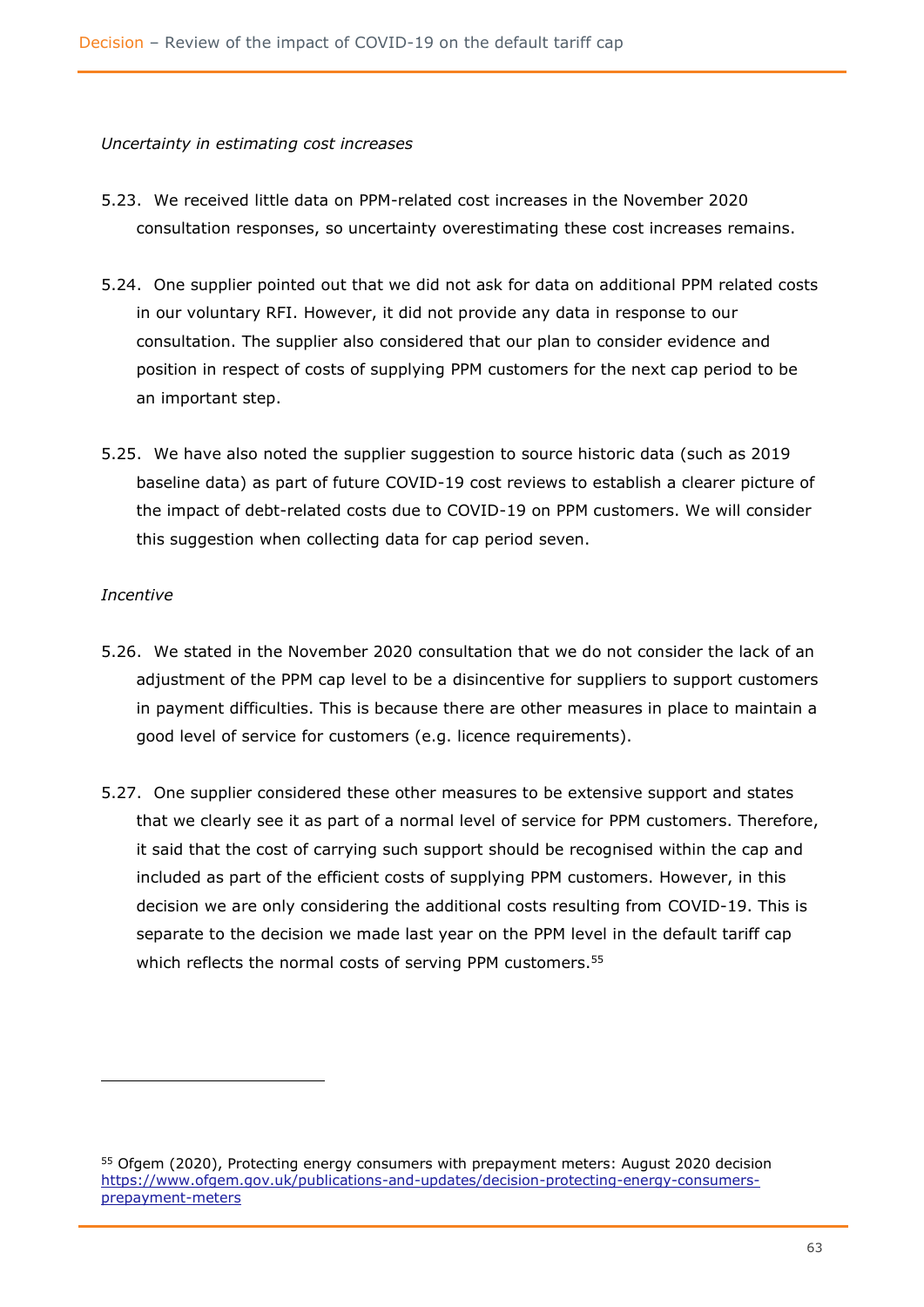- 5.28. We also stated in the November 2020 consultation that, if a supplier provides limited support at present, there is no guarantee that it would spend any additional funding from the COVID-19 adjustment on supporting PPM customers.
- 5.29. One supplier disagreed. It stated that there are licence conditions with which suppliers must comply, so if we do not believe suppliers are delivering the expected services, we have powers to investigate and act. The implication of this response is that awareness of our powers will be enough to incentivise suppliers to use the additional funding to provide customers with the required support.
- 5.30. However, we are only looking to set a float that reflects the efficient additional costs of COVID-19 suppliers incur for serving PPM customers. Therefore, we do not want to incentivise suppliers to spend more. Instead, we want to see if suppliers are incurring material extra costs to provide support as a result of the pandemic.

## **Considerations: Administrative costs**

- 5.31. We do not consider there to be sufficient evidence or rationale to provide an adjustment for administrative costs for PPM.
- 5.32. As we discussed in the November 2020 consultation, suppliers may have incurred additional administrative costs in serving PPM customers. However, we also stated that suppliers may have seen some reductions in costs, for example from reduced 'routine' calls, which many suppliers actively discouraged during the lockdown phase of the pandemic. We have not seen evidence that any cost increases have been greater than the reductions.
- 5.33. Of the two suppliers who mentioned increased PPM customer contacts, one also saw an increase in requests for replacement PPM keys and cards, with some customers self-isolating or unable to access shops to acquire cards. Though we acknowledge this, this is not strong evidence of material increases in administrative costs in the PPM sector as a whole. As we discussed in the November 2020 consultation, administrative cost increases will depend on individual suppliers' policies.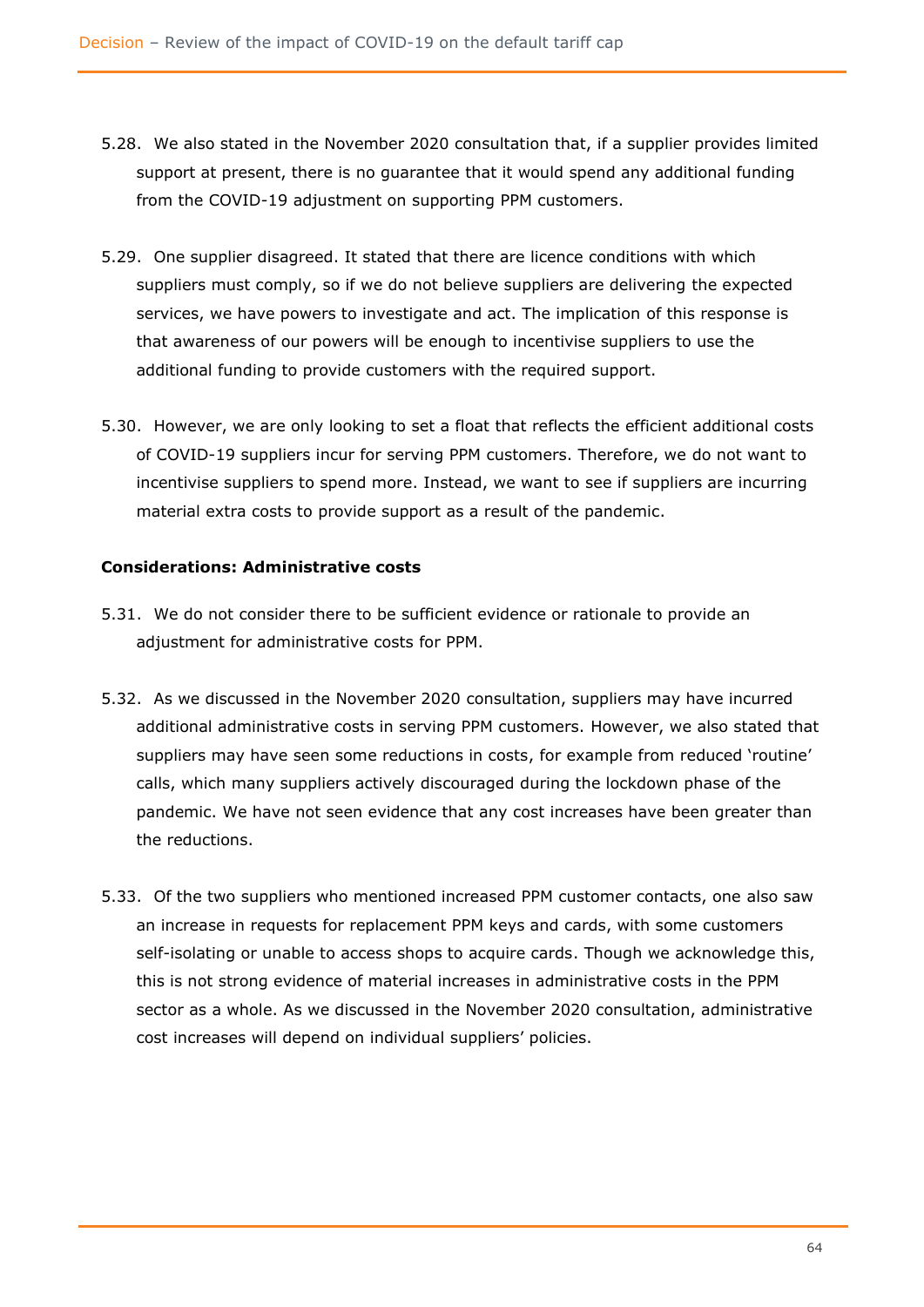## **6. Impact of COVID-19 on other cost allowances in the cap**

In this chapter, we provide our decision and rationale for not adjusting for other nondebt-related costs.

## **Summary**

- 6.1. We have decided that no adjustments are necessary to any of the cost components set out in this chapter. For the most part the existing methodology is sufficient to take into account the impact of COVID-19 for individual allowances. However, we will continue to monitor the impacts of COVID-19 on these costs and will revisit them in subsequent reviews if we consider that the existing methodology is no longer sufficient.
- 6.2. In this chapter, we discuss a selection of the non-debt-related cost components of the cap. The components we do not discuss here are either addressed in other consultations or are areas on which we received no comments in response to our November 2020 consultation. At the end of the chapter there is a table summarising the non-debt-related cost components we do not discuss, with an explanation for each as to why we did not discuss it in detail.

## **Wholesale costs: capacity market**

## **Context**

- 6.3. In our November 2020 consultation, we discussed the potential impact a decrease in total demand could have on capacity market costs. We noted that the winter peak demand inputs are updated over time which creates the potential for differences between the total allowances provided and the capacity market costs that suppliers incur (each in relation to a given capacity market delivery year).
- 6.4. We also recognised that the supplier allowance for cap period four was lower than if we had been able to use the updated peak demand estimates. However, we noted that higher domestic demand would have allowed suppliers to recover slightly more revenue than predicted, while the costs allocated to suppliers for the 2019-20 capacity market delivery year did not increase.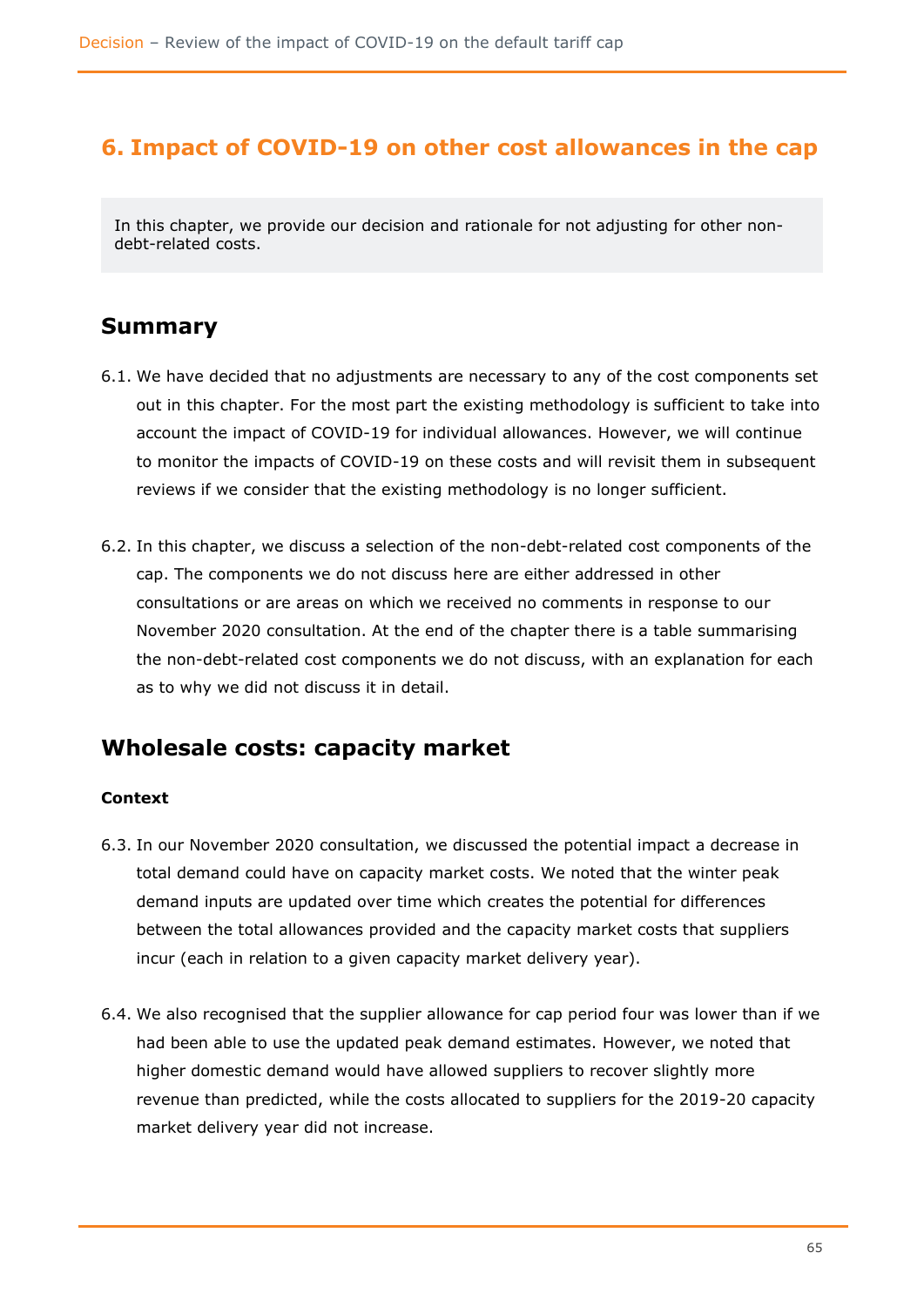## **Decision**

- 6.5. We have decided not to adjust the wholesale allowance to reflect the impacts of COVID-19 on capacity market costs.
- 6.6. Overall, we do not consider that there is evidence of a material impact on suppliers which would justify including an adjustment. Though suppliers have experienced an increase in capacity market costs due to COVID-19, we expect that they have also had increased revenue, such as through increased demand, that would contribute to covering the cost increases.
- 6.7. We will continue to monitor the extent to which the cap under or over-recovers capacity market costs in upcoming cap periods.

#### **November 2020 proposals**

6.8. This approach is unchanged from our November 2020 consultation.

#### **Stakeholder responses**

- 6.9. We received no direct disagreement on our rationale in the November 2020 consultation for not providing an adjustment for capacity market costs. However, one supplier stated that our assumption that higher capacity market demand allows suppliers to recover more to cover payments only holds if suppliers are paid for usage by their customers.
- 6.10. Two suppliers commented on this area is response to our September 2020 consultation. One stated that, while capacity market costs have increased, they will be recovered through the existing methodology.

## **Considerations**

6.11. As stated in the November 2020 consultation document, we recognise that capacity market costs incurred by suppliers are larger than allowed for in cap period four due to differences between forecast inputs used and outturn. We also recognise that there could be differences in the forecast inputs used in cap periods five and six which could lead to suppliers on average over or under recovering costs.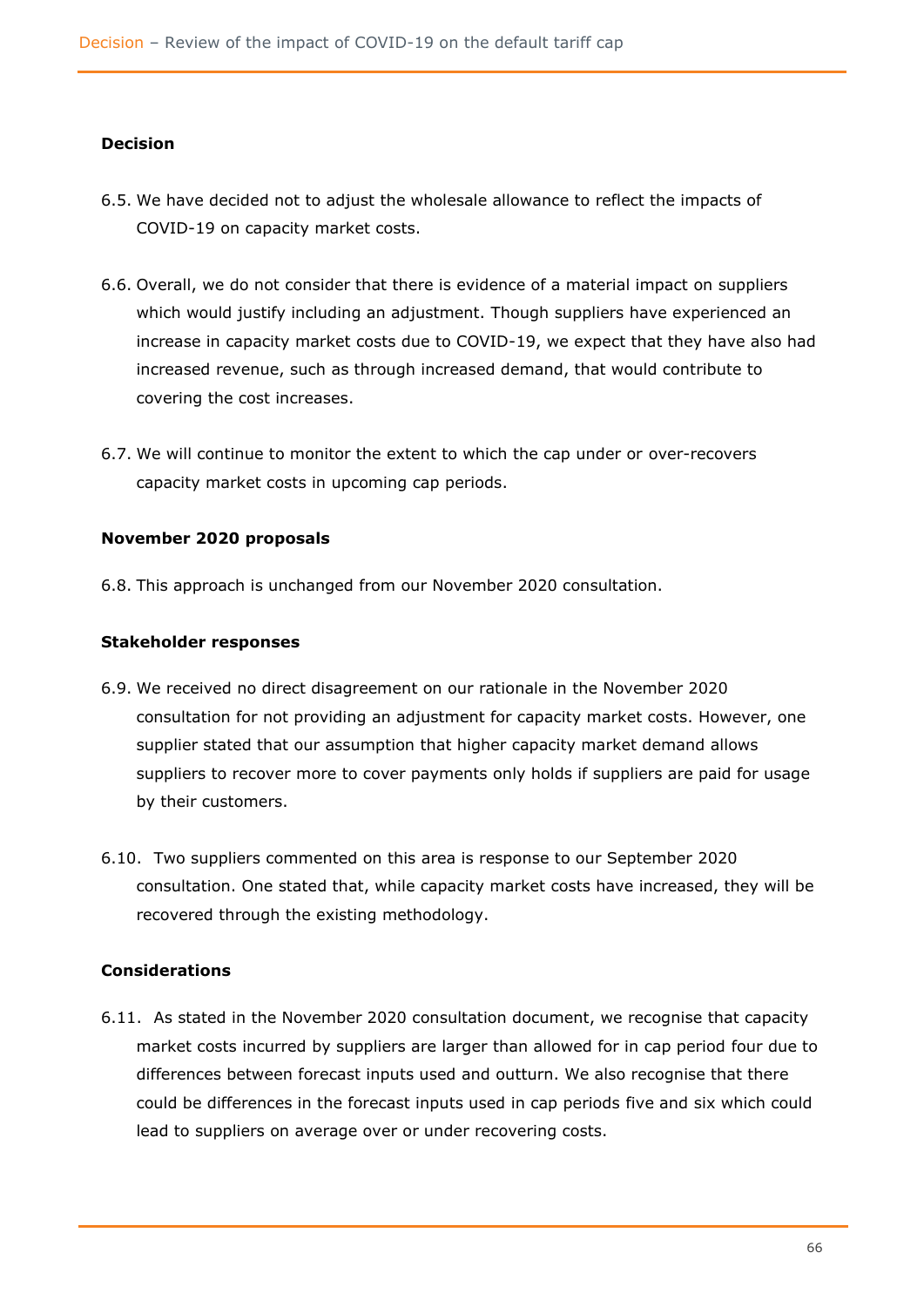- 6.12. The estimate of 2020/21 winter peak demand used in cap period five has reduced compared to the estimates used in cap period four. The estimates for peak winter demand are provided to us by the Low Carbon Contracts Company (LCCC) prior to each cap announcement, which ensures the latest estimates are incorporated for that cap period.
- 6.13. Between cap period four and cap period five the LCCC's estimate for 2020/21 winter peak demand decreased by 6%. This decrease is three percentage points larger than the previous largest adjustment to estimated peak demand (in absolute terms). In the November 2020 consultation we stated that this is likely to be partly driven by COVID-19. However, the electricity system operator has been conducting analysis of the difference between actual peak demand during winter 2020/21 and its pre-pandemic forecasts for the period. To date, for most of this winter, the percentage the actual peak demand was below the forecast peak has been around or below 5%.<sup>56</sup> At times the difference was even close to 0%. This suggests that the difference between LCCC's pre-pandemic forecast and actual winter peak demand might be smaller than 6%.
- 6.14. Moreover, even before the COVID-19 pandemic there was already a slow downward trend in peak demand, so the impact that COVID-19 alone has had on the reduction in peak demand may be even less. Nevertheless, we acknowledge that actual 2020/21 winter peak demand may be lower than the estimates used to set the capacity market allowance in the cap level for cap period four.
- 6.15. However, as discussed in our September 2020 consultation, to the extent that domestic demand has risen, suppliers have been able to recover slightly more money from default tariff customers. We expect this to help cover the unexpected increase in capacity market costs. This is because the domestic demand increase in spring 2020 would not have affected the November 2019 – February 2020 winter peak demand. The total capacity market charges suppliers have paid over cap period four have been based on peak demand in this winter period. This means that, while these costs were not affected by COVID-19, the pandemic resulted in a demand increase for default tariff customers that allowed suppliers to recover more revenue from the capacity market allowance under the cap. We consider the point raised by a supplier that this is

<sup>56</sup> National Grid ESO (2021), ESO Operational Transparency Forum: 27th January 2021. [https://data.nationalgrideso.com/plans-reports-analysis/covid-19-preparedness](https://data.nationalgrideso.com/plans-reports-analysis/covid-19-preparedness-materials/r/operational_transparency_forum_slides_27.01.21)[materials/r/operational\\_transparency\\_forum\\_slides\\_27.01.21](https://data.nationalgrideso.com/plans-reports-analysis/covid-19-preparedness-materials/r/operational_transparency_forum_slides_27.01.21)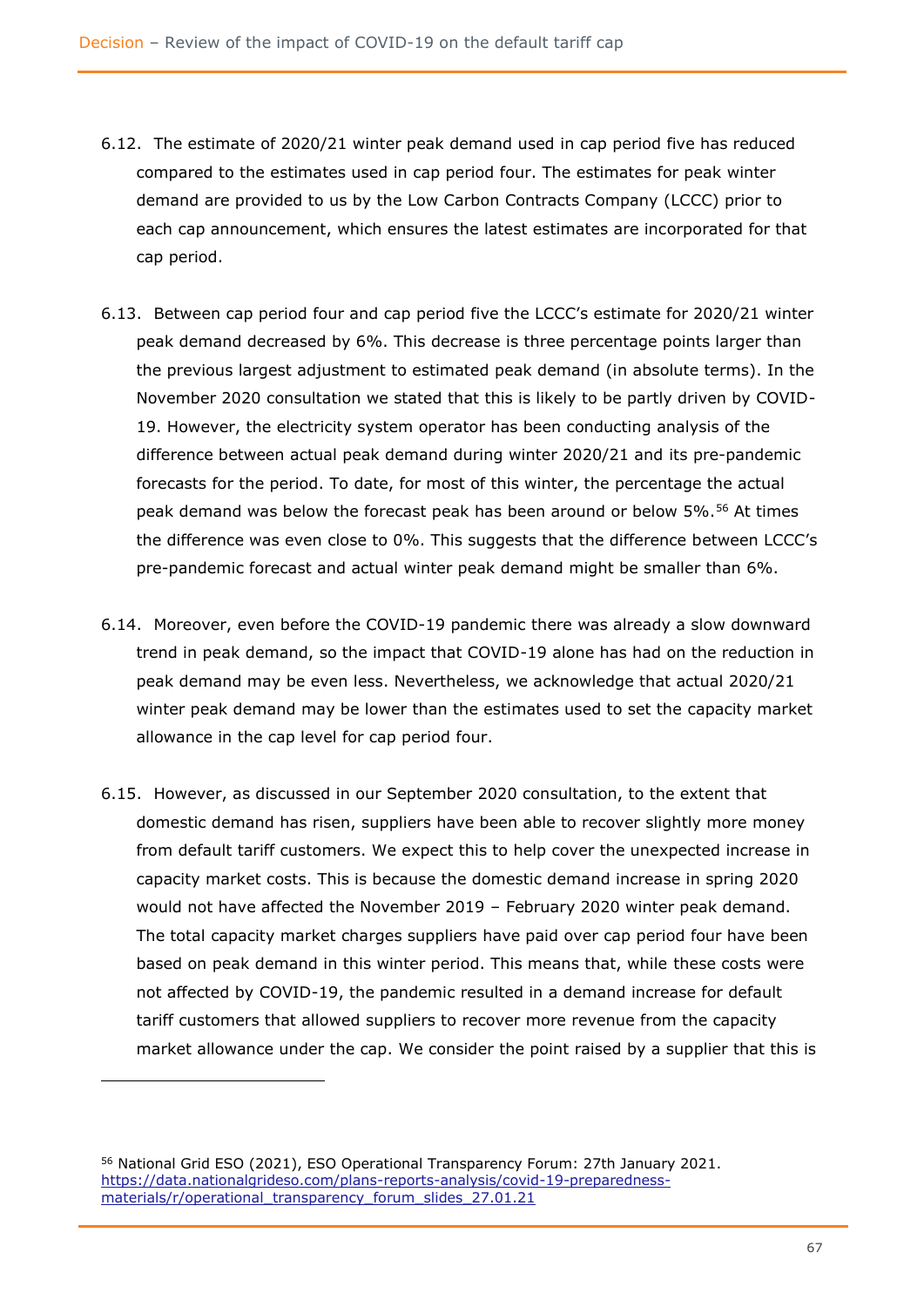the case only if customers pay their bills to be an argument related to unpaid bills, which we cover in Chapter 4.

6.16. Overall, we do not believe there has been a material and systematic increase in either costs or revenue from impacts on the capacity market.

# **Policy costs**

## **Renewables Obligation (RO)**

#### *Context*

- 6.17. In our September 2020 consultation, we acknowledged that there could be impacts on the costs suppliers incur if they were to meet some or their entire obligation by acquiring Renewables Obligation Certificates (ROCs). However, purchasing ROCs is a commercial decision and it is not the role of the cap to insulate suppliers against the risk associated with this. We also noted that any impacts on future obligation levels from the recent decrease in demand will be accounted for by our current methodology.
- 6.18. In our November 2020 consultation, we discussed Ofgem's announcement that mutualisation had been triggered again in 2020 in respect of the 2019-20 RO compliance period. While the total shortfall amount and hence the mutualisation amount had not yet been published at the date of publication of that document, we noted that the shortfall as of the initial compliance deadline was substantially smaller than in the year before.

## *Decision*

6.19. We do not consider that an adjustment to the RO cost allowance for the impacts of COVID-19 is required.

## *November 2020 proposal*

6.20. This approach is unchanged from our November 2020 consultation.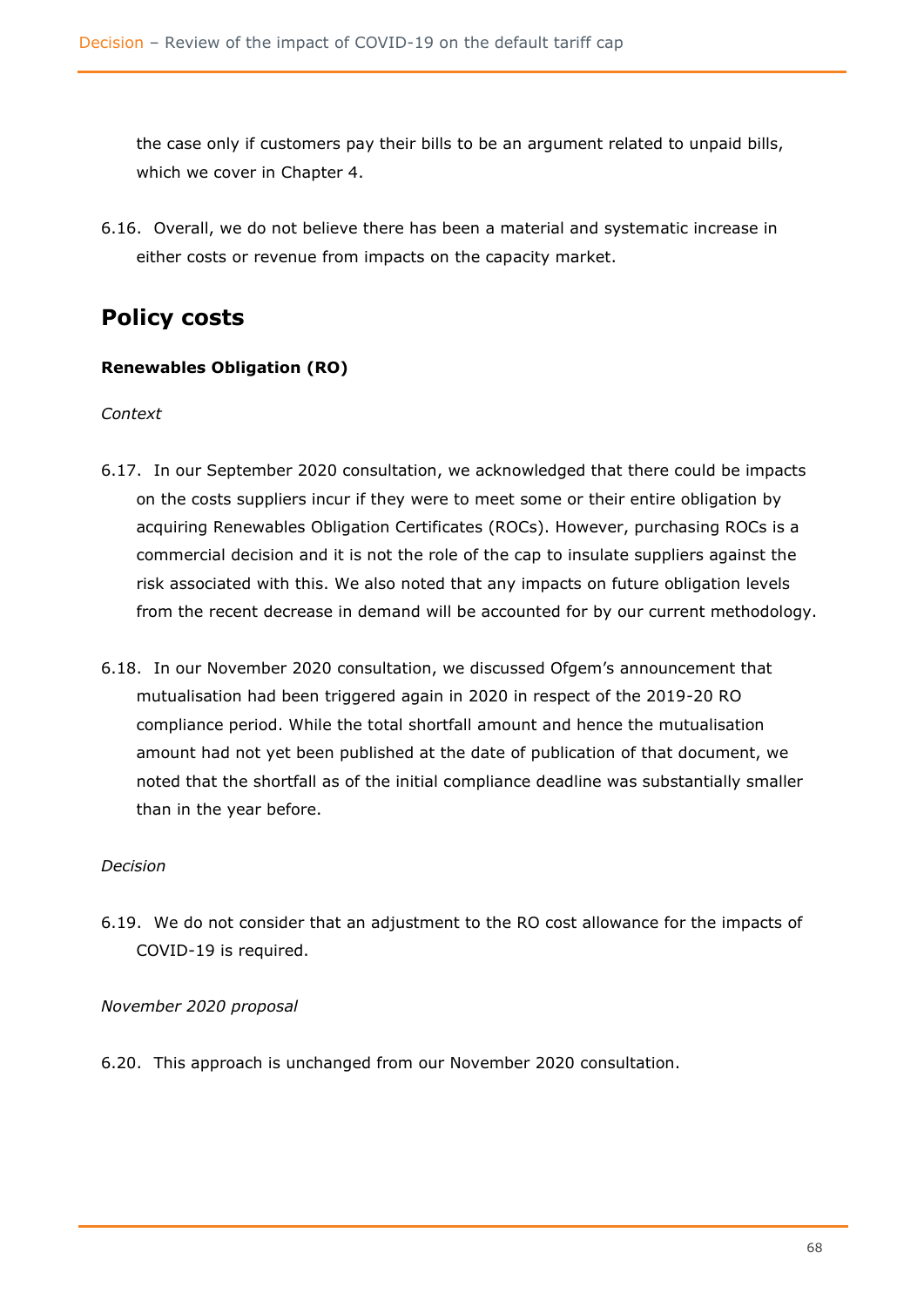#### *Stakeholder responses*

- 6.21. In response to our November 2020 consultation, we received comments from one supplier on this area. It mentioned that COVID-19 could have a bigger impact on RO payments going forward than seen in previous years.
- 6.22. In response to our September 2020 consultation one stakeholder stated that it generally agreed with our proposal, but expressed concern about the risks of mutualisation if some suppliers did not plan for their future obligations under the RO.

## *Considerations*

6.23. We have not yet seen evidence of COVID-19 having a bigger impact on RO payments. Ofgem announced on 11 November 2020 that mutualisation had been triggered again in respect of the 2019-20 RO compliance period. The total shortfall amount as of the 31 October 2020 RO late payment deadline had not yet been published when we published our November 2020 consultation. However, we now know that the total shortfall was £33m, which was considerably less than the £98m shortfall in the 2018-19 RO compliance period.

## **Contracts for Difference (CfD)**

## *Context*

- 6.24. In our September and November 2020 consultation, we discussed the potential impacts of COVID-19 on CfD costs. We noted that there could be differences between the forecast interim levy rates (ILRs), that we use to determine our CfD allowance, and the costs suppliers incur due to changes in demand resulting from COVID-19.
- 6.25. We also discussed how any increase in underlying costs of the scheme in cap period four due to COVID-19 would be largely offset by the government loan that was provided to suppliers via the LCCC. Our analysis highlighted that the loan resulted in low additional costs for suppliers in cap period four that were within the range of historical variations.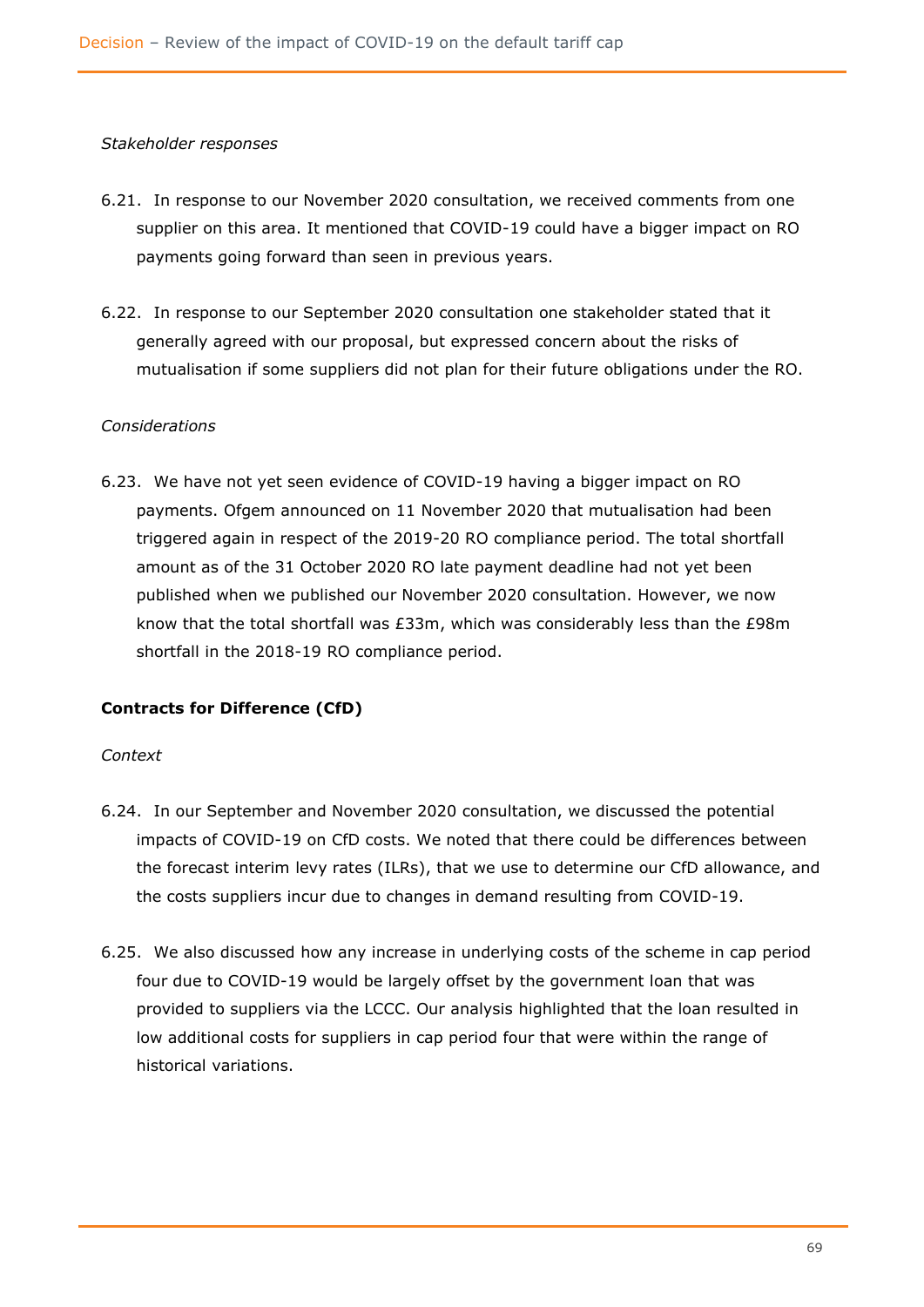#### *Decision*

- 6.26. We have decided that no adjustment is required to the CfD allowance for the impacts of COVID-19.
- 6.27. We consider that the current methodology sufficiently covers the impacts of COVID-19 on suppliers' CfD costs. The impacts of COVID-19 costs are largely mitigated due to the loan provided by Government. Any remaining additional costs for suppliers due to differences in forecast and outturn in cap period four are within the range of historical variations. We also note that any changes in costs in subsequent periods would be captured by the existing methodology.

## *November 2020 proposal*

6.28. This approach is unchanged from our November 2020 consultation.

#### *Stakeholder responses*

- 6.29. In response to our November 2020 consultation, one stakeholder commented that the impact of COVID-19 on suppliers' CfD costs is not sufficiently accounted for through our current methodology.
- 6.30. We also received responses from two stakeholders on this area during our September 2020 consultation which highlighted potential increases in CfD costs.

#### *Considerations*

6.31. In response to our November 2020 consultation, one stakeholder commented that the impact of COVID-19 on suppliers' CfD costs are larger than we have outlined due to the appreciation of the loan. In addition, it stated that it was not possible to compare present costs with those at the time of the loan due to the time difference between the two.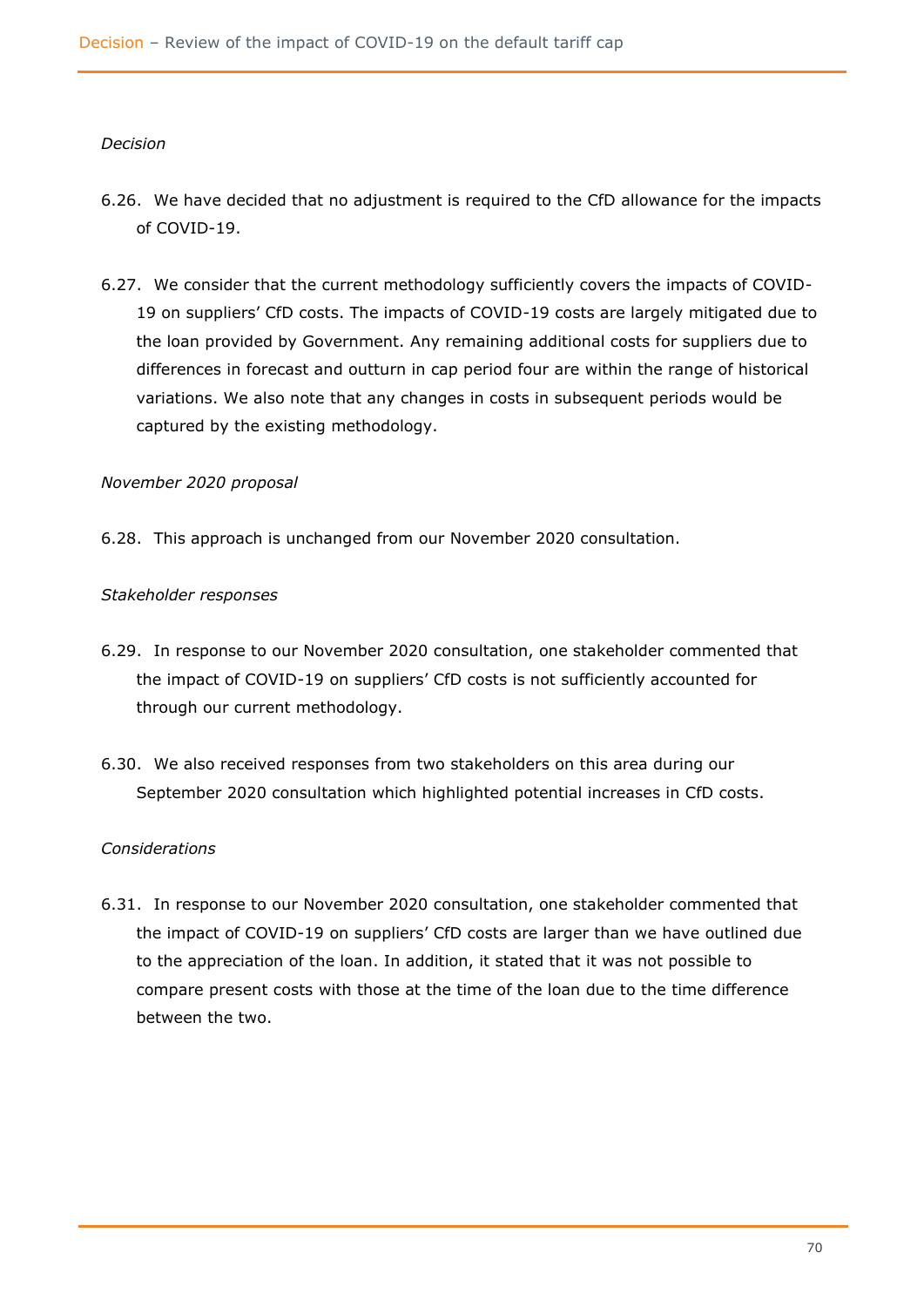- 6.32. We do not consider it to be an issue that CfD costs will appreciate due to the loan. This one-off loan was provided to LCCC by Government on an interest free basis.<sup>57</sup> Suppliers will repay the loan in Q2 2021. This expected cost is reflected in the ILRs which we use to set the CfD allowance in the cap. We also do not agree at this stage that the costs at the time of the loan are not comparable with those today. This is because of the short period between when the loan was made and when it will be repaid.
- 6.33. The supplier also restated its points from its response to our September 2020 consultation, that the loan only covered the period between April to June 2020, but suppliers continued to see demand decrease between June to September 2020. It also noted that the large changes driven by COVID-19 decreases in national demand could not be hedged for and as a result no mitigations could be put in place.
- 6.34. Our considerations on the suppliers' restated points remain unchanged from our November 2020 consultation.

## **Operating costs**

## **Context**

6.35. COVID-19 is likely to have impacted suppliers' operating costs in both directions. In our November 2020 consultation, we noted that suppliers may have experienced increased costs from facilitating working from home, and back office costs to deal with reliance on estimated bills and increased customer contacts. We also discussed possible operating cost savings due to COVID-19 from suppliers using the furlough scheme or alternatively reducing their outsourced services.

## **Decision**

6.36. We have decided to not make an adjustment to the operating cost allowance for the impacts of COVID-19.

<sup>57</sup> LCCC (2020), Annual Report and Accounts for Low Carbon Contracts Company Ltd. [https://www.lowcarboncontracts.uk/sites/default/files/2020-](https://www.lowcarboncontracts.uk/sites/default/files/2020-09/LCCC%20Annual%20Report%202019-20.pdf) [09/LCCC%20Annual%20Report%202019-20.pdf](https://www.lowcarboncontracts.uk/sites/default/files/2020-09/LCCC%20Annual%20Report%202019-20.pdf)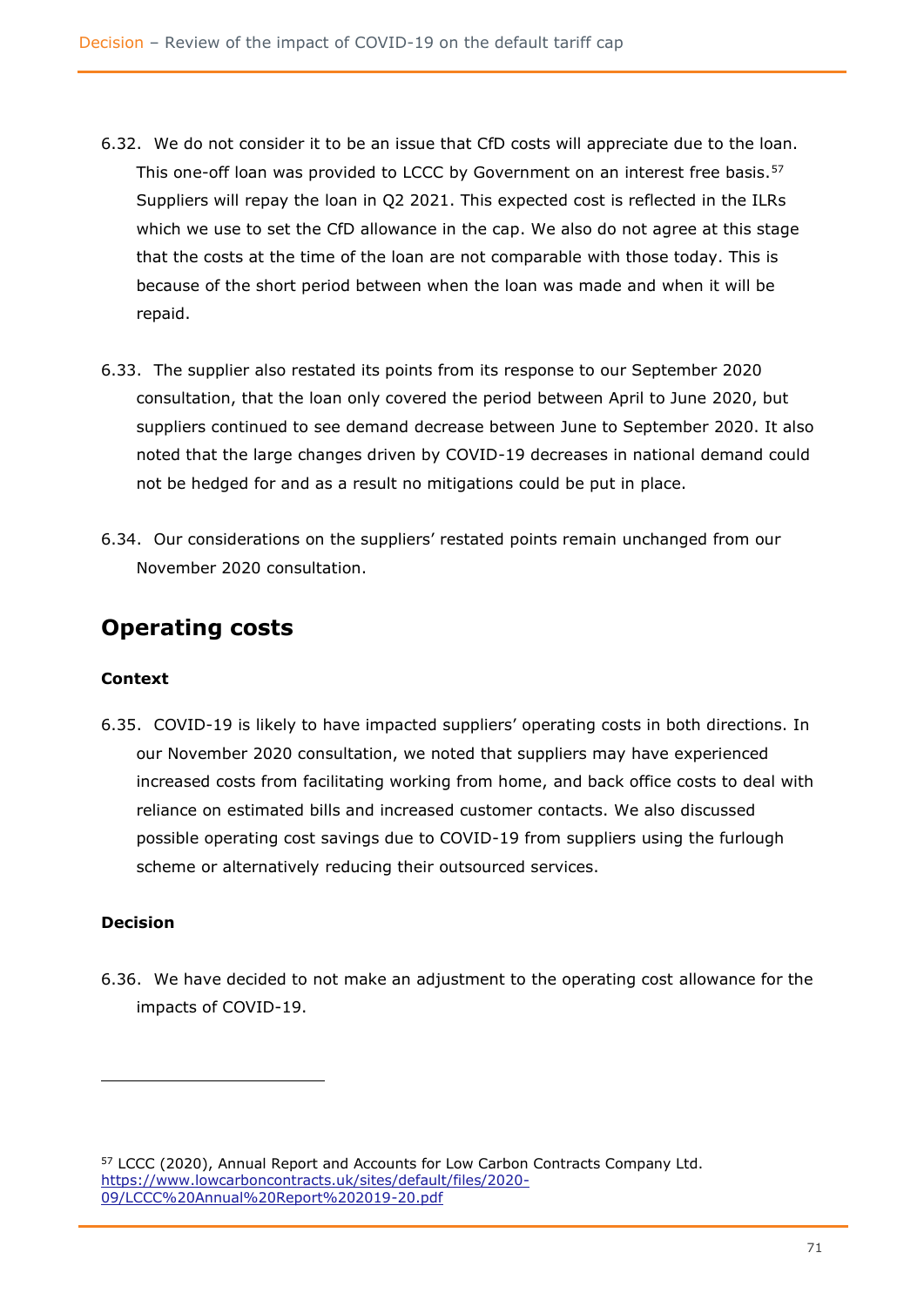6.37. We are aware that operating a business under COVID-19 related restrictions is likely to increase some operational costs. However, we have also noted a number of possible cost savings. On balance we do not consider that any operating cost increases are likely to have outweighed the savings, or vice versa.

## **November 2020 proposals**

6.38. This approach is unchanged from our November 2020 consultation.

## **Stakeholder responses**

- 6.39. We received one comment on operating costs in response to our November 2020 consultation. The supplier acknowledged that suppliers have saved money to some extent from furloughing staff and that suppliers had fewer calls to handle during the lockdown period. However, the supplier said that there are other costs related to its operational response to COVID-19 that it would like us to consider, including in future cap periods. These include increases in customer calls once lockdown ceased.
- 6.40. We received responses from three stakeholders to our September 2020 consultation. One agreed that in some areas the impacts of COVID-19 may have resulted in operating cost increases, but stated that there are also areas where decreases are likely. It agreed that the widespread adoption of the furlough scheme by industry could lead to reductions in operating costs.

## **Considerations**

6.41. We still do not consider any increase in customer calls to have had a significant impact on suppliers' operating costs. One supplier agreed that suppliers had fewer customer calls to handle during the lockdown period as emergency calls were prioritised. However, it stated that once the initial lockdown period ceased, the volume of customer calls increased again as customers still had unanswered queries. Suppliers had to facilitate these - even with reduced resources. We see no evidence that the increase in calls after lockdown would have increased operating costs more than the decrease in calls during it would have decreased costs.

## **Other cost components**

6.42. Table 6 summarises all other non-debt-related cost components where we are also not changing our position from the November 2020 consultation. For each component,